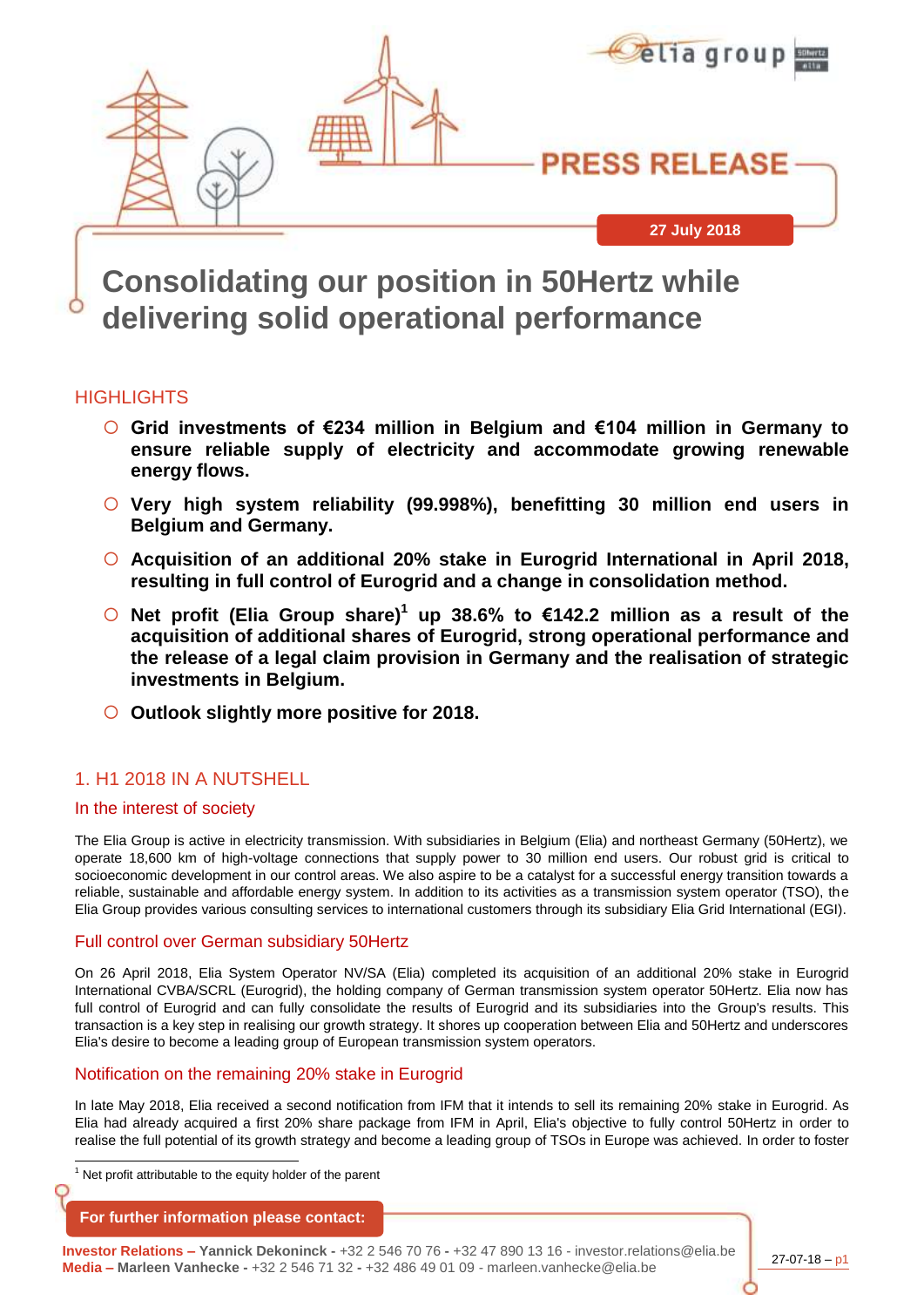

a Belgian-German cooperation regarding critical grid infrastructure, Elia will exercise its pre-emption right on the remaining 20% stake of IFM and sell them immediately at the same financial conditions to the state-owned German bank KfW.

#### Infrastructure work for greater interconnectivity

Major progress was made in Belgium on the construction of two new interconnectors: **Nemo Link** (with Great Britain) and **ALEGrO** (with Germany). Greater interconnectivity promotes increased integration of renewable energy and allows for more affordable prices on the European internal market.

The commissioning of the Nemo Link cable (joint venture with Britain's National Grid) is expected in Q1 2019. On the Belgian side, work began in April 2018 with the laying of 71 kilometres of subsea cable. Construction of the converter stations on both sides of the Channel is almost complete. These will convert the direct current from the subsea cable into alternating current for transmission onshore (and vice versa). Work on the ALEGrO project began in mid-January 2018 and should take two years to complete. The 90-km-long underground HVDC connection (of which 40 km is in Belgium) is being built in partnership with German system operator Amprion.

In Germany, two phase-shifting transformers were commissioned at **Röhrsdorf** high-voltage substation in early 2018, making it possible to better control cross-border electricity flows between Germany and the Czech Republic.

#### Infrastructure work to integrate offshore wind power

In Belgium, all the main contracts for the construction of the **Modular Offshore Grid** (MOG) have been awarded. The MOG project comprises the erection of an offshore switchyard platform - functioning as a kind of 'electric hub' - for four future wind farms to bring the energy generated to the mainland. This project is a first for Belgium and opens up opportunities for the further development of renewable energy in the North Sea.

In Germany, key milestones were reached in the **Ostwind 1** project connecting the onshore high-voltage grid with the (future) Westlich Adlergrund Cluster wind farms in the Baltic Sea. The Arkona offshore switchyard platform was successfully placed on the foundations in early April. A second transformer has been commissioned at Lubmin high-voltage substation.

In February 2018, foundations were also laid in the Baltic Sea for the two transformer platforms in the Kriegers Flak area. The platforms are eight kilometres apart. The largest will connect Denmark's Kriegers Flak offshore wind farm with Germany's Baltic 2 offshore wind farm. With the **Combined Grid Solution** project 50Hertz will build the world's first interconnector between two offshore wind farms.

Following an offshore wind tender in late April 2018, Germany's Bundesnetzagentur allocated 733MW of connection capacity to the Baltic Sea, specifically to the Arcadis-Ost 1, Baltic Eagle and Wikinger Süd wind farms. This represents another key step towards the culmination of the German energy transition. This decision will create additional load on the 50Hertz offshore grid.

#### Future development of the electricity grid

In line with its legal obligation to draw up a federal development plan every four years, in late May 2018 Elia submitted a draft report to CREG on the medium-term future of the Belgian high-voltage grid (Federal Development Plan 2020-2030). Elia advocates an accelerated approach to infrastructure development in order to fully exploit the advantages of the energy transition. The Federal Development Plan 2020-2030 will be available for viewing in late 2018 during a public consultation.

A similar planning process was launched in Germany. 50Hertz will examine how it can meet the revised renewables targets set by the new German government. The Merkel government wants to increase the share of renewables from 55 to 65% by 2030. 50Hertz is primarily considering greater use of the capacity of the existing transmission system. Key expansion projects are also being developed, such as the HVDC SuedOstlink and additional offshore grid connections.

#### Market developments

Elia and 50Hertz signed an agreement with system operators TenneT, RTE, Swissgrid, Amprion, APG and Transnet on creating a reflection group on the market model for the future European energy system. We want to develop a sustainable vision, together. Depending on the reflection group's results and any subsequent steps proposed, the participants will jointly devise and promote the future market model.

Following five years of development and testing the **XBID platform** (Cross-Border-Intra-Day) was launched on 12 June 2018, opening up intraday cross-border trading between 14 European countries. The XBID project is a major step forward on the path to an integrated European intraday market.

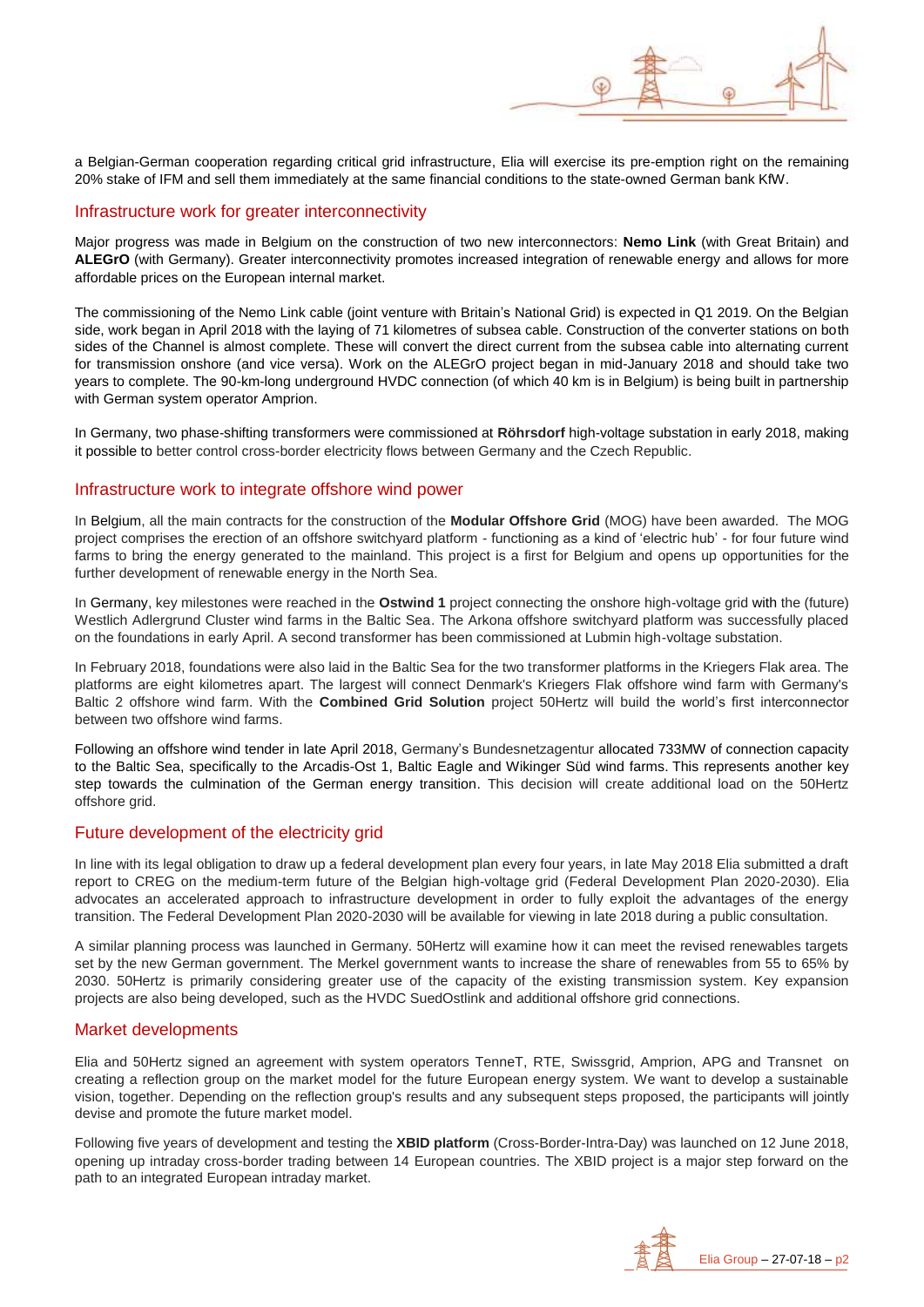

The first shared **datahub** for the Belgian grid was launched in early 2018. The central IT platform is the result of close cooperation between Elia and the distribution system operators. The new IT system will promote flexibility on the electricity market to maintain balance between supply and demand at the best price at all times. It is an example of efficient collaboration between Elia and Belgian DSOs that will also be essential for ensuring a successful energy transition.

After two years of intensive talks with all market players involved, on 15 March 2018 Elia launched a formal public consultation to revise the **Federal Grid Code**. This forms the legal foundations converting the European Network Codes into Belgian directives. It governs cross-border transactions on the Belgian electricity market, among other things. This is the first time it has been extensively revised since 2002. After a period of consultation, the amended proposal was submitted to the relevant authorities on 17 May 2018.

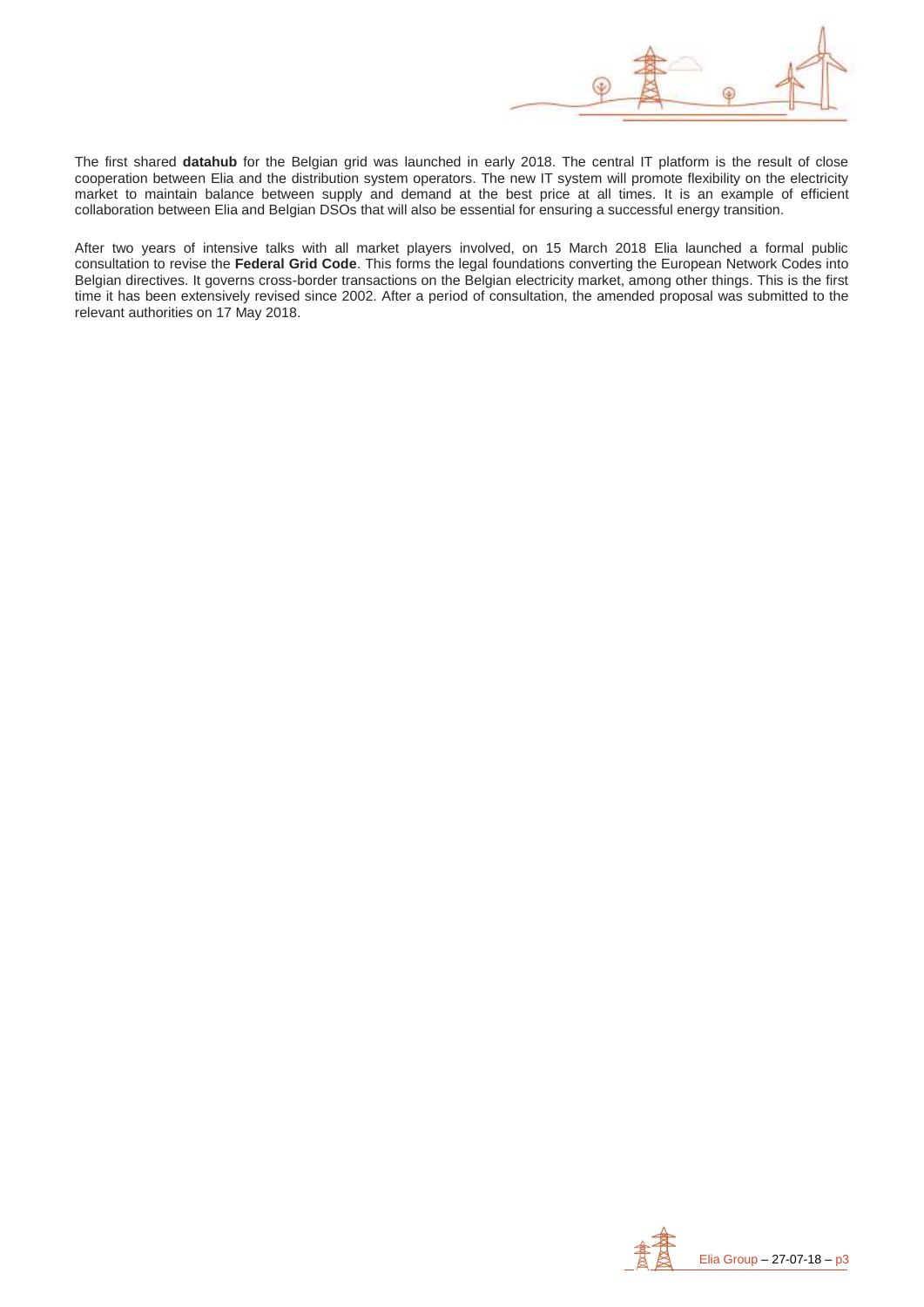

### 2. KEY FIGURES

Consolidated results and financial position of the Elia Group for the first six months of 2018:

| Key figures<br>(in $\epsilon$ million)                       | H1 2018  | H1 2017<br>(restated <sup>2</sup> ) | Difference (%) |
|--------------------------------------------------------------|----------|-------------------------------------|----------------|
| <b>Total revenues</b>                                        | 632.1    | 425.2                               | 48.7%          |
| Equity accounted investees                                   | 64.7     | 52.8                                | 22.5%          |
| <b>EBITDA</b>                                                | 316.3    | 224.2                               | 41.1%          |
| <b>EBIT</b>                                                  | 219.2    | 160.8                               | 36.3%          |
| Non-recurring items                                          | (0.1)    | 0.0                                 | n/a            |
| <b>Normalised EBIT</b>                                       | 219.3    | 160.8                               | 36.4%          |
| Net finance costs                                            | (35.7)   | (37.2)                              | $(4.2\%)$      |
| Normalised net profit                                        | 142.7    | 102.5                               | 39.2%          |
| <b>Net profit</b>                                            | 147.6    | 102.5                               | 44.0%          |
| Non-controlling interests                                    | 5.4      | (0.1)                               | n/a            |
| <b>Net profit attributable to Elia</b>                       | 142.2    | 102.6                               | 38.6%          |
| Total assets                                                 | 13,095.9 | 6,582.3                             | 99.0%          |
| Equity                                                       | 2,612.8  | 2,563.3                             | 1.9%           |
| Net financial debt                                           | 4,815.9  | 2,689.1                             | 79.1%          |
| Key figures per share                                        | 2018     | 2017                                | Difference (%) |
| Reported earnings per share (EUR) (Elia Group share)         | 2.33     | 1.68                                | 38.4%          |
| Normalised earnings per share (EUR)                          | 2.26     | 1.68                                | 34.5%          |
| Equity attributable to owners of the company per share (EUR) | 42.9     | 42.1                                | 1.9%           |

EBIT = result from operating activities and share of profit of equity-accounted investees (net of income tax)

EBITDA = EBIT + depreciation/amortisation + changes in provisions Non-recurring items: see section 7 for more information on the non-recurring items.

Equity = equity attributable to owners of the company

Net financial debt = non-current and current loans and borrowings less cash and cash equivalents

Comparative figures for Total assets, Equity, Net financial debt and Equity per share are 31/12/2017

#### **Analyst & Investor conference call**

l

**The Elia Group will host a conference call for institutional investors and analysts on 27 July 2018 at 10:00 a.m. CET. For dial-in details and webcast links please visit our website [\(http://www.eliagroup.eu\)](http://www.eliagroup.eu/).**



 $2$  The Group applies IFRS 15 under the full retrospective method under which comparative figures for financial year 2017 have been restated. We refer to note 13 in the attached Condensed consolidated financial statements for more details.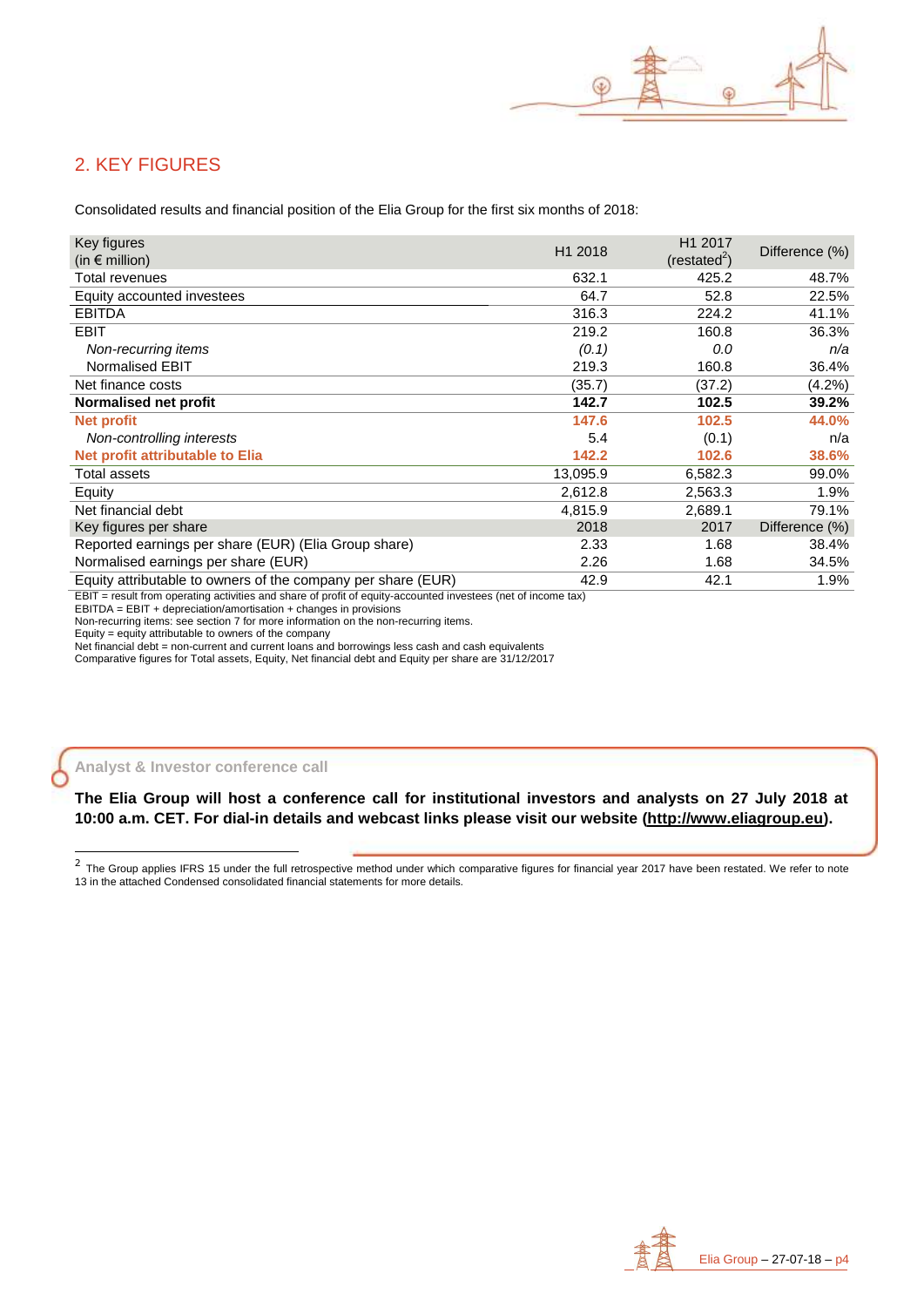

#### Financial

l

The H1 2018 results reflect the acquisition of an additional 20% stake in Eurogrid, which Elia acquired on 26 April 2018. This transaction increased Elia's shareholding in Eurogrid from 60% to 80%, giving Elia full control over Eurogrid. Consequently, the consolidation of Eurogrid and its affiliates switched from the equity method, which applied for the first four months of the 2018 financial year, to a full consolidation as of May 2018. The total acquisition price amounts to  $\epsilon$ 976.5 million for the additional 20% stake, plus €12.2 million in interest.

The acquisition was initially financed by a 12-month bridge loan of €968.1 million, extendable twice for a further 6 months. Elia intends to replace the bridge loan by issuing a combination of a hybrid bond (€700 million) and a senior bond (€300 million) during H2 2018, depending on market conditions. In order to benefit from the low interest rate environment, the midswap rate linked to this takeout financing is fully hedged per half year.

For the first six months of 2018, **revenues** totalled €632.1 million, representing a 48.7% increase compared to the €425.2 million revenues recorded in the first half of 2017. The reported revenue was primarily driven by the inorganic growth resulting from the aforementioned acquisition of Eurogrid, adding a full two months of Eurogrid revenues amounting to €191.9 million. On a rebased basis<sup>3</sup>, revenues increased by €31.6 million (up 5.3%), driven by higher revenues in Belgium (up €12.7 million) and a strong increase in revenues for the last two months in Germany compared to prior year (up €19.9 million) and this despite the general drop in revenues over the first half of 2018.

First half **reported EBIT** increased by 36.3% compared to H1 2017, to €219.2 million. The reported EBIT for the first six months of 2018 included Eurogrid's contribution of €115.4 million (€63.5 million based on the equity method and €51.9 million under full consolidation). On a rebased basis, EBIT increased by 13.3% driven by strong operational performance in both Belgium and Germany.

The **normalised net profit of the Elia Group** increased by 39.2% to €142.7 million. This increase was the result of the aforementioned acquisition (and its consolidation impact) and a higher normalised result in both Belgium and Germany:

- In **Belgium**, solid results were achieved for the first six months of 2018, with a normalised net profit of €53.3 million (up 3.8%) driven by the realisation of the strategic investment programme. The regulated net profit was up €5.9 million due to the cumulative effect from the full realisation of the mark-up investments since the start of the tariff period in 2016 and the strong progress made on these strategic investments during the first half of 2018 (up €3.7 million), an increase in the yearly average OLO compared to 2017 (up €2.7 million) and lower regulatory settlements from prior year (up €1.3 million). These impacts were offset to some extent by a lower contribution from incentives (down €1.8 million). Furthermore, the result was negatively impacted by a lower contribution from Elia Grid International (down €1.2 million), lower activation of borrowing costs (down €1.1 million) and financial expenses linked to the bridge funding (down  $\epsilon$ 1.1 million).
- In **Germany** (on a 100% basis), the normalised net profit increased considerably (up 55.3%), mainly due to the release of a legal claim provision. This provision was established after German unification to cover possible legal claims by land owners in Eastern Germany. Following a re-assessment driven by a tax audit, part of the provision was released (up €48.7 million) in April of this year (60% attributable to Elia). The profit figure also benefitted from the ongoing investment programme leading to higher remuneration on both onshore and offshore CAPEX (up €10.1 million) and the efficiency programme launched in 2017 resulted in lower operational costs (up €7.8 million). Finally, the offshore investment cost coverage decreased by €20.1 million due to a transition towards a cost-plus mechanism starting in 2019. Indeed, the regulatory allowance for offshore OPEX changed from a 3.4% OPEX lump sum on invested CAPEX, as applied in the past, to a pass-through mechanism for incurred costs. This all resulted in a normalised net profit of €132.4 million for German activities.

Taking into account the non-recurring items, mainly related to the aforementioned acquisition, the **reported Elia Group net profit** increased by 44.0% to €147.6 million.

The **net profit of the Elia Group attributable to the owners of the company** (after deducting the €5.4 million in noncontrolling interests) was up 38.6% to €142.2 million. This increase was driven by the acquisition of the additional 20% stake in Eurogrid and the combined result of an increase in net profit in both Belgium (up 9.1%) and Germany (up 56.9%).

<sup>&</sup>lt;sup>3</sup> Rebased financial statements: Purely for comparative purposes the 2017 financial statements have been rebased as if the acquisition and change in consolidation would have occurred in 2017 by (1) increasing the participation in Eurogrid from 60% to 80% as from May  $1<sup>st</sup>$  2017, (2) applying a Full Consolidation method for Eurogrid as from May  $1^{st}$ , 2017 identical to the change in consolidation method as applied as from May  $1^{st}$ , 2018, (3) not adjusting pre-acquisition periods (i) with effects directly related to the transaction (eg purchase cost, financing, goodwill, business combination impacts (IFRS 3)…) (ii) with remeasurement of topics resulting from changes in estimates occurred in 2018, but not known in 2017, and (4) considering IFRS 15 as if it had been implemented on January 1, 2017. The rebased figures are only presented as a support for assessing growth rates on a comparable basis, and not as a measure of our pro forma financial performance.

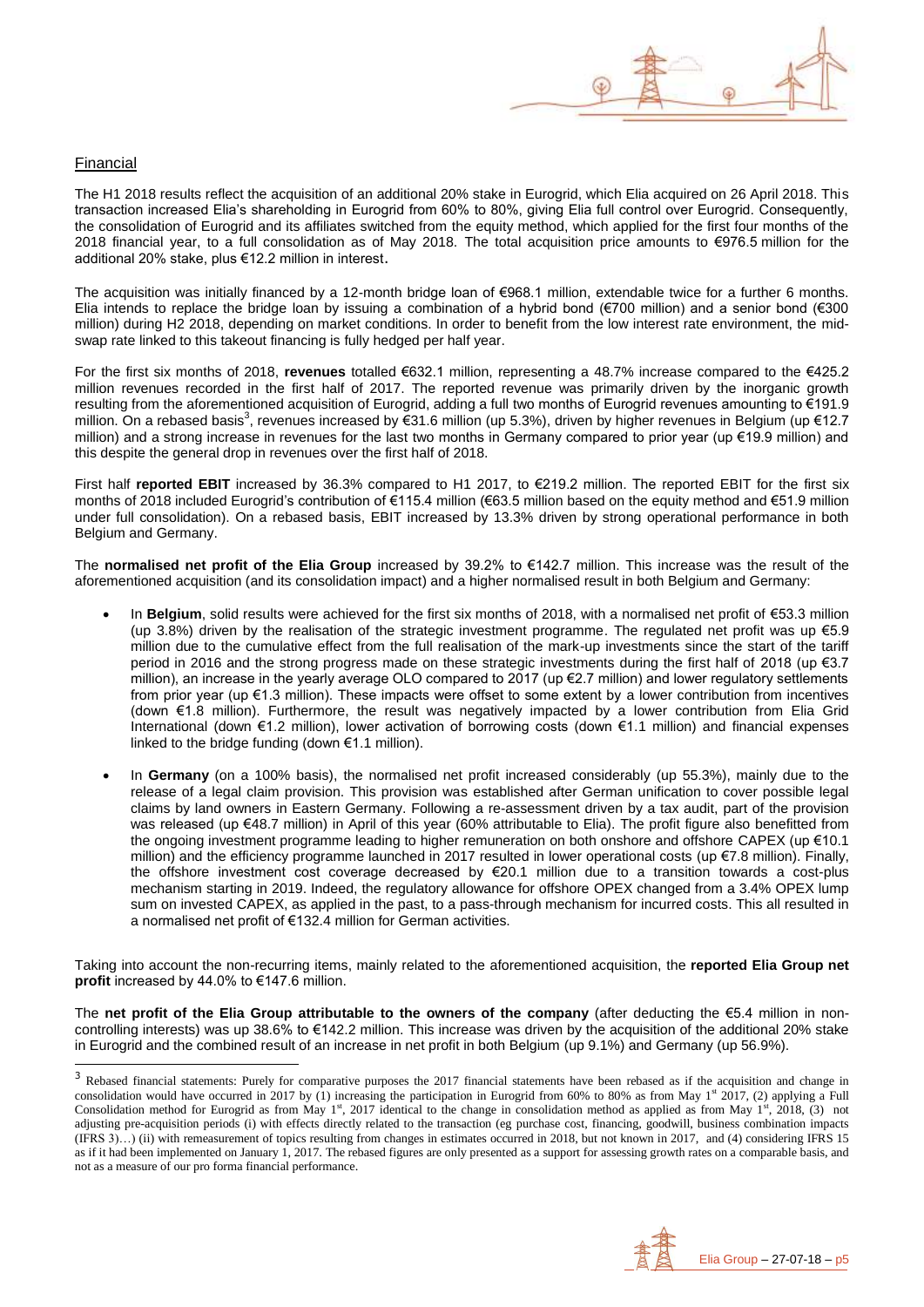

As of June 30, 2018, the acquisition of an additional 20% stake in Eurogrid contributed positively to the Elia Group net result for an amount of €7.5 million. This positive contribution is linked to the 20% share of Eurogrid's net income since acquisition (up €5.4 million) and the remeasurement at fair value of the initial 60% participation (up €9.2 million), offset to some extend by financial costs linked to the bridge financing (down €1.1 million) and hedging of the mid-swap rate for the hybrid bond (down 3.9 million) and acquisition related expenses (down €2.1 million).

More details of the financial performance of the two constituent TSOs (Elia Transmission in Belgium and 50Hertz Transmission in Germany) are to be found in the individual segment reporting sections below.

As of June 30, 2018, Elia Group carried a total **net financial debt** of €4,815.9 million (up €2,126.8 million), of which €1,044.2 million is linked to the full consolidation of Eurogrid. In addition to the consolidation effect, the net debt increased with the €968.1 million of bridge financing that has been contracted to finance the aforementioned acquisition. During the first half, the sizeable CAPEX programme of the Elia Group was mainly financed by cash flow from operating activities and the use of  $\epsilon$ 50 million of commercial paper in Belgium. No external debt was issued by Eurogrid in 2018.

**Equity attributable to the owners of the company** rose 1.9% compared with year end 2017, rising from €2,563.3 million to €2,612.8 million. This is mainly due to the profit from the first half of the year (€142.2 million) being partially offset by the dividend payment for 2017 (€98.7 million).

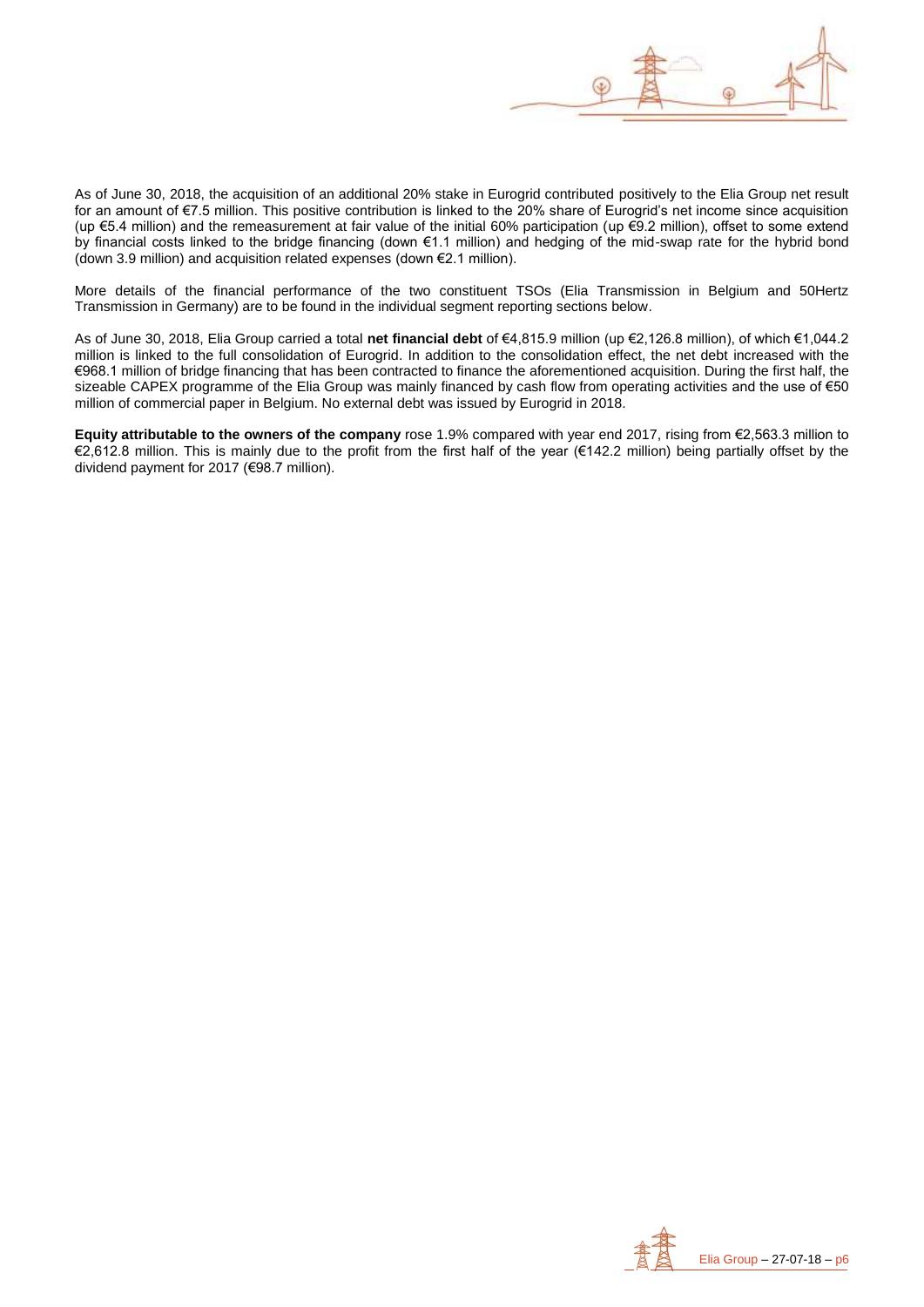

### 2.A. Segment reporting for Elia Transmission (Belgium)

| <b>Key results</b> |  |
|--------------------|--|
|                    |  |

| Elia Transmission key figures<br>(in $\epsilon$ million) | H1 2018   | H1 2017<br>(rested <sup>4</sup> ) | Difference (%) |
|----------------------------------------------------------|-----------|-----------------------------------|----------------|
| Total revenues                                           | 437.9     | 425.2                             | 3.0%           |
| Equity accounted investees                               | 1.2       | 1.6                               | (22.2%)        |
| <b>EBITDA</b>                                            | 173.8     | 173.0                             | 0.5%           |
| <b>EBIT</b>                                              | 103.8     | 109.6                             | (5.3%)         |
| Non-recurring                                            | (3.1)     | 0.0                               | n.r.           |
| Normalised EBIT                                          | 107.0     | 109.6                             | $(2.4\%)$      |
| Net finance costs                                        | (28.8)    | (37.3)                            | (22.7%)        |
| Income tax expenses                                      | (19.1)    | (21.1)                            | $(9.7\%)$      |
| <b>Net profit</b>                                        | 56.0      | 51.3                              | 9.1%           |
| Non-recurring                                            | 2.7       | 0.0                               | n.r.           |
| <b>Normalised net profit</b>                             | 53.3      | 51.3                              | 3.8%           |
| Total assets                                             | 7,073.4   | 6,030.7                           | 17.3%          |
| Total equity                                             | 1,962.9   | 2,011.7                           | $(2.4\%)$      |
| Net financial debt                                       | 3,771.7   | 2,689.1                           | 40.3%          |
| Free cash flow                                           | (1,019.0) | (18.2)                            | n.r.           |
|                                                          |           |                                   |                |

Free cash flow = net cash from operating activities – net cash used in investing activities Comparative figures for Total assets, Total equity and Net financial debt are 31/12/2017

### Financial

l

First half **revenues** increased by 3.0% compared to H1 2017 to €437.9 million. The increase in revenues is a result of the higher allowed regulated net profit, higher depreciation and higher taxes that are passed through into revenues. These increases were partly offset by lower costs, mainly for ancillary services and financing, which are all passed through into revenues to the benefit of consumers, and the lower revenues generated by Elia Grid International (EGI).

The table below provides more details of changes in the various revenue components:

| Detailed revenues<br>(in $\epsilon$ million)          | H1 2018 | H <sub>1</sub> 2017<br>(rested <sup>4</sup> ) | Difference (%) |
|-------------------------------------------------------|---------|-----------------------------------------------|----------------|
| Grid connection                                       | 21.7    | 21.2                                          | 2.4%           |
| Management and development of grid infrastructure     | 237.5   | 240.8                                         | $(1.4\%)$      |
| Management of the electrical system                   | 58.8    | 60.0                                          | $(2.0\%)$      |
| Compensation for imbalances                           | 95.6    | 81.4                                          | 17.5%          |
| Market integration                                    | 13.1    | 12.3                                          | 6.3%           |
| International revenue                                 | 24.6    | 20.8                                          | 18.7%          |
| Other income (including EGI revenues)                 | 34.6    | 35.7                                          | $(3.1\%)$      |
| <b>Subtotal revenues &amp; other income</b>           | 485.9   | 472.2                                         | 2.9%           |
| Settlement mechanism: deviations from approved budget | (47.9)  | (47.0)                                        | $(2.0\%)$      |
| <b>Total revenues and other income</b>                | 437.9   | 425.2                                         | 3.0%           |

**Grid connection revenues** increased slightly to €21.7 million (up 2.4%) due to higher revenues from new grid connections with direct customers.

Revenues from **management and development of grid infrastructure** (down 1.4%) and **management of the electrical system** (down 2.0%) decreased slightly, mainly due to a tariff decrease.

<sup>4</sup> The Group applies IFRS 15 under the full retrospective method under which comparative figures for financial year 2017 have been restated. We refer to note 13 in the attached Condensed consolidated financial statements for more details.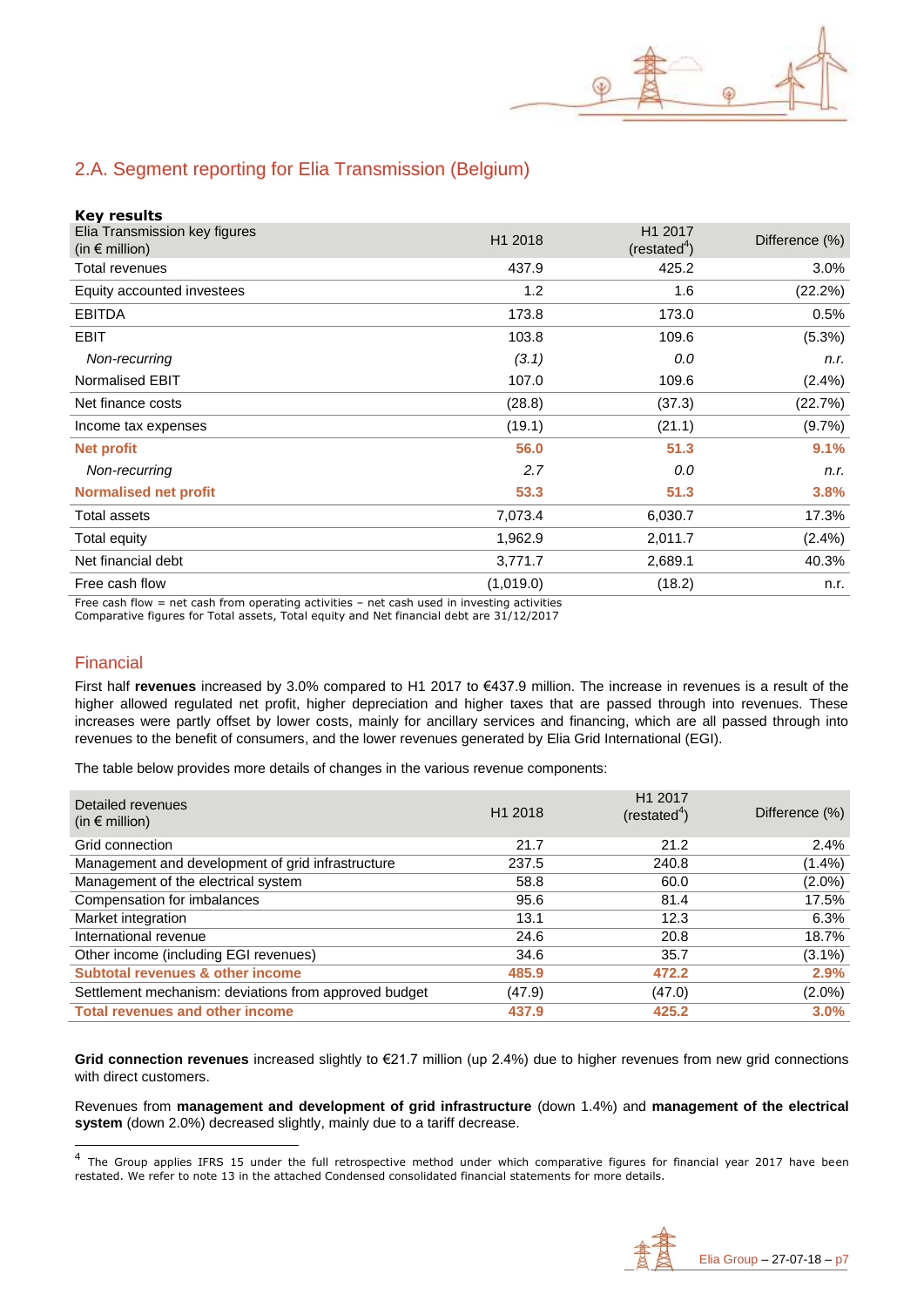

Services rendered in the context of energy management and individual balancing of balancing groups are paid within the revenues from **compensation of imbalances**. These revenues increased by €14.2 million to €95.6 million, largely due to the tariff increase for management of power reserves and black-start (up €5.9 million) and by higher revenues from compensation of imbalances, in particular for the month of March due to an unexpected cold snap and higher imbalance prices during the first half of 2018 (up 8.3 million).

Finally, the last section of tariff revenues encompasses the services Elia Transmission provides within the context of **market integration**, which increased by 6.3% to €13.1 million, mainly driven by a tariff increase.

**International revenue** increased by €3.8 million (up 18.7%) due to higher congestion income on the southern border as a result of improved nuclear availability in France combined with low nuclear availability in Belgium.

**Other income** declined by 3.1% compared to the same period last year, to €34.6 million. The fall is due to EGI revenues, which decreased from €6.0 million to €2.7 million, as fewer owner engineering services were delivered compared to the same period last year.

The **settlement mechanism** (€47.9 million) encompasses both deviations in the current year from the budget approved by the regulator (€58.6 million) and the settlement of net surpluses from prior tariff period (-€10.7 million). The operating excess, in relation to the budget of the costs and revenues authorised by the regulator, must be returned to the consumers and therefore does not form part of the revenues. The operational surplus compared to the budget is primarily a result of the higher tariff sales (€3.8 million), increased cross-border revenues (€8.4 million), lower costs for ancillary services (€39.0 million) and lower financial charges (€14.8 million). This was partly offset by a higher regulated net profit (€1.9 million) and higher taxes compared to the budget (€5.1 million).

The **normalised EBIT** (down 2.4%) was mainly impacted by higher non-regulated costs, the lower contribution from EGI and equity-accounted investees, partially offset to some extent by the increase in the regulated net profit and higher depreciations that are passed through into revenues. The decrease in **reported EBIT** (down 5.3%) is more pronounced due to nonrecurring expenses of €3.1 million, related to legal and advisory fees, linked to the acquisition of Eurogrid.

Net **finance costs** (down 22.7%) fell by €8.5 million compared to the same period the previous year. This decrease was mainly driven by lower financing costs (down €4.4 million) related to the financing of the regulated activities in Belgium, to the benefit of consumers, in accordance with the regulatory framework. This was offset to some extent by the financial costs related to the acquisition of Eurogrid, which is regarded as non-regulated financing and therefore does not impact tariffs. A bridge loan of €968.1 million was initially contracted to finance the additional stake in Eurogrid, resulting in financial expenses of €1.4 million. The bridge loan will be replaced by the issuance of a €700 million hybrid bond and a €300 million senior debt in the second half of 2018. In this respect the mid-swap rate linked to both the hybrid and senior debt have been hedged. This hedging results in a temporary non-recurring financial cost of €3.9 million recognised in the income statement (hybrid bond) and €4.9 million in other comprehensive income (senior debt). Lastly, a financial non-recurring gain of €9.2 million linked to the remeasurement to fair value of the Group's initial 60% interest in Eurogrid was recognised.

The **normalised net profit** increased by 3.8% to €53.3million, mainly due to the following factors:

- **1.** Increase in the **fair remuneration** (up €2.7 million):
- The higher average OLO compared to the first half of 2017 (up 0.19%) led to a fair remuneration of  $\epsilon$ 22.5 million.
- **2.** Decrease in the **incentives** realised (down €1.8 million): Strong operational performance, primarily on the incentive linked to import capacity (up €0.7 million) and continuity of supply (up €0.3 million), was offset by a higher average tax rate (down €1.1 million) and lower efficiency (down €1.6 million)
- **3.** Higher **mark-up** for strategic investments (up €3.7million) accounted for €18.1 million.
- **4.** Lower result of **Elia Grid International** (down €1.2 million)
- **5.** Lower activation of borrowing costs (down €1.1 million)
- **6.** Others (down €0.3 million): represents mainly the regulatory settlement for prior year (up €1.3 million), net financial expenses linked to bridge financing (down €1.1 million) and deferred tax effects.

The **reported net profit** increased more significantly, up 9.1% to €56.0 million, considering the non-recurring items linked to the acquisition of Eurogrid, as the remeasurement to fair value of the Group's initial participation in Eurogrid was partially offset by acquisition-related expenses and financial costs largely related to the intended issuance of €700 million hybrid bond.

Total **assets** increased by €1,042.7 million to €7,073.4 million, mainly as a result of the strong progress made on the investment programme and the increased participation in Eurogrid. Goodwill of €703.3 million was recognised<sup>5</sup> on this acquisition.

l



<sup>5</sup> We refer to note 4 in the attached Condensed consolidated financial statements for more details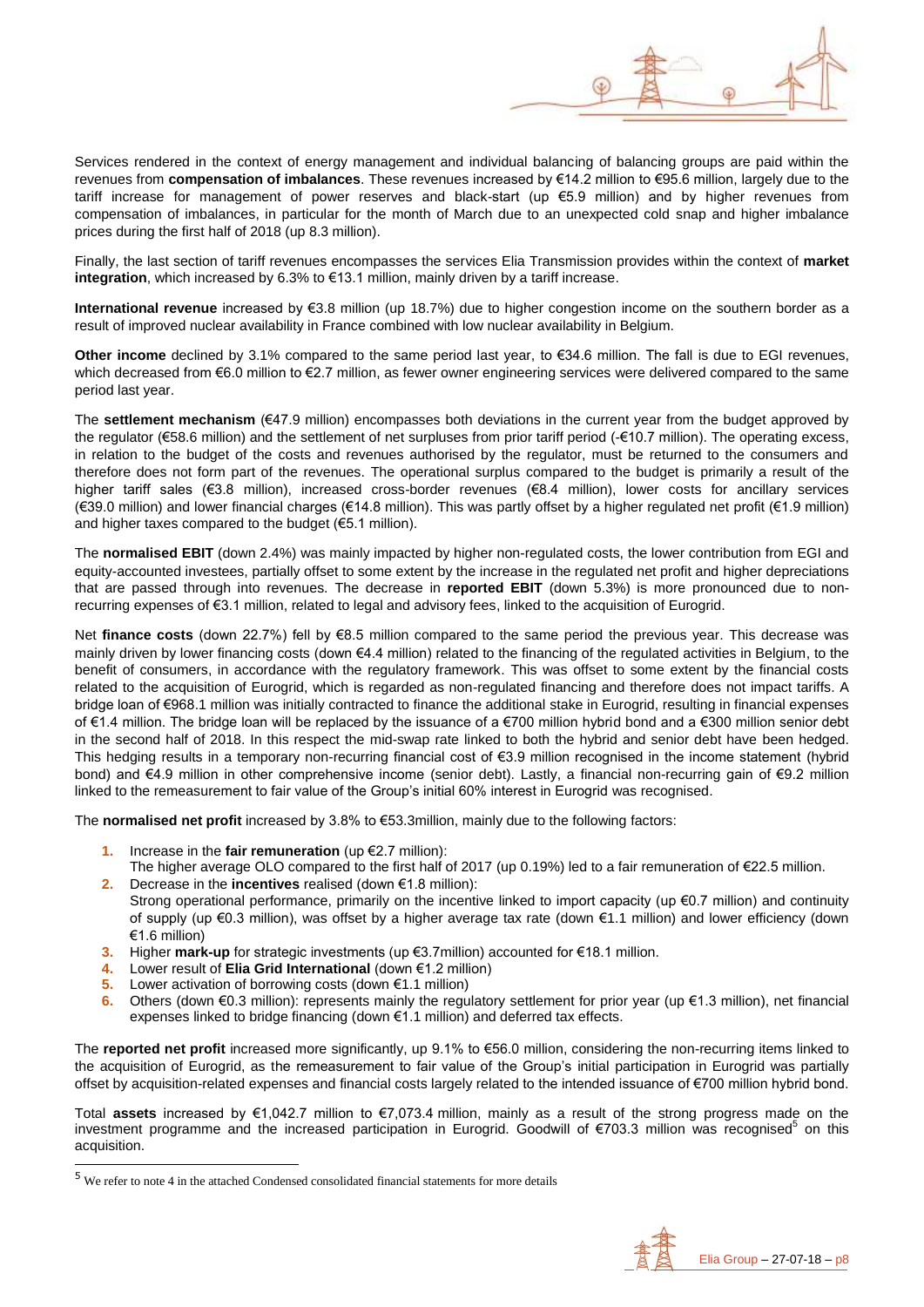

The **net financial debt** increased by €1,082.6 million to €3,771.7 million. This increase mainly reflects the bridge loan (€968.1 million) that was contracted to finance the additional 20% stake in Eurogrid. For the first six months of 2018, Elia's capex programme was mainly financed by cash flows generated from operating activities of €172.4 million and the drawing of commercial paper totalling €50 million.

#### **Operational**

The load measured on the Elia grid at the end of June 2018 (38.8 TWh) remained stable in comparison with 2017 (39.1 TWh). Net offtake from the Elia grid also remained stable: 34.1 TWh at the end of June 2017 and 33.9 TWh at the end of June 2018.

At the end of June 2018, Belgium was again a net importer. Net imports increased from 4.6 TWh at the end of June 2017 to 7.0 TWh at the end of June 2018. Total imports increased by 26.7% to 10.1 TWh, whereas energy exports decreased by 9% to 3.1 TWh. Overall electricity flows between Belgium and its neighbouring countries increased by 16% to 13.2 TWh.

#### **Investments**

l

In the first half of 2018, Elia further accelerated its investments to a net amount of €234 million<sup>6</sup> (including Nemo), mainly for upgrading high-voltage substations and installing high-voltage interconnections, intended to incorporate renewable energy into the grid and facilitate the further integration of the European energy market through interconnection.

Work on important interconnection projects such as Brabo (€22.9 million) and ALEGrO (€21.2 million) continued, as well as investments to upgrade the high-voltage Mercator-Horta line (€21.1 million). In addition, €27.4 million was invested in the Modular Offshore Grid. Finally, Elia Transmission continued to finance Nemo Link to the tune of €21.7 million.

<sup>&</sup>lt;sup>6</sup> Excluding Nemo and including capitalisation of software and IAS 23 (Borrowing Costs) and IFRS 15 (Revenue Recognition - Transfer of Assets from Customers), this gives  $\epsilon$ 222.1 million.

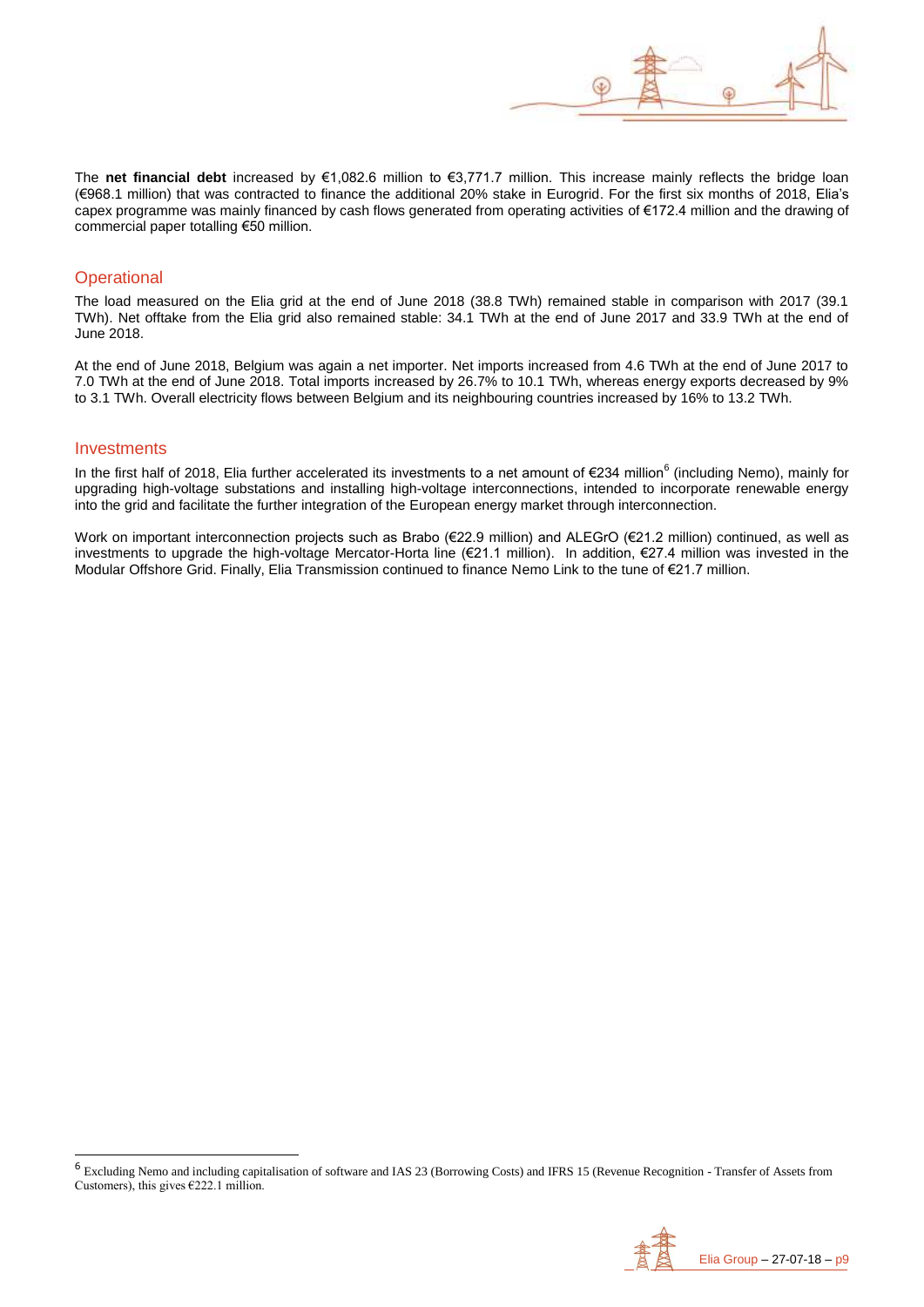

### 2.B. Segment reporting for 50Hertz Transmission (Germany)

#### **Key results**

| 50 Hertz Transmission key figures<br>(in $\epsilon$ million) | H1 2018 | H1 2017<br>(rested <sup>7</sup> ) | Difference (%) |
|--------------------------------------------------------------|---------|-----------------------------------|----------------|
| Total revenues                                               | 600.0   | 683.0                             | (12.2%)        |
| <b>EBITDA</b>                                                | 228.2   | 231.7                             | (1.5%)         |
| <b>EBIT</b>                                                  | 218.2   | 158.6                             | 37.6%          |
| Non-recurring                                                | 2.2     | 0.1                               | n.r.           |
| Normalised EBIT                                              | 216.0   | 158.5                             | 36.3%          |
| Net finance costs                                            | (23.4)  | (28.0)                            | (16.5%)        |
| Income tax expenses                                          | (61.0)  | (45.2)                            | 34.8%          |
| Net profit                                                   | 133.9   | 85.3                              | 56.9%          |
| Of which attributable to the Elia Group                      | 127.5   | 51.2                              | 149.1%         |
| Non-recurring                                                | 1.5     | 0.1                               | n.r.           |
| <b>Normalised net profit</b>                                 | 132.4   | 85.3                              | 55.3%          |
| Total assets                                                 | 6,574.8 | 6,196.0                           | 6.1%           |
| Total equity                                                 | 1,500.9 | 1,361.9                           | 10.2%          |
| Net financial debt                                           | 1,044.2 | 1,435.6                           | (27.3%)        |
| Free cash flow                                               | 402.5   | 463.6                             | $(13.2\%)$     |

\* Income, expenses, assets and liabilities are reported in the table at 100%

Comparative figures for Total assets, Total equity and Net financial debt are 31/12/2017

### Financial

**50Hertz Transmission's revenue** decreased by 12.2% compared to the same period last year. This was the result of growing revenues following the increase in onshore and offshore investments, partially offset by lower pass-through energy costs and a reduced allowance for offshore operational costs.

**Total revenues** are detailed in the table below.

| Total revenues<br>(in $\epsilon$ million)                | H1 2018 | H <sub>1</sub> 2017<br>(rested <sup>7</sup> ) | Difference (%) |
|----------------------------------------------------------|---------|-----------------------------------------------|----------------|
| Vertical grid revenues                                   | 514.8   | 631.2                                         | (18.4%)        |
| Horizontal grid revenues                                 | 125.3   | 103.2                                         | 21.4%          |
| Ancillary services revenues                              | 37.6    | 61.5                                          | (38.9%)        |
| Other revenues                                           | 29.6    | 30.5                                          | $(3.0\%)$      |
| <b>Subtotal revenues</b>                                 | 707.3   | 826.4                                         | $(14.4\%)$     |
| Settlement mechanism: deviations from approved<br>budget | (107.3) | (143.4)                                       | n.r.           |
| <b>Total revenues and other income</b>                   | 600.0   | 683.0                                         | $(12.2\%)$     |

**Vertical grid revenues** (tariffs to end customers) declined by €116.4 million (down by 18.4%) primarily as a result of the decrease in the total allowed revenues by the regulator. The allowance for non-controllable energy costs reduced by €136.3 million, mainly from the balancing of historical differences. In 2017 a tariff deficit was recovered (caused by high energy costs in 2015), while in 2018 a tariff surplus is paid back to the customers (caused by low energy costs in 2016). Furthermore the cost recovery for investments increased following the ongoing CAPEX programme (up  $\epsilon$ 26.4 million).

**Horizontal grid revenues** (tariffs to other TSOs) increased by €22.1 million compared to the first half of 2017 due to higher congestion income (up €3.5 million) and a higher offshore allowance (up €18.6 million). In Germany, all offshore connection costs are shared across the four German transmission system operators. This means that 50Hertz bears around 20% of these costs and passes on 80% of its own connection costs to the other three TSOs. Due to rising offshore investments, which in 2018 pertain mainly to the offshore grid connection for Ostwind 1, the cost recovery charged horizontally to the other TSOs is rising and thus impacting horizontal revenues.

The Group applies IFRS 15 under the full retrospective method under which comparative figures for financial year 2017 have been restated. We refer to note 13 in the attached Condensed consolidated financial statements for more details.

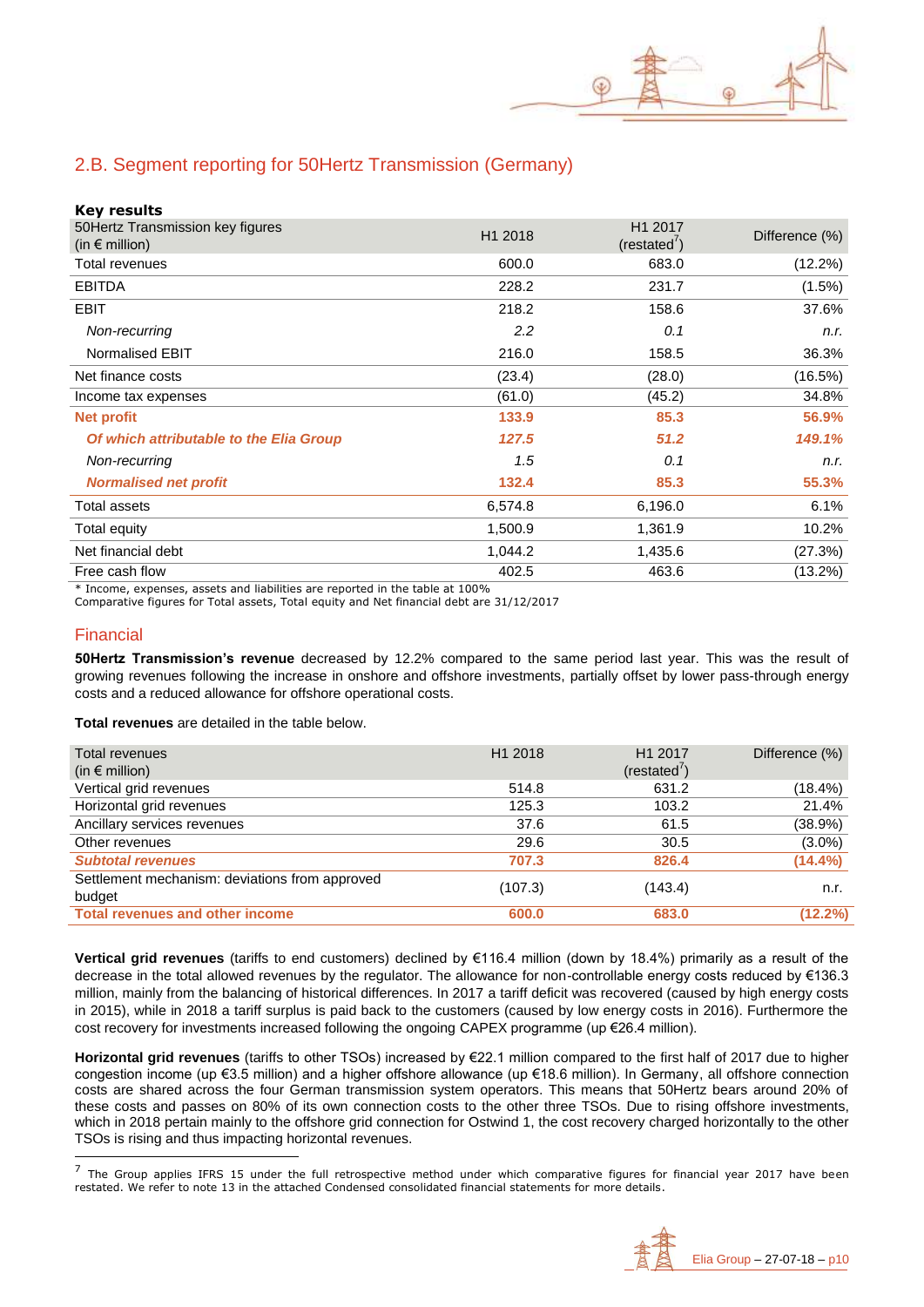

**Ancillary services revenues** decreased by €23.9 million compared to the first half of 2017. A new cost-sharing mechanism for redispatch was agreed between the German TSOs, while the completion of the southwest coupling line reduced the requirements for redispatch measures. Consequently, it was possible to further reduce redispatch volume, leading to lower revenues and costs for 50Hertz. Additionally, revenues received from the balancing groups dropped, as the corresponding costs for control energy were lower than in the first half of 2017.

The **settlement mechanism** includes both the annual offsetting of deficits and surpluses arising accounted for prior to 2018 (+ €28.5 million) and the net surplus generated in 2018 between the costs allowed to be passed on in the tariffs and the actual costs (- €135.8 million). The liability for the first half of 2018 mainly results from the continuously low redispatch costs compared to a high allowance in the revenue cap. Furthermore, grid revenues (horizontal and vertical) include an offshore OPEX allowance of 3.4% on invested capital. With the transition towards a cost-plus mechanism starting in 2019, there is a strong conviction that only incurred offshore costs will be accepted in 2018 (pass-through approach). This generated a difference between the allowance in the revenues and the lower actual costs incurred, which will be paid back to the customer, and for which a liability was recognised (-€33.6 million).

**EBITDA** decreased slightly by €3.5 million to €228.2 million (down 1.5%). The investment remuneration decreased (down €14.5 million), as the higher onshore (up €9.1 million) and offshore (up €5.0 million) remuneration driven by the ongoing investment programme, was fully offset by the lower regulatory allowance for offshore OPEX (down €28.6 million). The efficiency programme already implemented in 2017, resulted in a further drop in operational expenses driven by lower maintenance and insurance costs, while own work capitalised revenues increased due to a higher allocation of personnel costs to new investments (up €8.5 million). **Normalised EBIT** (up 36.3%) was further impacted by the release of a provision for legal claim easements (up €69.2 million). This provision was established after the German unification to cover possible legal claims by landowners in Eastern Germany. Following a re-assessment driven by a tax audit, part of the provision was released. This was partly offset by the increased depreciations resulting from the commissioning of the southwest coupling line and the North Ring in the second half of 2017 (down €5.5 million). Taking into account non-recurring revenues of €2.2 million for the regulatory settlement of prior years, the **reported EBIT** came in at €218.2 million (up 37.6%).

The **normalised net profit** increased by 55.3% to €132.4 million as a result of:

- **1.** Growing asset base leading to higher investment remuneration (up  $\epsilon$ 14.1 million)<br>**2.** Decreased Offshore OPEX remuneration (down  $\epsilon$ 28.6 million):
- **2.** Decreased Offshore OPEX remuneration (down €28.6 million):
- **3.** Lower OPEX and other costs (up €8.5 million)
- **4.** Release of provision (up €69.2 million);
- **5.** Increased depreciation (down €5.5 million) driven by commissioning of investments;
- **6.** Reduced net finance costs (up €4.6 million), mainly due to a provisioning of €4.4 million for interest on tax risk in 2017
- **7.** Increased income tax expense (down €15.1 million)

**Total assets** increased by 6.1% to €6,574.8 million, mainly due to the favourable development of EEG's cash flows and the investments made. The first half of 2018 showed a positive **free cash flow** of €402.5 million linked to the positive EEG cash flows and the strong operational cash flow exceeding the investment payouts. Consequently, the **net financial debt** decreased to €1,044.2 million from the end of 2017. The net debt includes an EEG cash position of €954.2 million.

#### **Operational**

A net volume of 24.8 TWh was drawn off from the 50Hertz grid, 2.5% higher than during the same period last year (24.2 TWh). The year's peak load was 8,469 MW (8,664 MW in H1 2017). In the first half of 2018, 50Hertz was again a net exporter of electricity, with net exports of 25.8 TWh (23.8 TWh in H1 2017). Some 6.6 TWh of electricity was imported and 32.4 TWh exported (6.2 TWh and 30.0 in H1 2017).

#### **Investments**

To meet grid users' requirements, 50Hertz Transmission invested €104.0 million in the first half of 2018, 7% more than in the first half of 2017 (€97.1 million).

The onshore investments amounted to €69.6 million, while the offshore investments totalled €34.4 million. The most significant onshore investments were for the modernisation of the telecommunications network (€10.0 million), the overhead line project North Ring (€2.7 million) and the reinforcement of high voltage pylons in order to increase the operational safety (€4.0 million). Offshore investments were mainly made for the offshore grid connection of Ostwind 1 (€23.2 million) and the offshore interconnector project Kriegers Flak Combined Grid Solution (€4.9 million).

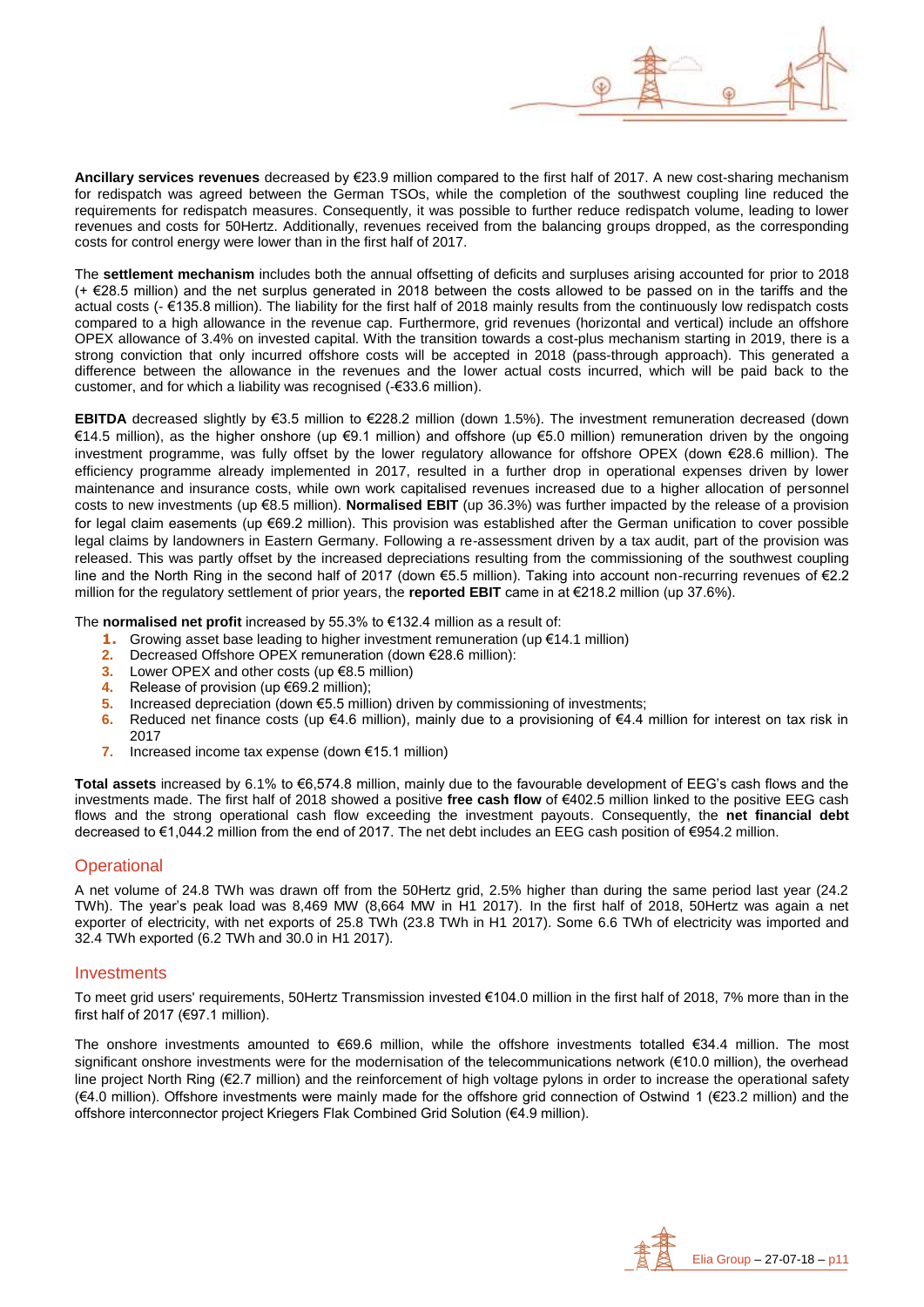## 3. SIGNIFICANT EVENTS DURING THE FIRST HALF OF 2018

Significant progress on crucial investments in Belgium and Germany

### Nemo project - Belgium

Work on the Nemo Link, the joint project between Elia and National Grid to operate the first electricity interconnector between Belgium and the United Kingdom (UK), is progressing well. On the Belgian side, the Herdersbrug converter station is finished and ready for connection to the grid in September. On the British side, work on the Richborough converter station is nearing completion and scheduled for connection to the UK grid later this year.

Land-based cable works on both shores of the North Sea have been completed. The last section of subsea cable will be connected to the land cable in Belgium in September. The energizing test of the interconnector is planned for the last quarter of the year.

In the meantime, the project partners are also making good headway in their efforts to prepare the business side of things by establishing the required contractual frameworks and commercial agreements and developing and testing essential IT platforms. The electricity interconnector is scheduled to be commissioned in Q1 2019, provided there are no technical setbacks, allowing bidirectional energy flows between the UK and Belgium.

### ALEGrO project – Belgium

In late 2017, the ALEGrO project – constructing the first electricity interconnector between Belgium and Germany – obtained all the permits and authorisations needed for work to commence in Belgium. Consequently, three parallel subprojects have been launched since the beginning of the year: firstly, the construction of a 49-km underground connection alongside existing infrastructure (the E40 motorway, high-speed rail link, etc.) between the transformer substation at Lixhe and the connection point with Amprion on the German border; secondly, the converter station at Lixhe, in the municipality of Visé, which will link the ALEGrO connection to the existing network; and thirdly, a microtunnel to enable cables to pass under the River Meuse and Albert Canal at the Cheratte viaduct.

Elia expects construction work on the infrastructure for this interconnection to take two years and commission in 2020.

#### Brabo project - Belgium

The Brabo project is part of work to upgrade the Belgian electricity grid and is necessary to safeguard supply to the whole of Belgium and in particular the Antwerp port area. Preparatory work in and along the River Scheldt were carried out between January and April 2018. On each bank of the river Elia is erecting a new pylon, the biggest in Belgium, to connect the highvoltage substation at Lillo with Liefkenshoek. Work on the foundations will be completed by July and the new pylons will then be assembled, this work taking until Q2 2019.

#### Mercator-Horta – Belgium

Work has progressed well on the 49-km, 380-kV Mercator-Horta high-voltage line in East Flanders, running from Kruibeke to Zomergem. The project's initial phase involved reinforcing the pylons and their foundations and replacing the first conductors. The reinforcement work will end in 2019, enabling the line, which has become an increasingly important link in the European electricity system in recent years, to transmit more energy. The Mercator-Horta upgrade is crucial for ensuring efficient energy exchanges with Belgium's neighbours and guaranteeing security of supply.

#### Modular Offshore Grid - Belgium

Following the final investment decision taken in April 2017, Elia awarded all the main construction contracts for the Modular Offshore Grid (MOG). The implementation of the project is on schedule and aims to go live by the end of Q3 2019 and become fully operational in 2020. The MOG project entails Elia constructing an electricity hub for four offshore wind farms to bring the energy they generate onshore as efficiently as possible. This is the first project of its kind in Belgium and will create further opportunities for the development of renewable energy in the North Sea.

#### Ostwind 1 - Germany

Work on the Ostwind 1 project is progressing well. The main aim of this project is to lay three cable systems connecting the Lubmin onshore substation with two offshore substations (OSSs) and interconnect the latter. The first and second cable links were completed during H2 2017. After undergoing successful high-voltage tests, the cables are now in test operation mode. During H1 2018, the two OSSs were constructed and then successfully interconnected by cable. Since good progress is being made on laying the third and final cable system, the project is well on track to become fully operational by its binding completion dates. Thanks to various savings made, for consumers' benefit, the project's overall cost will be less than initially planned.

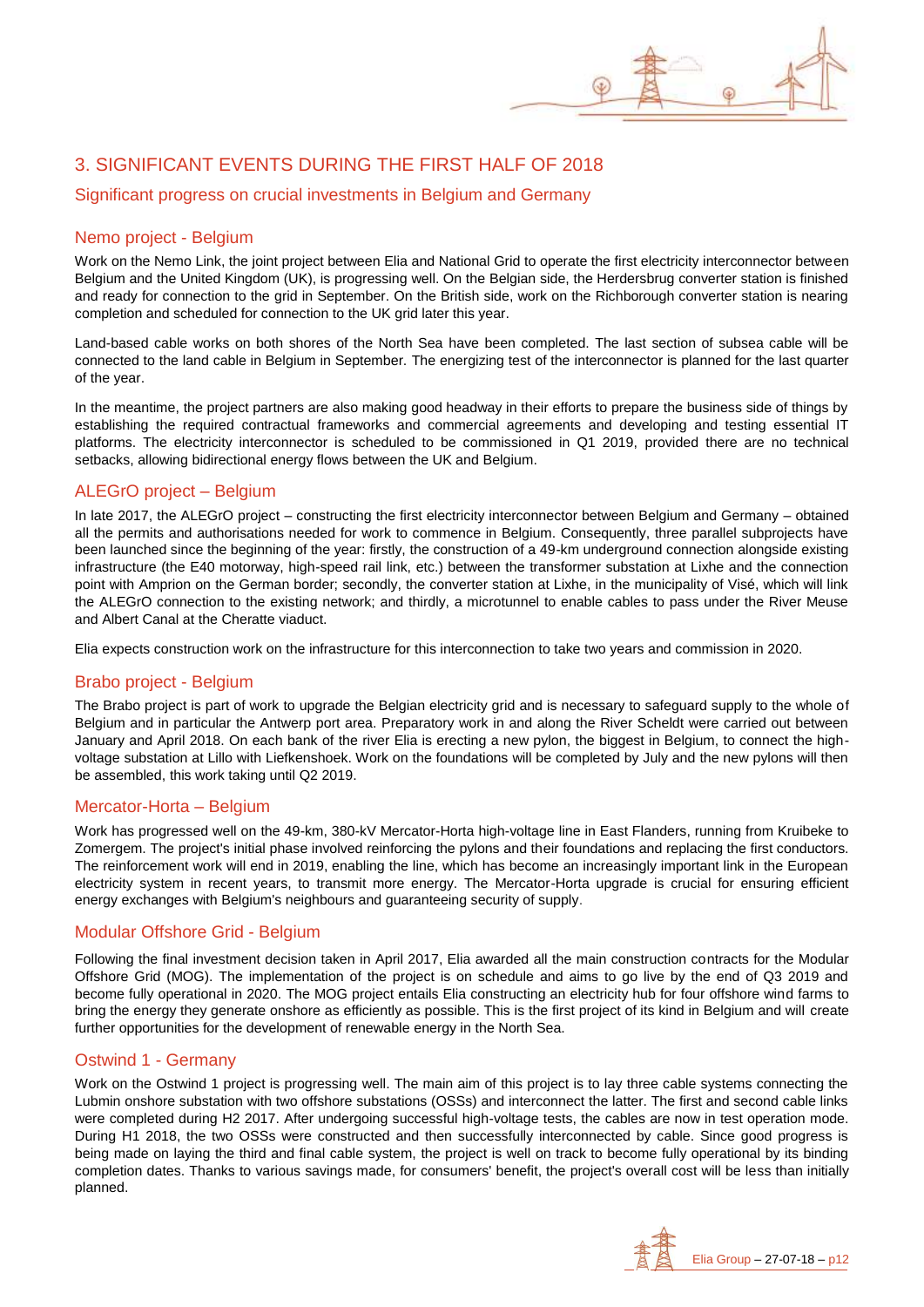

### Ostwind 2 - Germany

Following an offshore wind tender issued in April 2018, the German Federal Network Agency (BNetzA) allocated 733 MW of connection capacity to three wind farms in the Baltic Sea: Arcadis-Ost 1, Baltic Eagle and Wikinger Süd. This represents another key step towards the culmination of the German energy transition. Meanwhile, 50Hertz has initiated talks with the wind farm operators to reach a mutual understanding on the timeframes and technical design of the required grid connections. The alternating current (AC) connection to be built by 50Hertz will consist of three cable systems connecting the Lubmin onshore substation with the offshore substations. A tender for manufacturing, laying and installing the cables has been launched and good progress is being made with other preparatory work, such as seabed surveys and preparation for unexploded ordnance (UXO) clearance. A final decision on the investment is scheduled for the end of 2018.

#### Kriegers Flak Combined Grid Solution - Germany

Work on the Kriegers Flak Combined Grid Solution project is progressing well. This entails constructing the first interconnector between two national offshore wind farms, with a planned transfer capacity of 400 MW. Early in 2018, foundations for the transformer platforms were shipped from Ostend (Belgium) to Denmark. After waiting for an appropriate weather window, these foundations were laid on the seabed and the offshore platforms were successfully installed. The platforms will serve to collect power generated by the future offshore wind farm on the Kriegers Flak reef and enable Denmark and Germany to exchange electricity. Work to lay and pull in the two interconnector cables was successfully concluded in early July, and work on the back-to-back system is under way at the onshore substation at Bentwisch. When finished, this system will convert the different frequencies in the Danish and German control areas, making it possible to couple the two countries' grids. The interconnector's first energisation is scheduled for the end of 2018, followed by a trial operation period beginning in 2019.

#### Acquisition of additional 20% stake in Eurogrid International SCRL

On 26th April 2018, Elia completed the acquisition of an additional 20% stake in Eurogrid International SCRL, the holding company of German TSO 50Hertz Transmission GmbH. Elia increased its participation after being notified by the Australian infrastructure fund IFM Investors of its intention to sell half of its 40% shareholding in Eurogrid. The total acquisition price was €976.5 million for the 20% stake plus €12.2 million in interest. Following the transaction, Elia now owns 80% of Eurogrid and as result fully controls 50Hertz. Going forward, Eurogrid and its affiliates will be fully consolidated in Elia's group result.

This acquisition represents a major step forward in realising Elia Group's growth strategy. It enables the further strengthening of cooperation between Elia and 50Hertz, and underscores Elia's ambition to be one of Europe's leading transmission system operators. The transaction enhances the Group's profile and resources, enabling it to develop a reliable, sustainable, affordable and integrated power system, and will not affect end consumer tariffs, which are regulated in the respective countries.

#### A shared datahub for the Belgian Grid

The first shared central data hub for the Belgian grid has been up and running since March 2018. This new IT system is the result of close collaboration between the distribution system operators (DSOs) and Elia, and will encourage further market flexibility. It gathers all the data needed to perform an economic assessment of used flexibility, e.g. the consumption profiles of all grid users who opt to offer flexibility. The system calculates the quantity of energy 'not consumed' or generated over a given period, thereby ensuring that the market processes involved in flexibility run smoothly. Against a backdrop of growing intermittent renewable energy generation, greater grid flexibility is becoming increasingly necessary to ensure that supply and demand are balanced at all times at the lowest possible cost.

#### Innovation

In Belgium, battery storage was contracted for primary reserves for the first time. The 140 Tesla batteries were developed by Limburg-based investment company LRM and demand-management company REstore. They have a capacity of 18 MW and will help to maintain balance on the Elia grid.

Elia successfully tested a fixed wing drone in March 2018. The drone completed a 10-km demo flight while performing a visual inspection along a 70-kV high-voltage line. Belgian law currently only permits drones that remain within the pilot's field of vision.

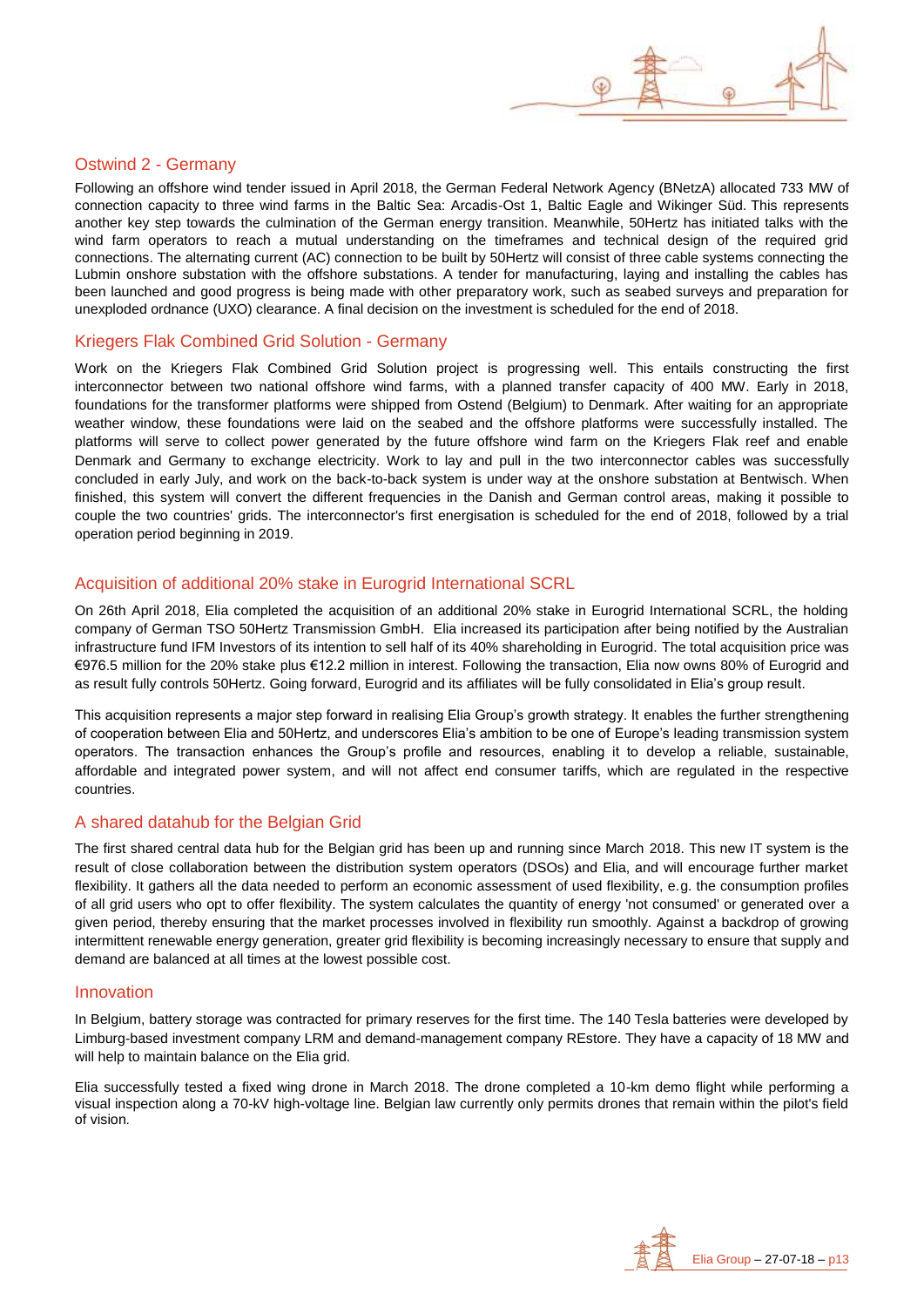

#### New tariff methodology 2020-2023

On June 28, the Belgian regulator approved the new tariff methodology that will be applicable for the period 2020-2023. The precise treatment of the non-regulated activities is still under discussion. This methodology represents a continuation of the main principles already applicable today. The regulatory framework remains a cost-plus model, with cost coverage of all reasonable costs and remuneration. This remuneration is based on an equity remuneration and incentives and also the embedded debt principle remains applicable. The parameters for the computation of the equity-based remuneration were revised: the risk-free rate will be fixed ex-ante at 2.4% for the whole period and also the regulatory gearing increases from 33% to 40%. The remuneration includes specific incentives, covering a wide range of regulated activities in Belgium.

#### Elia awarded Top Employer label

Elia was awarded the Top Employer 2018 label, identifying it as one of Belgium's 64 top employers and one of the three best in the energy sector. This is excellent news with a view to the energy transition, as Elia is set to play a major role in the changes ahead and needs to attract new talent and cultivate its in-house expertise.

### 4. OUTLOOK AND OTHER INFORMATION<sup>8</sup>

In Belgium, the implementation of our investment plan is progressing well, so assuming a stable trend in the Belgian 10-year OLO, we can retain a positive outlook for our 2018 results with expected regulated return slightly above 2017, despite the change in accounting treatment for customer contributions following the adoption of IFRS15. Having invested €234 million in the first six months of 2018, with good progress on strategic interconnection projects like Brabo, ALEGrO and Nemo, we expect total investments of around €630 million for 2018 as a whole.

Forecast results for **Germany** remain positive with the regulatory framework remaining stable throughout 2018. The lower offshore OPEX remuneration, due to a transition towards a cost-plus mechanism as of 2019, is more than offset by the reversal of a legal claim provision and stronger operational performance. As a result we are confident that we will achieve a return (RoE) in the upper end of the targeted 10-12% range. With capital expenditures of €104 million in the first six months of 2018, we remain on track to achieve the announced investment programme of €470 million for the full year of 2018.

In the second half of 2018, Elia intends to replace the current bridge loan by issuing a mix of a hybrid bond (€700 million) and a senior bond (€300 million). Although the mid-swap rate for both the hybrid bond and the senior bond are fully hedged, the final terms depend on market conditions and will only be known at the time the take-out funding is issued.

### 5. JOINT AUDITORS' REVIEW REPORT

The condensed consolidated interim financial statements for the six-month period ending on 30 June 2018 attached to this press release were reviewed by the Joint Auditors.

### 6. FINANCIAL CALENDAR FOR 2018

O Interim statement Q3 2018 30 November 2018

l

- Publication of 2018 annual results 22 February 2019
- **Publication of 2018 Annual Report Community April 2019** Early April 2019
- C General Meeting of Shareholders 14 May 2019



<sup>&</sup>lt;sup>8</sup> The following statements are forward looking and actual results may differ materially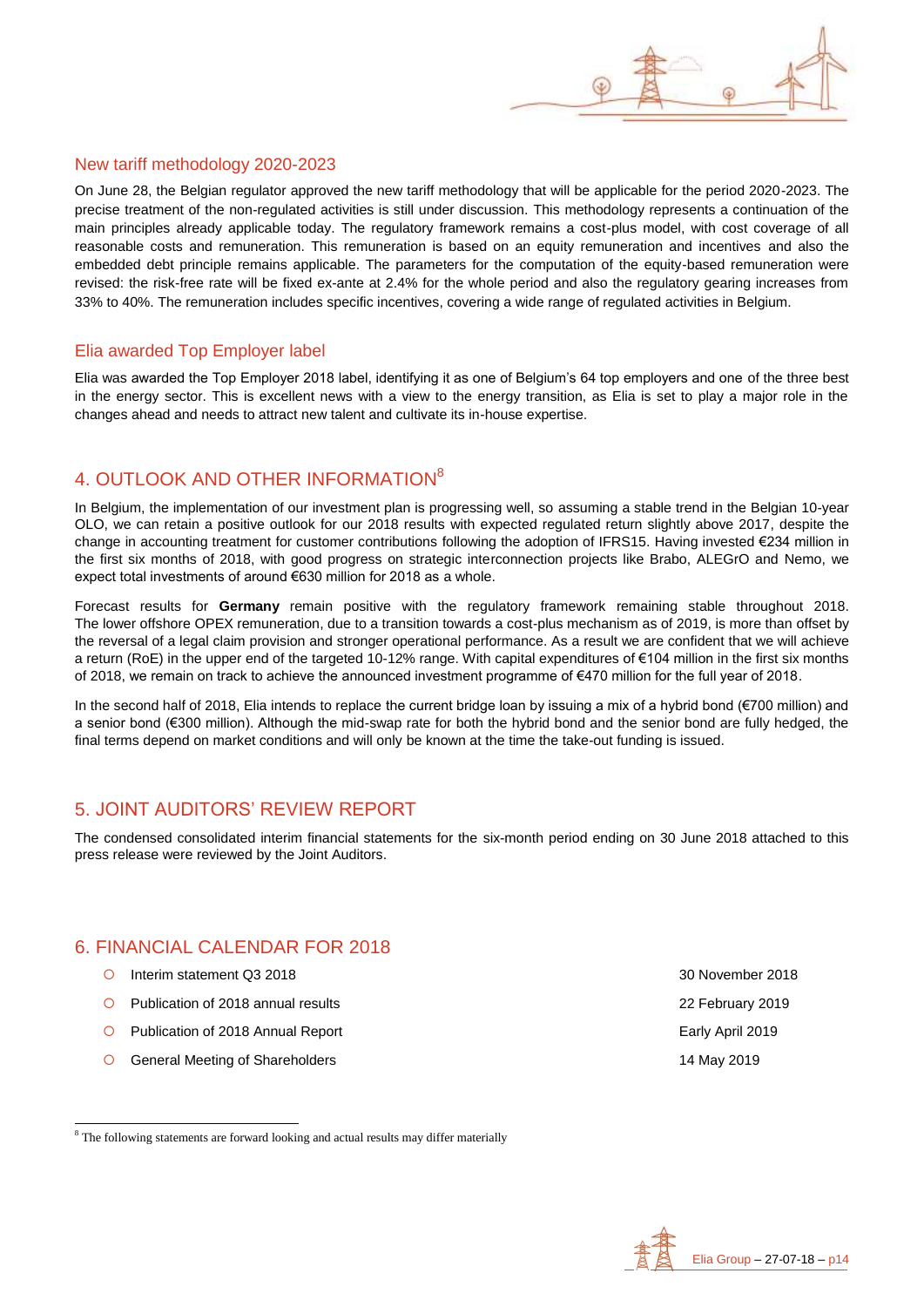

## 7. NON-RECURRING ITEMS - RECONCILIATION TABLE

| (in $\epsilon$ million) – Period ended<br>30 June 2018 | Elia Transmission | 50Hertz<br>Transmission<br>$(100\%)$ | Consolidation<br>entries | Elia Group |
|--------------------------------------------------------|-------------------|--------------------------------------|--------------------------|------------|
| <b>EBIT - Non-recurring items</b>                      |                   |                                      |                          |            |
| Regulatory settlements prior year                      | 0.0               | 2.2                                  | 1.4                      | 3.6        |
| Equity consolidation 50Hertz (60% net profit)          | 0.0               | 0.0                                  | (0.6)                    | (0.6)      |
| Acquisition costs 50Hertz                              | (3.1)             | 0.0                                  | 0.0                      | (3.1)      |
| <b>Total EBIT non-recurring items</b>                  | (3.1)             | 2.2                                  | 0.8                      | (0.1)      |
| Non-recurring financial costs                          | (4.4)             | 0.0                                  | 0.0                      | (4.4)      |
| Remeasurment participation Eurogrid                    | 9.2               | 0.0                                  | 0.0                      | 9.2        |
| <b>Total below EBIT non-recurring items</b>            | 1.7               | 2.2                                  | 0.8                      | 4.7        |
| Tax impact                                             | 1.1               | (0.7)                                | (0.2)                    | 0.1        |
| Net profit - non-recurring items                       | 2.7               | 1.5                                  | 0.6                      | 4.8        |

| (in $\epsilon$ million) - Period ended<br>30 June 2017 | Elia<br>Transmission | 50Hertz<br>Transmission<br>$(100\%)$ | Consolidation<br>entries | Elia Group |
|--------------------------------------------------------|----------------------|--------------------------------------|--------------------------|------------|
| <b>EBIT - Non-recurring items</b>                      |                      |                                      |                          |            |
| Regulatory settlements prior year                      | 0.0                  | (1.0)                                | 1.0                      | $0.0\,$    |
| Equity consolidation 50Hertz (60% net profit)          | 0.0                  | 0.0                                  | 0.0                      | 0.0        |
| Energy bonuses                                         | 0.0                  | 1.1                                  | (1.1)                    | 0.0        |
| <b>Total EBIT non-recurring items</b>                  | 0.0                  | 0.1                                  | (0.1)                    | 0.0        |
| Tax impact                                             | 0.0                  | 0.0                                  | 0.0                      | 0.0        |
| Net profit – non-recurring items                       | 0.0                  | 0.1                                  | (0.1)                    | 0.0        |

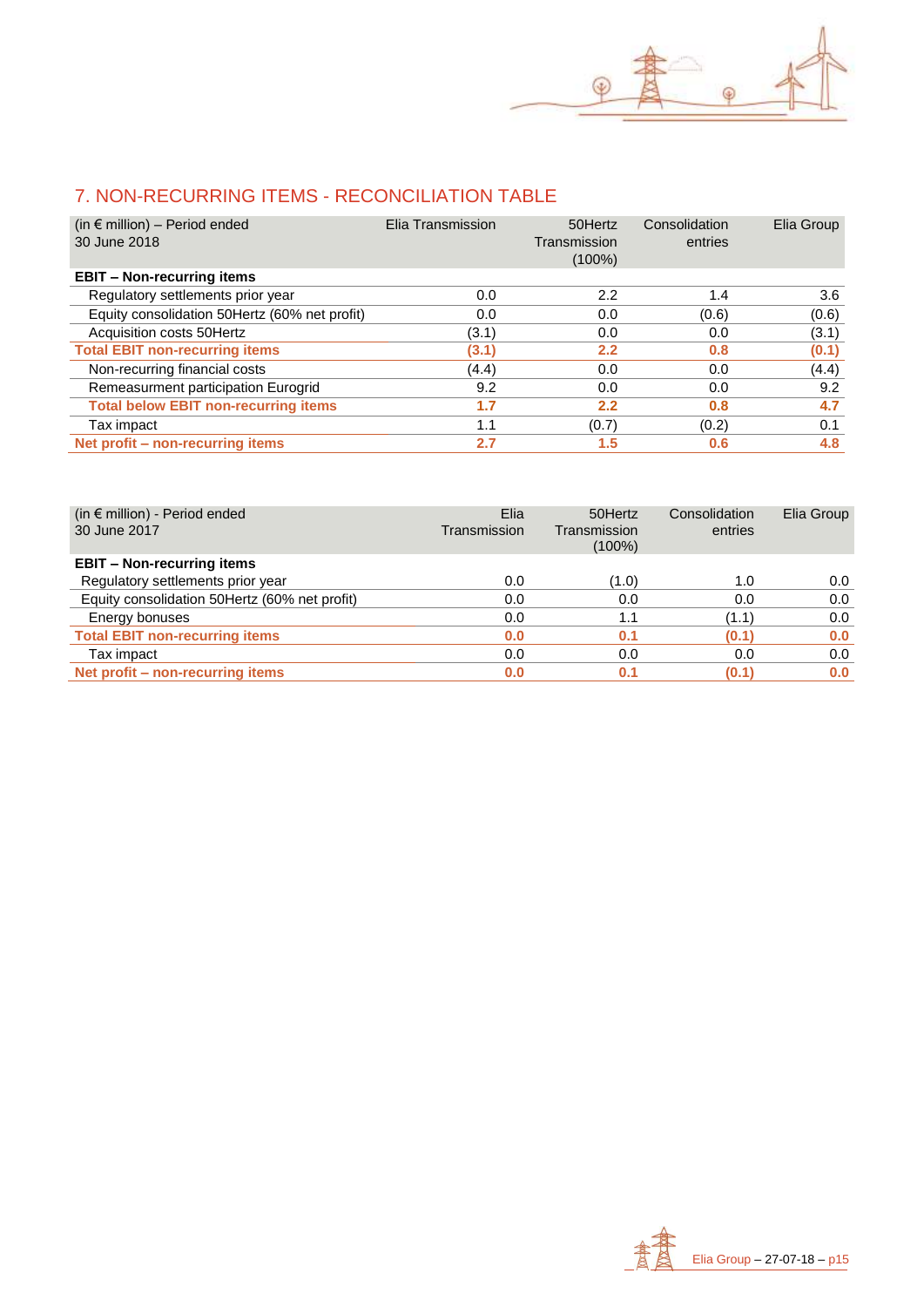# **About the Elia Group**

### ONE OF EUROPE'S TOP FIVE PLAYERS

The Elia Group is active in electricity transmission. We ensure that production and consumption are balanced around the clock, supplying 30 million end users with electricity. With subsidiaries in Belgium (Elia) and northwest Germany (50Hertz), we operate 18,600 km of high-voltage connections. As such, our group is one of Europe's top five. With a reliability level of 99.998%, we give society a robust power grid, which is important for socioeconomic prosperity. We also aspire to be a catalyst for a successful energy transition towards a reliable, sustainable and affordable energy system.

### WE MAKE THE ENERGY TRANSITION **HAPPEN**

By expanding international high-voltage connections and integrating ever-increasing amounts of renewable energy production, the Elia Group promotes both the integration of the European energy market and the decarbonisation of our society. The Elia Group is also innovating its operational systems and developing market products so that new technologies and market parties can access our grid, thus making the energy transition happen.

#### **Headquarters**

**Elia System Operator Boulevard de l'Empereur 20 1000 Brussels – Belgium**

**50Hertz GmbH Heidestraße 2 D-10557 Berlin – Germany** 



### IN THE INTEREST OF SOCIETY

As a key player in the energy system, the Elia Group is committed to working in the interest of society. We respond to the rapidly changing energy mix, i.e. the increase in renewable energy, and constantly adapt our transmission grid. We also ensure that investments are made on time and within budget, with a maximum focus on safety. When we carry out our projects, we manage stakeholders proactively by establishing two-way communication with all affected parties very early on in the development process. We also offer our expertise to our sector and relevant authorities to build the energy system of the future.

#### INTERNATIONAL FOCUS

In addition to its activities as a transmission system operator, the Elia Group provides various consulting services to international customers through its subsidiary Elia Grid International (EGI). Elia is also part of the Nemo Link consortium that is building the first subsea electrical interconnector between Belgium and the UK.

The Group operates under the legal entity Elia System Operator, a listed company whose core shareholder is the municipal holding company Publi-T.

[www.elia.be](http://www.elia.be/)[/www.eliagroup.eu](http://www.eliagroup.eu/)

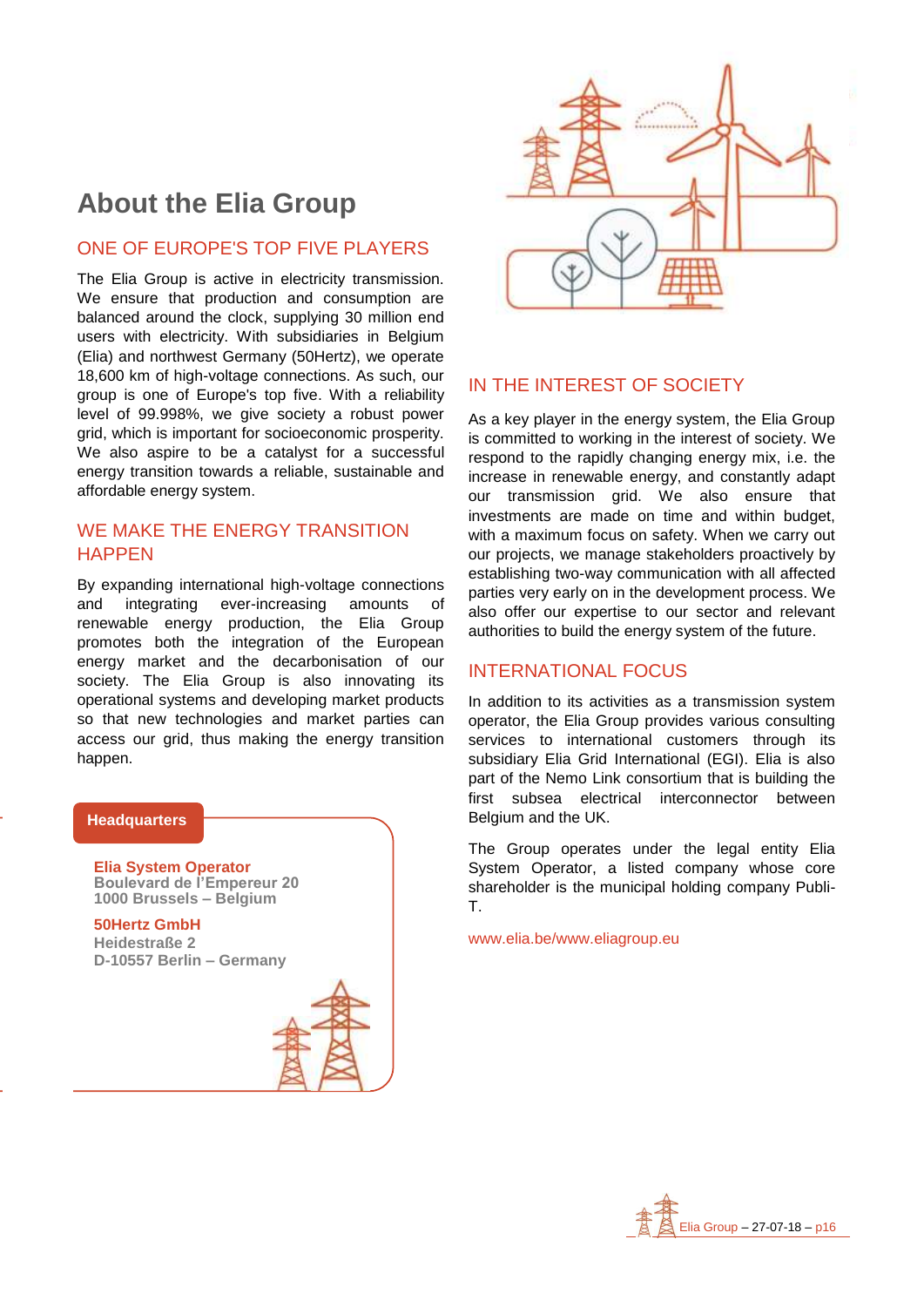

### ANNEXES:

### 1. STATEMENT ON THE TRUE AND FAIR VIEW OF THE CONDENSED CONSOLIDATED INTERIM FINANCIAL STATEMENTS AND THE FAIR OVERVIEW OF THE INTERIM MANAGEMENT REPORT

Chris Peeters, Chief Executive Officer and Chairman of the Management Committee, and Catherine Vandenborre, Chief Financial Officer, certify on behalf of the company that, to their knowledge,

a) the condensed consolidated interim financial statements, which have been prepared in accordance with IAS 34 Interim Financial Reporting as adopted by the European Union, gives a true and fair view of the equity, financial position and financial performance of the company, and the entities included in the consolidation as a whole,

b) the interim management report includes a fair overview of the information required under Article 13, paragraphs 5 and 6 of the Royal Decree of 14 November 2007 on the obligations of issuers of financial instruments admitted to trading on a regulated market.

Brussels, 26 July 2018

Catherine Vandenborre **Catherine** Vandenborre **Chris Peeters** 

Chief Financial Officer Chairman of the Management Committee & Chief Executive Officer

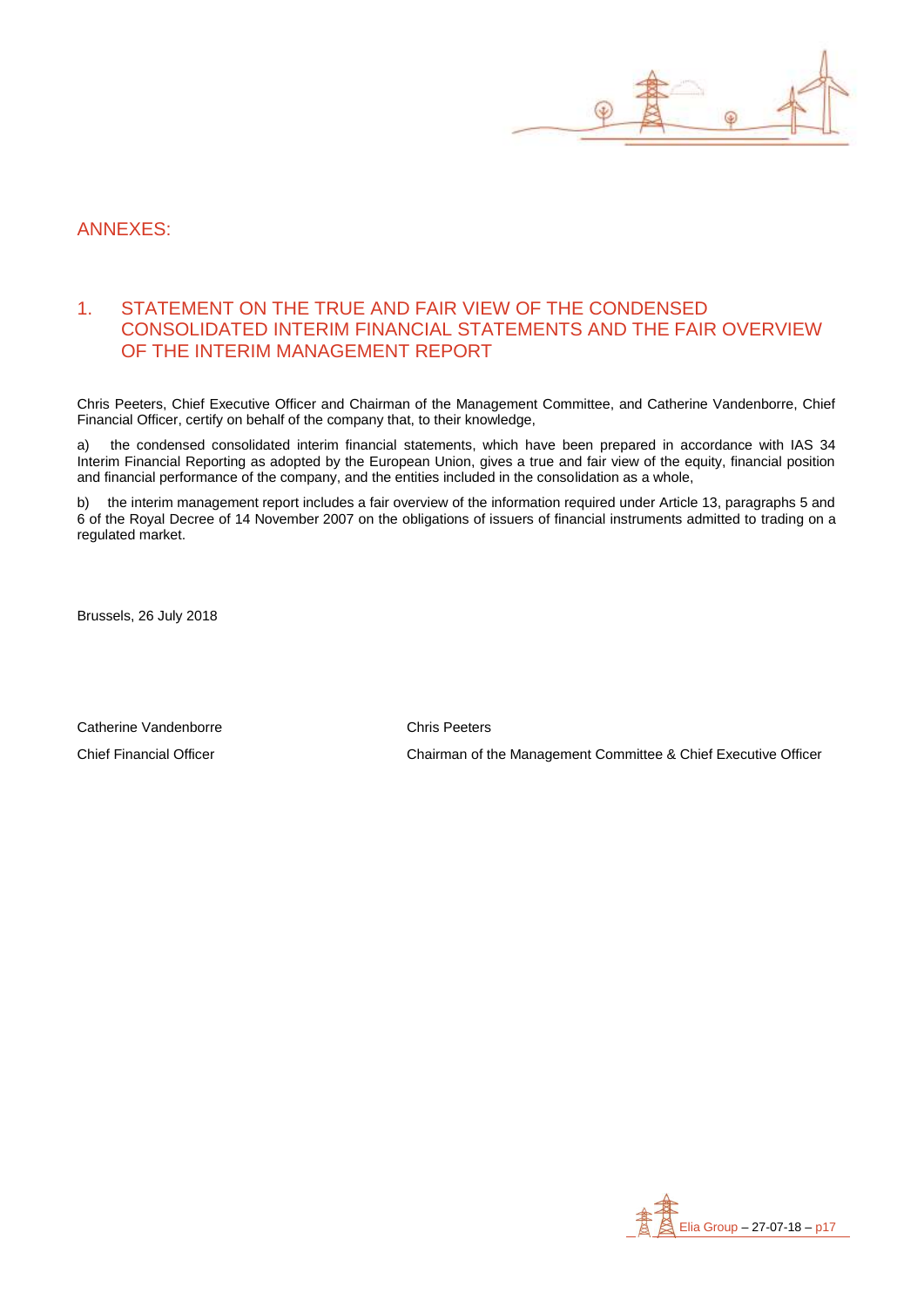

## 2. INTERIM MANAGEMENT REPORT

- Key figures, reported in sections 1 and 2 of the press release
- Significant events in the first half of 2018, reported in section 3 of the press release
- The report of the joint statutory auditors on their review of the condensed consolidated interim financial information

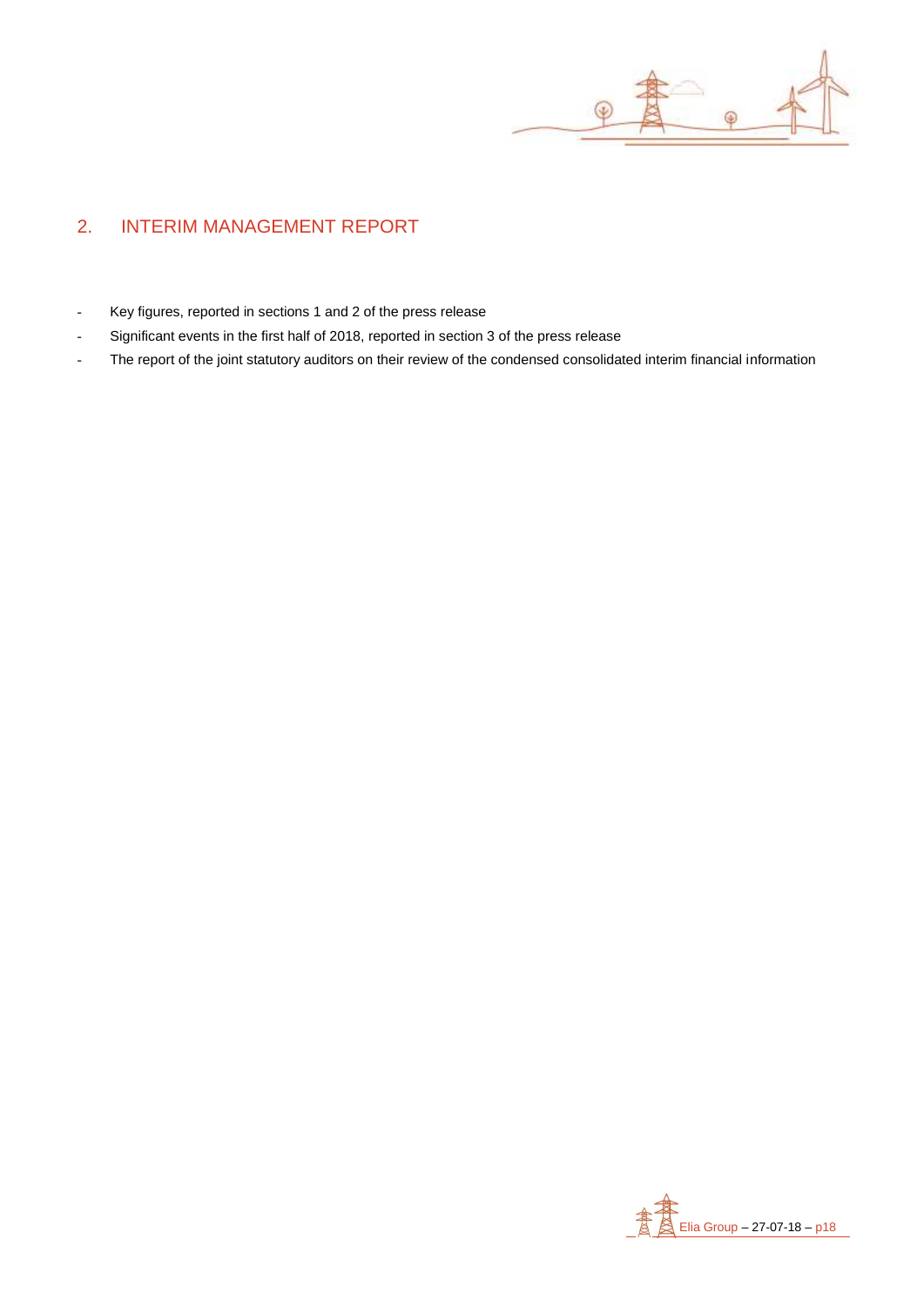

### 3. CONDENSED CONSOLIDATED INTERIM FINANCIAL STATEMENTS

Condensed consolidated statement of financial position

| (in $\epsilon$ million)                        | <b>Notes</b> | 30 June 2018 | 31 December<br>2017 |
|------------------------------------------------|--------------|--------------|---------------------|
|                                                |              |              | (restated *)        |
| <b>ASSETS</b>                                  |              |              |                     |
| <b>NON-CURRENT ASSETS</b>                      |              | 10,742.0     | 6,079.1             |
| Property, plant and equipment                  | (7)          | 7,875.3      | 3,202.4             |
| Intangible assets and goodwill                 |              | 2,497.8      | 1,738.6             |
| Trade and other receivables                    |              | 162.0        | 147.8               |
| Equity-accounted investees                     | (4)          | 120.3        | 928.6               |
| Other financial assets (including derivatives) |              | 85.0         | 60.9                |
| Deferred tax assets                            | (10)         | 1.6          | 1.0                 |
| <b>CURRENT ASSETS</b>                          |              | 2,353.9      | 503.2               |
| Inventories                                    |              | 18.8         | 13.6                |
| Trade and other receivables                    |              | 380.8        | 281.1               |
| Current tax assets                             |              | 15.2         | 3.8                 |
| Cash and cash equivalents                      |              | 1,908.8      | 195.2               |
| Deferred charges and accrued revenues          |              | 30.3         | 9.6                 |
| <b>Total assets</b>                            |              | 13,095.9     | 6,582.3             |
| <b>EQUITY AND LIABILITIES</b>                  |              |              |                     |
| <b>EQUITY</b>                                  |              | 2,913.4      | 2,564.4             |
| Equity attributable to owners of the Company   |              | 2,612.8      | 2,563.3             |
| Share capital                                  |              | 1,517.6      | 1,517.6             |
| Share premium                                  |              | 11.9         | 11.9                |
| Reserves                                       |              | 173.0        | 173.0               |
| Hedging reserve                                |              | (4.8)        | 0.0                 |
| Retained earnings                              | (6)          | 915.1        | 860.8               |
| Non-controlling interest                       |              | 300.6        | 1.1                 |
| <b>NON-CURRENT LIABILITIES</b>                 |              | 6,130.6      | 3,047.9             |
| Loans and borrowings                           | (8)          | 5,665.6      | 2,834.7             |
| Employee benefits                              |              | 91.6         | 84.3                |
| Derivatives                                    |              | 10.4         | 0.0                 |
| Provisions                                     |              | 105.7        | 20.8                |
| Deferred tax liabilities                       | (10)         | 115.0        | 19.5                |
| <b>Other liabilities</b>                       |              | 142.3        | 88.5                |
| <b>CURRENT LIABILITIES</b>                     |              | 4,051.9      | 970.0               |
| Loans and borrowings                           | (8)          | 1,059.1      | 49.5                |
| Provisions                                     |              | 12.1         | 4.5                 |
| Trade and other payables                       |              | 1,842.8      | 378.5               |
| <b>Current tax liabilities</b>                 |              | 89.7         | 2.9                 |
| Accruals and deferred income                   |              | 1,048.2      | 534.6               |
| <b>Total equity and liabilities</b>            |              | 13,095.9     | 6,582.3             |

*\* See note 13 for details regarding the restatement as a result of a change in accounting policy.*

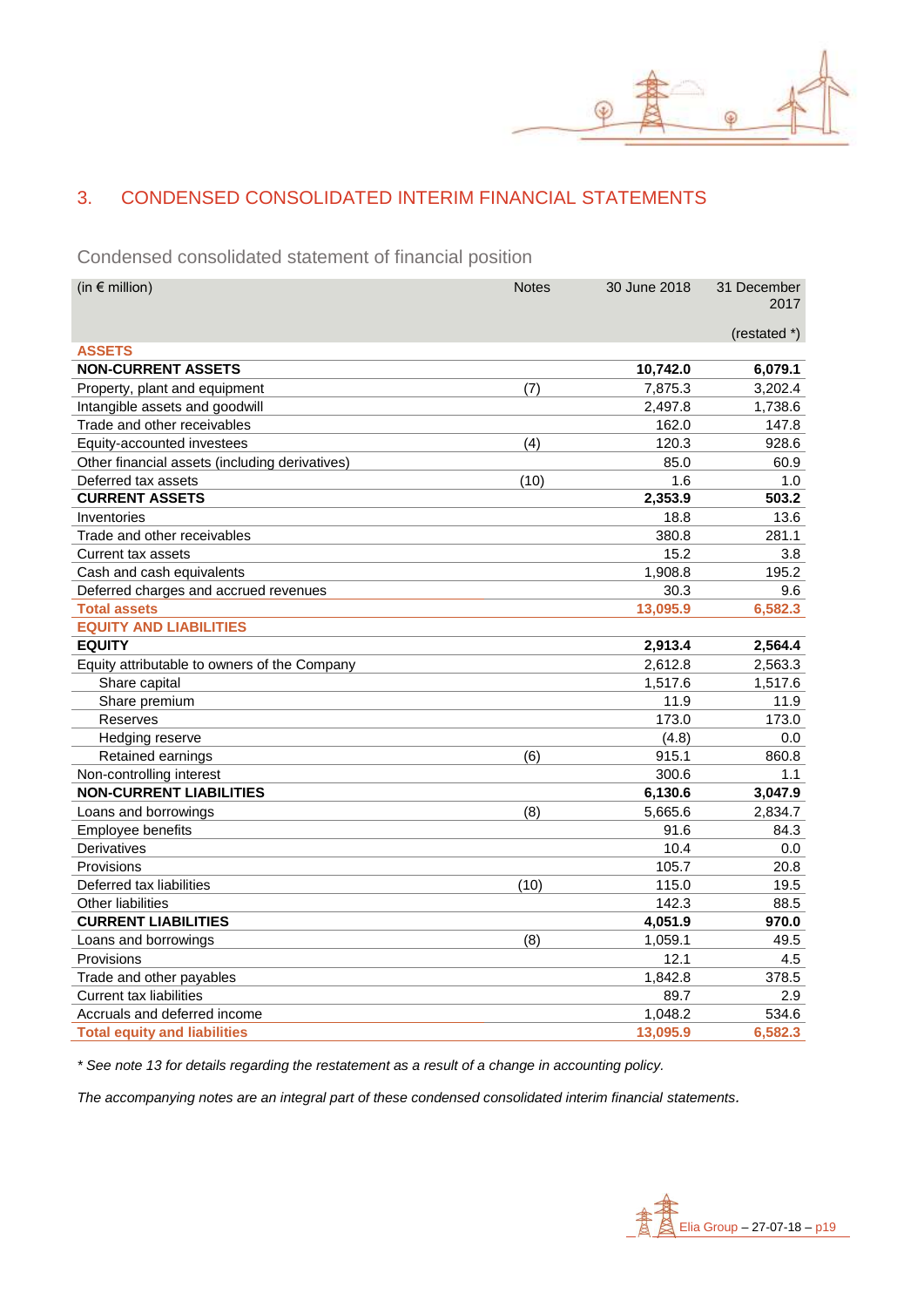

### Condensed consolidated statement of profit or loss

| (in € million) - Period ended 30 June                      | <b>Notes</b> | 2018    | 2017         |
|------------------------------------------------------------|--------------|---------|--------------|
|                                                            |              |         | (restated *) |
| <b>Continuing operations</b>                               |              |         |              |
| Revenue                                                    |              | 594.4   | 393.8        |
| Raw materials, consumables and goods for resale            |              | (11.6)  | (5.6)        |
| Other income                                               |              | 37.7    | 31.4         |
| Services and other goods                                   |              | (257.9) | (157.7)      |
| Personnel expenses                                         |              | (93.5)  | (72.5)       |
| Depreciations, amortisations and impairments               |              | (96.3)  | (63.8)       |
| Changes in provisions                                      |              | (0.9)   | 0.4          |
| Other expenses                                             |              | (17.4)  | (18.0)       |
| <b>Results from operating activities</b>                   |              | 154.5   | 108.0        |
| Share of profit of equity-accounted investees (net of tax) |              | 64.7    | 52.8         |
| <b>Earnings before interest and tax (EBIT)</b>             |              | 219.2   | 160.8        |
| <b>Net finance costs</b>                                   |              | (35.7)  | (37.2)       |
| Finance income                                             |              | 12.5    | 2.7          |
| Finance costs                                              |              | (48.2)  | (39.8)       |
| Profit before income tax                                   |              | 183.5   | 123.7        |
| Income tax expense                                         | (11)         | (36.0)  | (21.2)       |
| <b>Profit from continuing operations</b>                   |              | 147.6   | 102.5        |
| <b>Profit for the period</b>                               |              | 147.6   | 102.5        |
| Profit attributable to:                                    |              |         |              |
| Equity holders of ordinary shares                          |              | 142.2   | 102.5        |
| Non-controlling interest                                   |              | 5.4     | 0.0          |
| Profit for the period                                      |              | 147.6   | 102.5        |
| Earnings per share (EUR)                                   |              |         |              |
| Basic earnings per share                                   |              | 2.33    | 1.68         |
| Diluted earnings per share                                 |              | 2.33    | 1.68         |

*\* See note 13 for details regarding the restatement as a result of a change in accounting policy.*

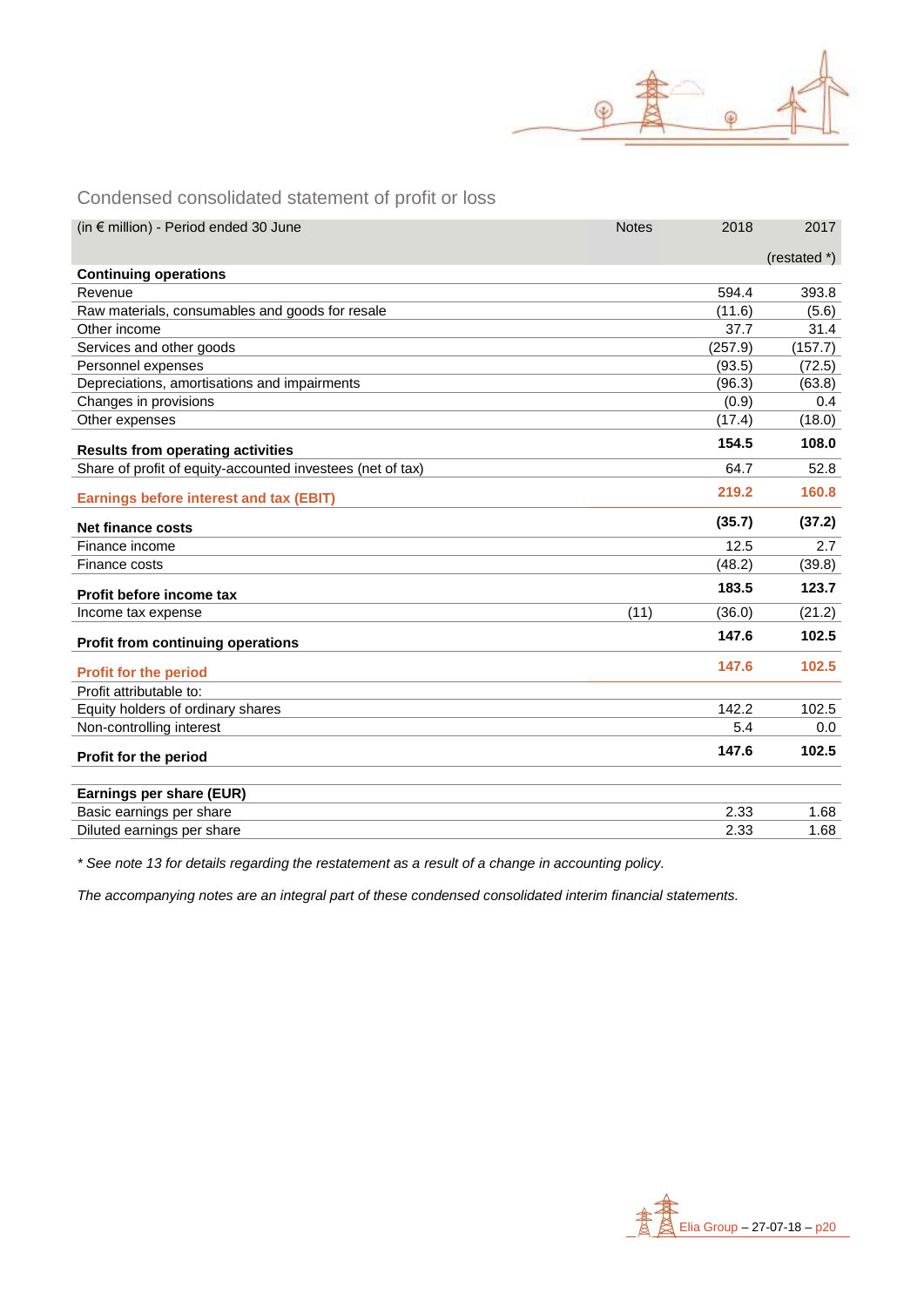

Condensed consolidated statement of profit or loss and other comprehensive income

| (in $\epsilon$ million)                                        | <b>Notes</b> | 30 June 2018 | 30 June 2017 |
|----------------------------------------------------------------|--------------|--------------|--------------|
|                                                                |              |              | $(rested*)$  |
| <b>Profit for the period</b>                                   |              | 147.6        | 102.5        |
|                                                                |              |              |              |
| Other comprehensive income (OCI)                               |              |              |              |
| Items that may be reclassified subsequently to profit or loss: |              |              |              |
| Effective portion of changes in fair value of cash flow hedges |              | (6.5)        | 4.7          |
| <b>Related tax</b>                                             |              | 1.6          | (1.6)        |
| Items that will not be reclassified to profit or loss:         |              |              |              |
| Remeasurements of post-employment benefit obligations          |              | 9.5          | 7.6          |
| Related tax                                                    |              | (2.4)        | (2.6)        |
| Other comprehensive income for the period, net of tax          |              | 2.2          | 8.1          |
| Total comprehensive income for the period                      |              | 149.8        | 110.6        |
| Total comprehensive income attributable to:                    |              |              |              |
| Equity holders of ordinary shares                              |              | 144.4        | 110.6        |
| Non-controlling interest                                       |              | 5.4          | 0.0          |
| Total comprehensive income for the period                      |              | 149.8        | 110.6        |

*\* See note 13 for details regarding the restatement as a result of a change in accounting policy.*

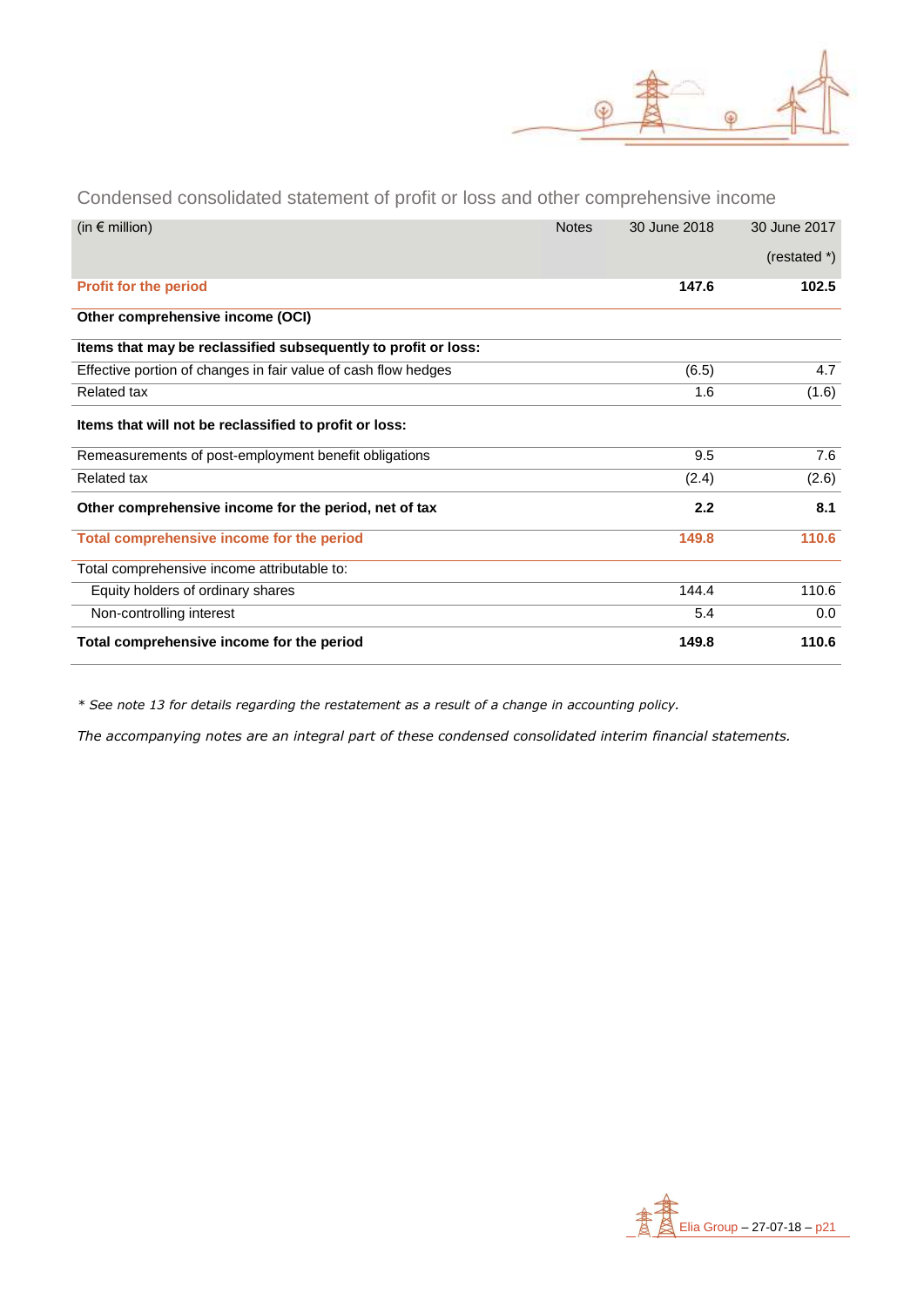

### Condensed consolidated statement of changes in equity

| (in $\epsilon$ million)                                                                                         | Share capital | Share premium | Hedging<br>reserve | translation<br>currency<br>ייציי-י- | Reserves | Retained<br>earnings | attributable to<br>the owners of<br>the company<br>Equity | Non-controlling<br>interests | Total Equity  |
|-----------------------------------------------------------------------------------------------------------------|---------------|---------------|--------------------|-------------------------------------|----------|----------------------|-----------------------------------------------------------|------------------------------|---------------|
| Balance at 1 January 2017, as reported                                                                          | 1,517.2       | 11.8          | (6.1)              | 0.0                                 | 173.0    | 815.5                | 2,511.4                                                   | 1.2                          | 2,512.6       |
| Change in accounting policy IFRS 15 *                                                                           |               |               |                    |                                     |          | (56.9)               | (56.9)                                                    |                              | (56.9)        |
| Restated balance at 1 January 2017                                                                              | 1,517.2       | 11.8          | (6.1)              | 0.0                                 | 173.0    | 758.6                | 2,454.5                                                   | 1.2                          | 2,455.7       |
| Profit for the period                                                                                           |               |               |                    |                                     |          | 102.5                | 102.5                                                     | (0.0)                        | 102.5         |
| Other comprehensive income                                                                                      |               |               | 3.0                | 0.1                                 |          | 5.0                  | 8.1                                                       |                              | 8.1           |
| Total comprehensive income for the period                                                                       |               |               | 3.0                | 0.1                                 | 0.0      | 107.5                | 110.6                                                     | (0.0)                        | 110.6         |
| Transactions with owners, recorded directly<br>in equity                                                        |               |               |                    |                                     |          |                      |                                                           |                              |               |
| <b>Contributions by and distributions to Owners</b><br>Shares issued                                            | 0.3           | 0.1           |                    |                                     |          |                      | 0.4                                                       |                              | 0.4           |
|                                                                                                                 | 0.1           |               |                    |                                     |          |                      |                                                           |                              |               |
| Share-based payment expenses<br><b>Dividends</b>                                                                |               |               |                    |                                     |          | (96.2)               | 0.1<br>(96.2)                                             |                              | 0.1<br>(96.2) |
| <b>Total contributions and distributions</b>                                                                    | 0.4           | 0.1           | 0.0                | 0.0                                 | 0.0      | (96.2)               | (95.7)                                                    | (0.0)                        | (95.7)        |
| <b>Changes in ownership interests</b>                                                                           |               |               |                    |                                     |          |                      |                                                           |                              |               |
| <b>Total transactions with Owners</b>                                                                           | 0.4           | 0.1           |                    |                                     |          | (96.2)               | (95.7)                                                    |                              | (95.7)        |
| Balance at 30 June 2017                                                                                         | 1,517.6       | 11.9          | (3.1)              | 0.1                                 | 173.0    | 770.0                | 2,469.5                                                   | 1.2                          | 2,470.7       |
|                                                                                                                 |               |               |                    |                                     |          |                      |                                                           |                              |               |
| Balance at 31 December 2017, as originally<br>presented                                                         | 1,517.6       | 11.9          | 0.0                | 0.0                                 | 173.0    | 938.2                | 2,640.7                                                   | 1.1                          | 2,641.8       |
| Change in accounting policy (IFRS 15)*                                                                          |               |               |                    |                                     |          | (77.4)               | (77.4)                                                    | 0.0                          | (77.4)        |
| Restated balance at 31 December 2017                                                                            | 1,517.6       | 11.9          | 0.0                | 0.0                                 | 173.0    | 860.8                | 2,563.3                                                   | 1.1                          | 2,564.4       |
| Change in accounting policy (IFRS 9)*                                                                           |               |               |                    |                                     |          | 2.9                  | 2.9                                                       | 0.0                          | 2.9           |
| Restated balance at 1 January 2018                                                                              | 1,517.6       | 11.9          | 0.0                | 0.0                                 | 173.0    | 863.7                | 2,566.2                                                   | 1.1                          | 2,567.3       |
| Profit for the period **                                                                                        |               |               |                    |                                     |          | 142.4                | 142.4                                                     | 5.4                          | 147.7         |
| Other comprehensive income                                                                                      |               |               | (4.8)              | 0.0                                 |          | 7.0                  | 2.2                                                       |                              | 2.2           |
| Total comprehensive income for the period                                                                       | 0.0           | 0.0           | (4.8)              | 0.0                                 | 0.0      | 149.4                | 144.6                                                     | 5.4                          | 149.9         |
| Transactions with owners, recorded directly<br>in equity<br><b>Contributions by and distributions to Owners</b> |               |               |                    |                                     |          |                      |                                                           |                              |               |
| Dividends                                                                                                       |               |               |                    |                                     |          | (98.6)               | (98.6)                                                    |                              | (98.6)        |
| Total contributions and distributions                                                                           | $0.0$         |               | $0.0\quad 0.0$     | 0.0                                 | 0.0      | (98.6)               | (98.6)                                                    | 0.0                          | (98.6)        |
| <b>Changes in ownership interests</b>                                                                           |               |               |                    |                                     |          |                      |                                                           |                              |               |
| Non-controlling interests adjustment on EGI, due<br>to acquisition                                              |               |               |                    |                                     |          | 0.5                  | 0.5                                                       | (0.5)                        | 0.0           |
| Acquisitions                                                                                                    |               |               |                    | 0.0                                 |          | 0.0                  | 0.0                                                       | 294.6                        | 294.6         |
| <b>Total transactions with Owners</b>                                                                           | 0.0           | 0.0           | 0.0                | 0.0                                 | $0.0$    | 0.5                  | 0.5                                                       | 294.1                        | 294.6         |
| <b>Total transactions with Owners</b>                                                                           | 0.0           | 0.0           | 0.0                | 0.0                                 | $0.0$    | (98.1)               | (98.1)                                                    | 294.1                        | 196.0         |
| <b>Balance at 30 June 2018</b>                                                                                  | 1,517.6       | 11.9          | (4.8)              | 0.0                                 | 173.0    | 915.0                | 2,612.8                                                   | 300.6                        | 2,913.4       |

*\* See note 13 for details regarding the restatement as a result of a change in accounting policy. A full reconciliation is provided as at 31 December 2017, along with the impact on profit or loss as at 30 June 2017. The impact per 1 January 2017 is estimated at €56.9 million. \*\* Profit for the period equals profit for the period attributable to the Owners of the company, minus the effect of the change in accounting policy under IFRS 9 with regard recognition in profit or loss (€0.2 million).* 

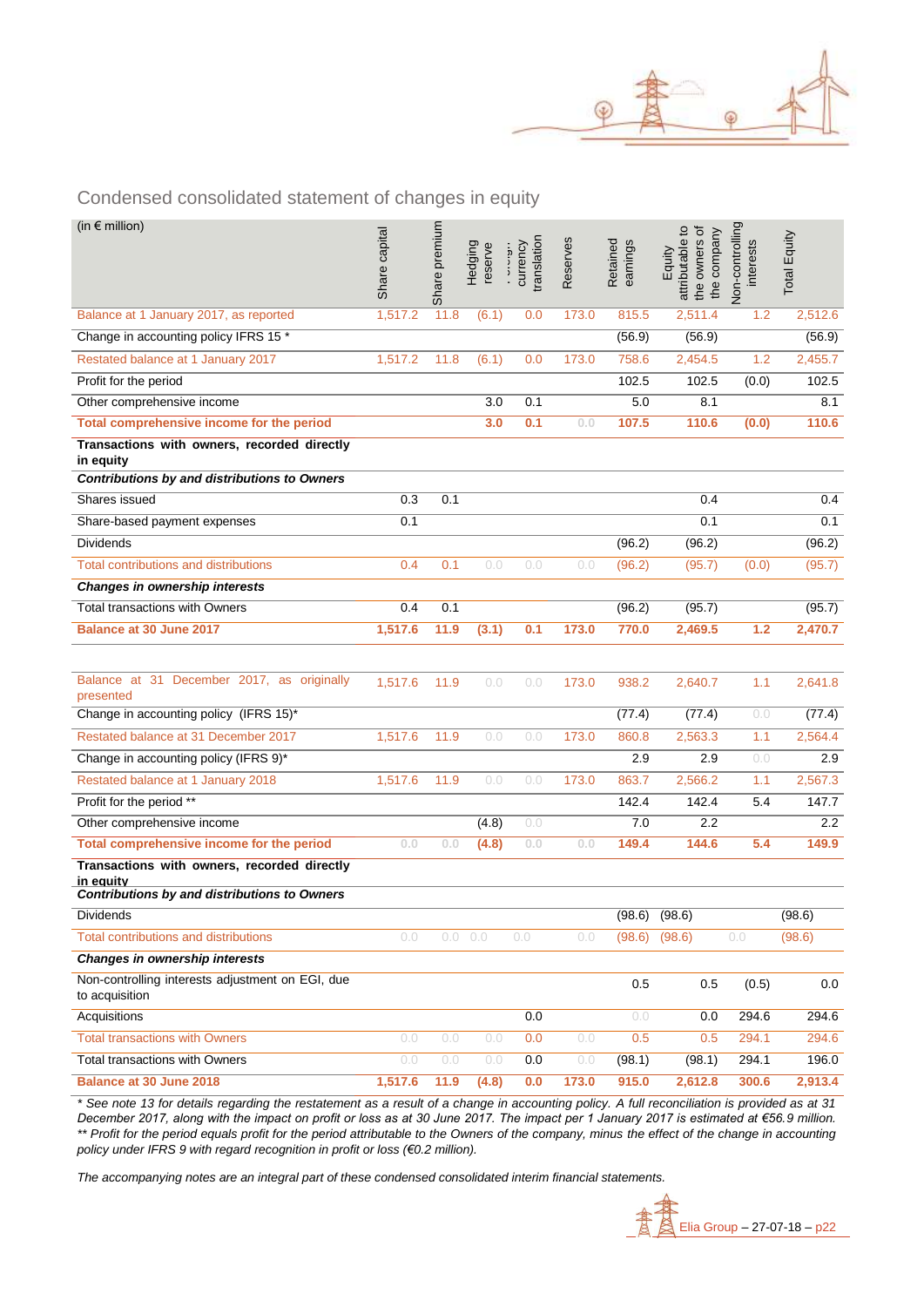

#### Condensed consolidated statement of cash flows

ï

| (in $\epsilon$ million) - Period ended 30 June                                      | <b>Notes</b>     | 2018    | 2017<br>$(restated^*)$ |
|-------------------------------------------------------------------------------------|------------------|---------|------------------------|
| Cash flows from operating activities                                                |                  |         |                        |
| Profit for the period                                                               |                  | 147.6   | 102.5                  |
| Adjustments for:                                                                    |                  |         |                        |
| Net finance costs                                                                   |                  | 35.7    | 37.2                   |
| Other non-cash items                                                                |                  | 0.1     | 0.1                    |
| Income tax expense                                                                  |                  | 17.5    | 10.8                   |
| Profit or loss of equity-accounted investees, net of tax                            |                  | (64.7)  | (52.8)                 |
| Depreciation of property, plant and equipment and amortisation of intangible assets |                  | 95.7    | 63.8                   |
| Loss on sale of property, plant and equipment and intangible assets                 |                  | 1.8     | 3.2                    |
| Impairment losses of current assets                                                 |                  | 0.8     | 0.2                    |
| Change in provisions                                                                |                  | (3.4)   | (3.1)                  |
| Change in fair value of derivatives                                                 |                  | 0.1     | 0.5                    |
| Change in deferred taxes                                                            |                  | 18.5    | 14.7                   |
| Cash flow from operating activities                                                 |                  | 249.7   | 177.1                  |
| Change in inventories                                                               |                  | (0.9)   | (3.9)                  |
| Change in trade and other receivables                                               |                  | 118.3   | 65.7                   |
| Change in other current assets                                                      |                  | (6.2)   | (0.8)                  |
| Change in trade and other payables                                                  |                  | (128.4) | (23.5)                 |
| Change in other current liabilities                                                 |                  | 65.9    | 60.0                   |
| Changes in working capital                                                          |                  | 48.8    | 97.5                   |
| Interest paid                                                                       |                  | (86.8)  | (78.4)                 |
| Interest received                                                                   |                  | 0.2     | 1.3                    |
| Income tax paid                                                                     |                  | (43.7)  | (2.8)                  |
| Net cash from operating activities                                                  |                  | 168.1   | 194.7                  |
| Cash flows from investing activities                                                |                  |         |                        |
| Acquisition of intangible assets                                                    |                  | (8.1)   | (5.3)                  |
| Acquisition of property, plant and equipment                                        | (7)              | (281.4) | (156.7)                |
| Acquisition of equity accounted investees                                           | (4)              | (8.7)   | (20.6)                 |
| Acquisition of subsidiary                                                           | (4)              | (968.7) | 0.0                    |
| Acquired cash from acquisition of subsidiary                                        | $\overline{(4)}$ | 1,902.9 | 0.0                    |
| Proceeds from sale of property, plant and equipment                                 |                  | 2.7     | 0.4                    |
| Proceeds from capital decrease from equity accounted investees                      |                  | 0.0     | 0.1                    |
| Dividend received from equity-accounted investees                                   |                  | 1.0     | 0.0                    |
| Loans and long term receivables to joint ventures                                   | (4)              | (13.0)  | (30.8)                 |
| Net cash used in investing activities                                               |                  | 626.6   | (212.9)                |
| Cash flow from financing activities                                                 |                  |         |                        |
| Proceeds from the issue of share capital                                            |                  | 0.0     | 0.4                    |
| Dividends paid (-)                                                                  | (6)              | (98.7)  | (96.2)                 |
| Repayment of borrowings (-)                                                         |                  | 0.0     | (100.0)                |
| Proceeds from withdrawal of borrowings (+)                                          | (8)              | 1,018.7 | 247.2                  |
| Other cash flows from financing activities                                          |                  | (1.1)   | 0.0                    |
| Net cash flow from (used in) financing activities                                   |                  | 918.9   | 51.4                   |
| Net increase (decrease) in cash and cash equivalents                                |                  | 1,713.6 | 33.2                   |
|                                                                                     |                  |         |                        |
| Cash & cash equivalents at 1 January                                                |                  | 195.2   | 176.6                  |
| Cash & cash equivalents at 30 June                                                  |                  | 1,908.8 | 209.8                  |
| Net variations in cash & cash equivalents                                           |                  | 1,713.6 | 33.2                   |

*\* See note 13 for details regarding the restatement as a result of a change in accounting policy.*

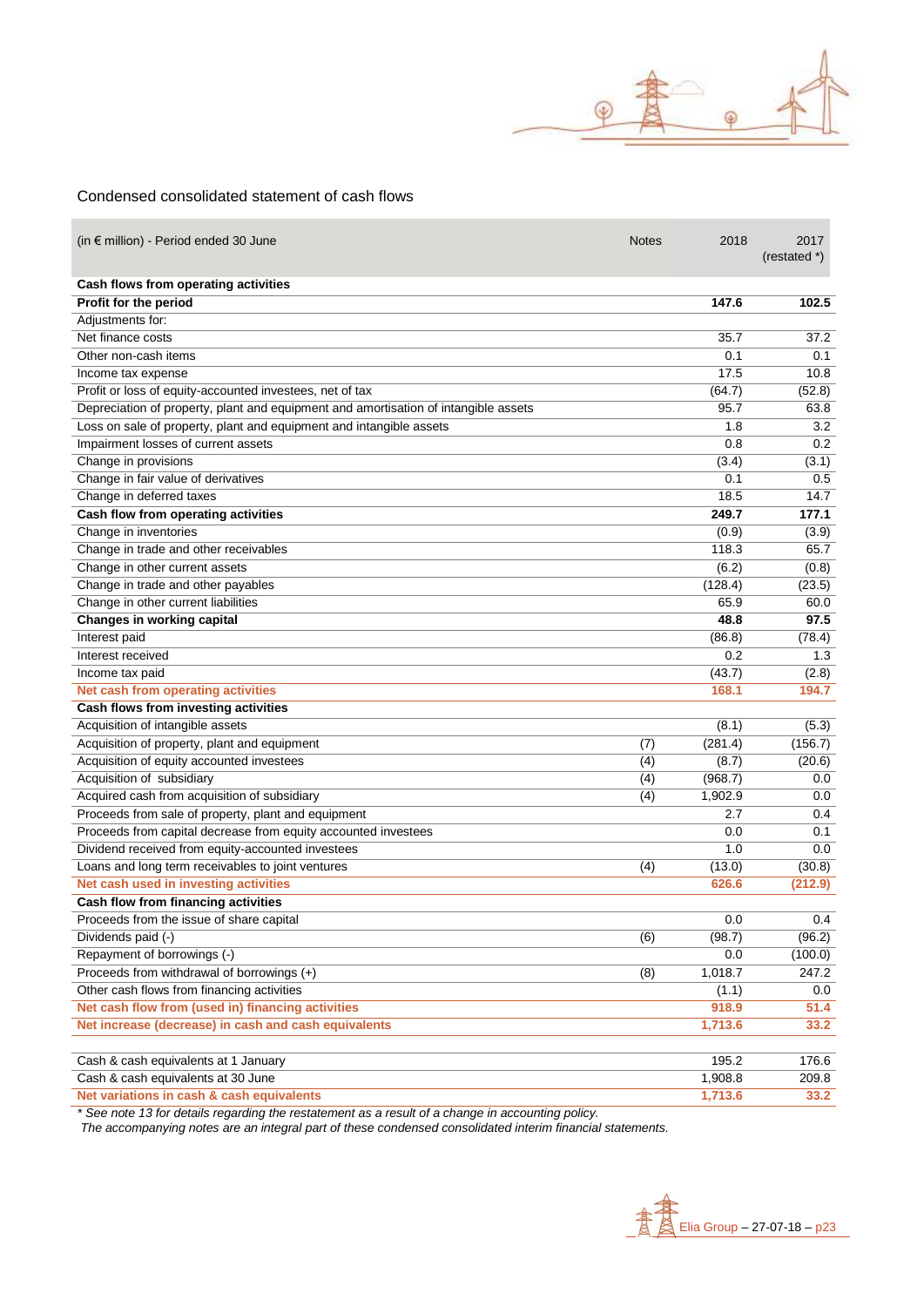

### Notes to the condensed consolidated interim financial statements

### 1. General information

Elia System Operator SA/NV (hereinafter "the company" or "Elia") is established in Belgium, having its head office at Boulevard de l'Empereur 20, B-1000 Brussels.

Elia's core business is managing, maintaining and developing very-high-voltage grids (380 kV, 220 kV and 150 kV) and high-voltage grids (70 kV, 36 kV and 30 kV). It is responsible for transmitting electricity from power generators in Belgium, Germany and elsewhere in Europe to customers, particularly distributors and major industrial users.

These unaudited and condensed consolidated interim financial statements of the company for the six months to 30 June 2018 contain the financial position and performance of the company and its subsidiaries (collectively referred to as "the Group") and the Group's interests in joint ventures.

The condensed consolidated interim financial statements were approved by the Board of Directors of Elia System Operator SA/NV on 26 July 2018.

### 2. Basis for preparation and changes to the Group's accounting policies

#### a. Basis for preparation

The condensed consolidated interim financial statements were prepared in accordance with IAS 34 *Interim Financial Reporting*, issued by the IASB as approved by the European Union.

The condensed consolidated interim financial statements do not include all the information and disclosures required for a complete set of IFRS financial statements and should be read in conjunction with the Group's last annual consolidated financial statements for the year ended 31 December 2017. However, selected explanatory notes are included to explain events and transactions that are significant for an understanding of the changes in the Group's position and performance since the last annual consolidated financial statements.

Due to the acquisition of an additional 20% stake in 50Hertz Transmission (Germany) in April 2018 (refer to note 4), the Group acquired control over the 50Hertz Transmission (Germany)-segment. 50Hertz Transmission (Germany) is, as of that date, considered a subsidiary and its results and balance sheet are consolidated in full. Elia's Transmission (Belgium)'s and 50Hertz Transmission (Germany)'s accounting policies were already aligned prior to the acquisition.

#### b. New standards, interpretations and amendments adopted by the Group

The accounting policies applied when preparing the condensed consolidated interim financial statements are consistent with those used to prepare the Group's annual consolidated financial statements for the year ended 31 December 2017, except for the adoption of IFRS 9 and IFRS 15. More details are to be found in note 13 in this respect.

Other new standards, interpretations and amendments had minor impact on the Group. Those new or amended requirements can be summarised as follows:

- Annual improvements to IFRSs 2014-2016 Cycle
- IFRIC 22 Foreign Currency Transactions and Advance Consideration
- Classification and Measurement of Share-based Payment Transactions Amendments to IFRS 2
- Transfers of investment Property Amendments to IAS 40

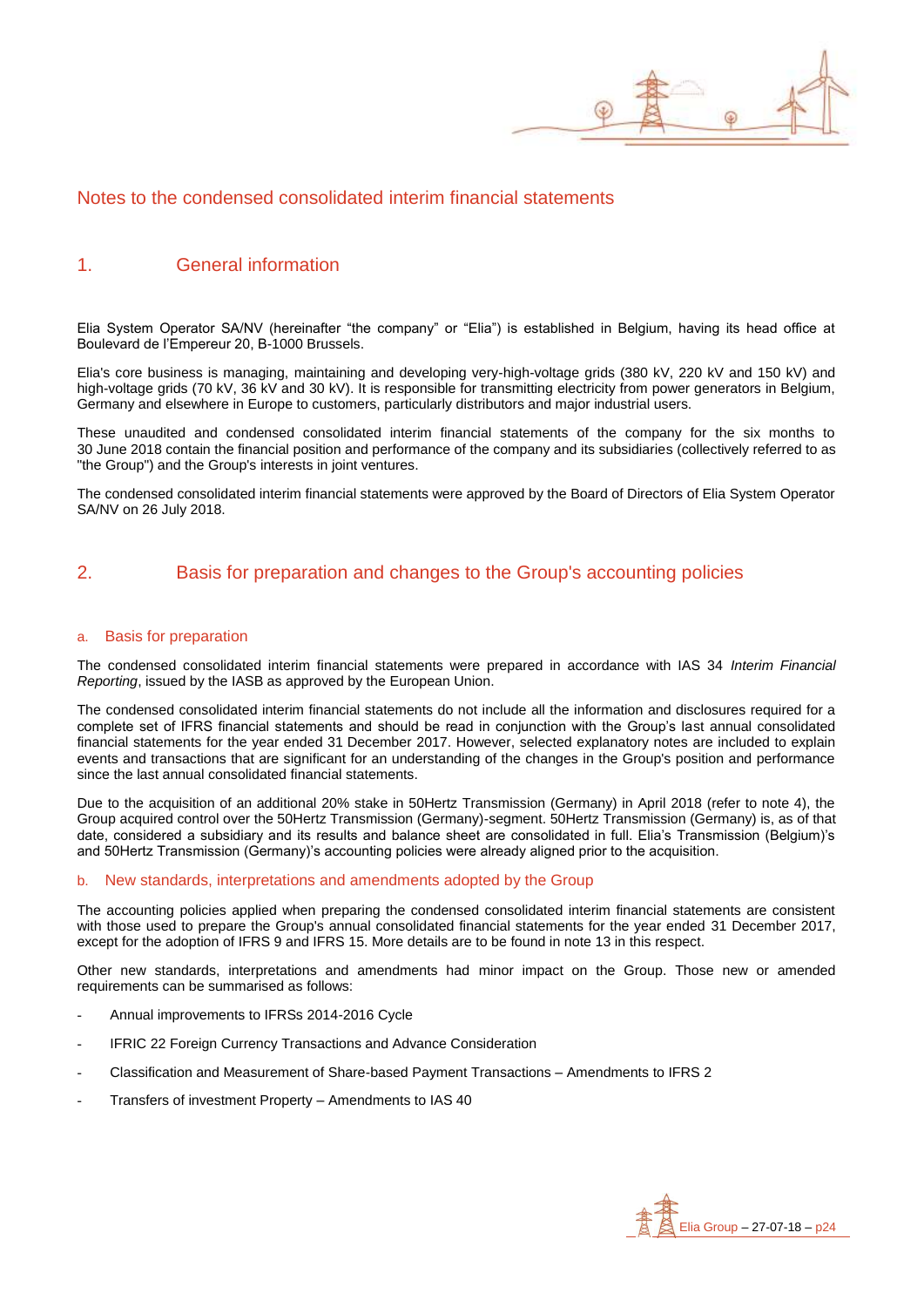

IFRS 16 was issued in January 2016 and replaces IAS 17: Leases, IFRIC 4: Determining whether an Arrangement contains a Lease, SIC 15: Operating Leases - Incentives and SIC 27: Evaluating the Substance of Transactions Involving the Legal Form of a Lease. IFRS 16 sets out the principles for the recognition, measurement, presentation and disclosure of leases and requires lessees to account for all leases under a single on-balance sheet model similar to the accounting for finance leases under IAS 17. The standard includes two recognition exemptions for lessees; leases of 'low-value' assets (e.g. personal computers) and short-term leases (i.e. leases with a lease term of 12 months or less). At the commencement date of a lease, a lessee will recognise a liability to make lease payments (i.e. the lease liability) and an asset representing the right to use the underlying asset during the lease term (i.e. the right-of-use asset). Lessees will be required to separately recognise the interest expense on the lease liability and the depreciation expense on the right-ofuse asset.

Lessees will also be required to remeasure the lease liability upon the occurrence of certain events (e.g. a change in the lease term, or a change in future lease payments resulting from a change in an index or rate used to determine those payments). The lessee will generally recognise the amount of the remeasurement of the lease liability as an adjustment to the right-of-use asset.

Lessor accounting under IFRS 16 is substantially unchanged from today's accounting under IAS 17. Lessors will continue to classify all leases using the same classification principle as in IAS 17 and distinguish between two types of leases: operating and finance leases.

IFRS 16 also requires lessees and lessors to make more extensive disclosures than under IAS 17.

The endorsed standard IFRS 16 is effective for annual periods beginning on or after 1 January 2019. Early application is permitted, but not before an entity applies IFRS 15. A lessee can choose to apply the standard using either a full retrospective or a modified retrospective approach. The standard's transitional provisions allow for certain reliefs.

Whilst contracts have been analysed, the Group is currently in the process of quantifying the effect of IFRS 16 on the consolidated financial statements. The Group is also in the process of amending its accounting policies (along with the application of practical expedients) in order to align with the requirements of IFRS 16. In addition to the above, the Group is also evaluating the effects of the following standards issued, but not yet effective:

- Long-term Interests in Associates and Joint Ventures (Amendments to IAS 28)
- IFRIC 23 Uncertainty over Income Tax Treatments
- Annual improvements to IFRSs 2015-2017 Cycle

### 3. Use of estimates and judgements

The condensed consolidated interim financial statements for the first half of 2018 were prepared using estimates and judgements as indicated in note 2.4 accompanying the Group's annual consolidated financial statements as of and for the year ended 31 December 2017.

The most substantial estimates and judgements for 50Hertz Transmission (Germany) were not included in the Group's annual accounts as at 31 December 2017, as the segment was equity-accounted for at that point in time. The most important estimates and judgements for 50Hertz Transmission (Germany) have been summarised here-under.

#### - 50Hertz Transmission (Germany): Key estimates and judgements:

50Hertz Transmission (Germany) makes estimates and assumptions especially when calculating and deriving fair values, measuring fixed assets, calculating and measuring provisions as well as determining deferred revenue in the energy business. Those judgments are reassessed continuously based on experience and expectations as to future events that appear to be appropriate in the circumstances.

In addition, estimates on the amount of the future expected cash flows, the forecast utilisation, escalation factors and discount rates have a particularly large influence on the measurement of provisions. The interest rates used for discounting are derived from interest rate curves with appropriate maturities taking into account the financing situation of the segment and the market interest rate. Provisions for litigation are subject to uncertainty regarding the outcome of the court case. The segment recognises provisions for pending and contingent litigation proceedings if the outcome is likely to result in an obligation of an uncertain amount.

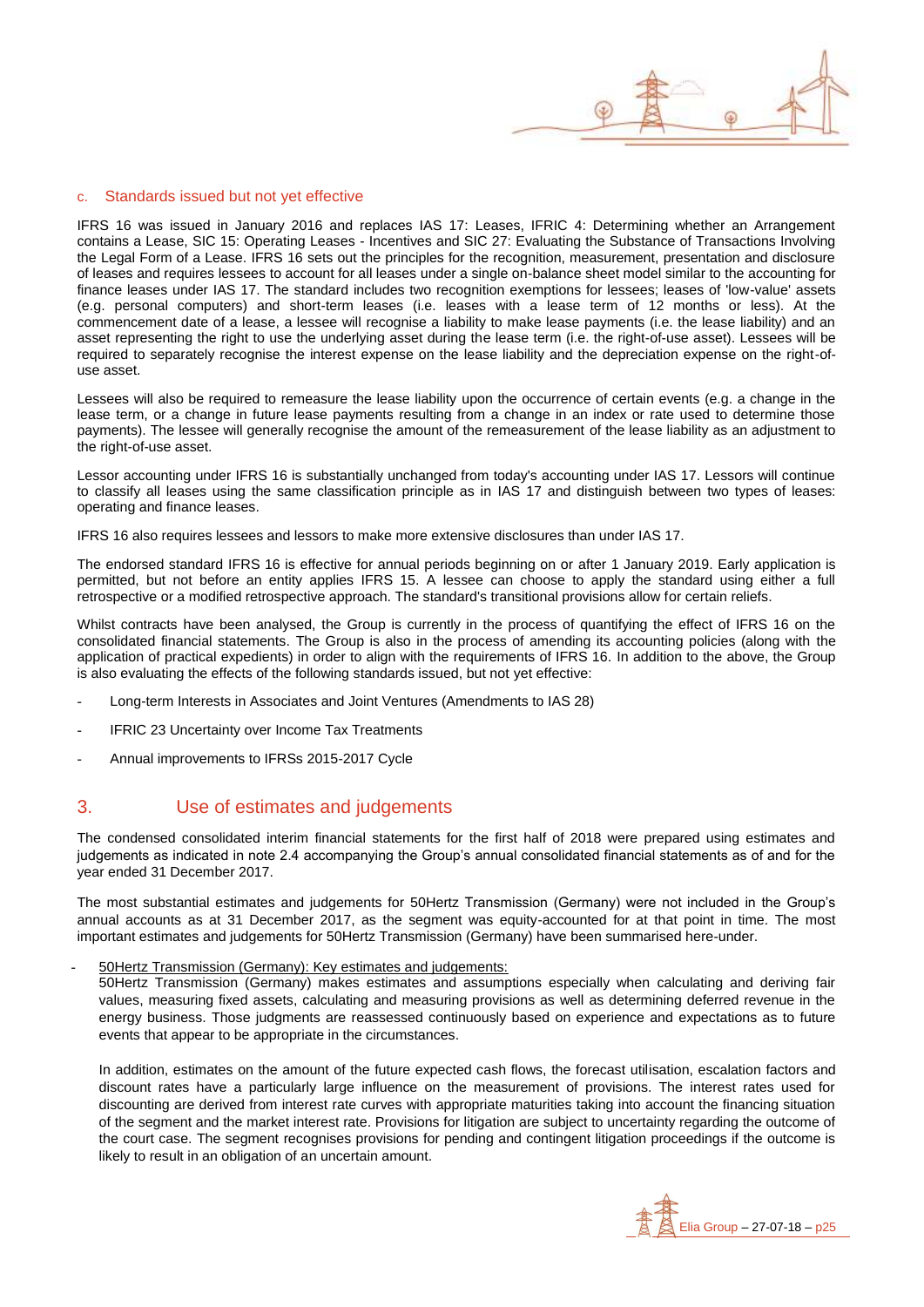

All external borrowings which are actually drawn are included in the calculation of the capitalisation rate used for determining the amount of borrowing costs. The capitalisation rate is the weighted average of the borrowing costs applicable to the borrowings that are outstanding during the period. The capitalisation ceases in the event of test operation.

Expenses and income and the corresponding receivables and liabilities in the area of grid-based accounting were determined based on preliminary data provided by third parties and partly based on forecasts. The related items of the financial information were determined using the data available as well as relying on estimates and take into account the information available as of the time of preparing the financial information.

### 4. Subsidiaries, joint ventures and associates

#### a. Acquisitions in subsidiaries

In April 2018, the Group completed the acquisition of an additional 20% stake in Eurogrid International SCRL ('Eurogrid'), the holding company which holds the 50Hertz Transmission (Germany) segment. Following this transaction, Elia owns 80% of Eurogrid and has full control over 50Hertz Transmission (Germany).

The acquisition resulted from Elia's decision to exercise its pre-emption right after the IFM Global Infrastructure Fund, a fund advised by IFM Investors Pty Ltd, stated that it intended to sell half of its 40% shareholding in Eurogrid on February 2, 2018. Through the acquisition, the Group acquired an additional 20% stake in Eurogrid. The finalisation of this acquisition is a major step forward in realising Elia Group's growth strategy. It will allow further strengthening of the cooperation between Elia and 50Hertz, and underscores Elia's ambition to be one of the leading transmission system operators in Europe. The transaction enhances the Group's profile and resources, enabling it to realise a reliable, sustainable, affordable and integrated power system and will not negatively affect the tariffs for the end consumer, which are regulated in the respective countries.

As from the date of closing of this transaction (i.e. 26 April 2018), Elia obtained full control over 50Hertz Transmission (Germany) and, as such, its financials have been consolidated in full in the Elia's group accounts as from that date. The transaction is currently financed using a bridge loan, which will be replaced by a hybrid bond (€700 million) and a senior bond (€300 million) in the second half of 2018.

We also refer to the segment reporting in note 5, which provides the 6 month profit or loss statement of the German segment. In case the acquisition would have occurred on 1 January 2018, the Group's net revenues and net profit for the period would have been higher for approximately €386.0 million, respectively €42.3 million.

For detailed accounting policies in respect to 'Business combinations and Goodwill', we refer to note 3.1 in the Group's last annual consolidated financial statements as at and for the year ended 31 December 2017.

The below table provides an overview of subsidiaries, joint ventures, associated companies and other shareholdings held across the group.

| <b>Name</b>                        | <b>Country of</b><br>establishment | <b>Headquarters</b>                                 | Shareholding (%) |        |
|------------------------------------|------------------------------------|-----------------------------------------------------|------------------|--------|
|                                    |                                    |                                                     | 2018             | 2017   |
| Elia Asset SA                      | Belgium                            | Bd de l'Empereur 20, 1000 Brussels                  | 99.99            | 99.99  |
| Elia Engineering SA                | Belgium                            | Bd de l'Empereur 20, 1000 Brussels                  | 100.00           | 100.00 |
| Elia Re SA                         | Luxembourg                         | Rue de Merl 65, 2146 Luxembourg                     | 100.00           | 100.00 |
| Elia Grid International SA         | Belgium                            | Bd de l'Empereur 20, 1000 Brussels                  | 90.00            | 80.00  |
| Elia Grid International GmBH       | Germany                            | Heidestraße 2a, 12435 Berlin                        | 90.00            | 80.00  |
| Eurogrid International CVBA (*)    | Belgium                            | Bd de l'Empereur 20, 1000 Brussels                  | 80.00            | 60.00  |
| Eurogrid GMBH (*)                  | Germany                            | Heidestraße 2a, 12435 Berlin                        | 80.00            | 60.00  |
| 50 Hertz Transmission GmbH (*)     | Germany                            | Heidestraße 2a, 12435 Berlin                        | 80.00            | 60.00  |
| 50Hertz Offshore GmbH (*)          | Germany                            | Heidestraße 2a, 12435 Berlin                        | 80.00            | 60.00  |
| Gridlab GmbH (*)                   | Germany                            | Mittelstraße 7, 12529 Schönefeld                    | 80.00            | 60.00  |
| E-Offshore A LLC $(*)$             | U.S.                               | 874, Walker Road, Suite C, 19904 Dover,<br>Delaware | 80.00            | 60.00  |
| Atlantic Grid Investment A Inc (*) | U.S.                               | 1209 Orange Street, 19801 Wilmington,<br>Delaware   | 80.00            | 60.00  |

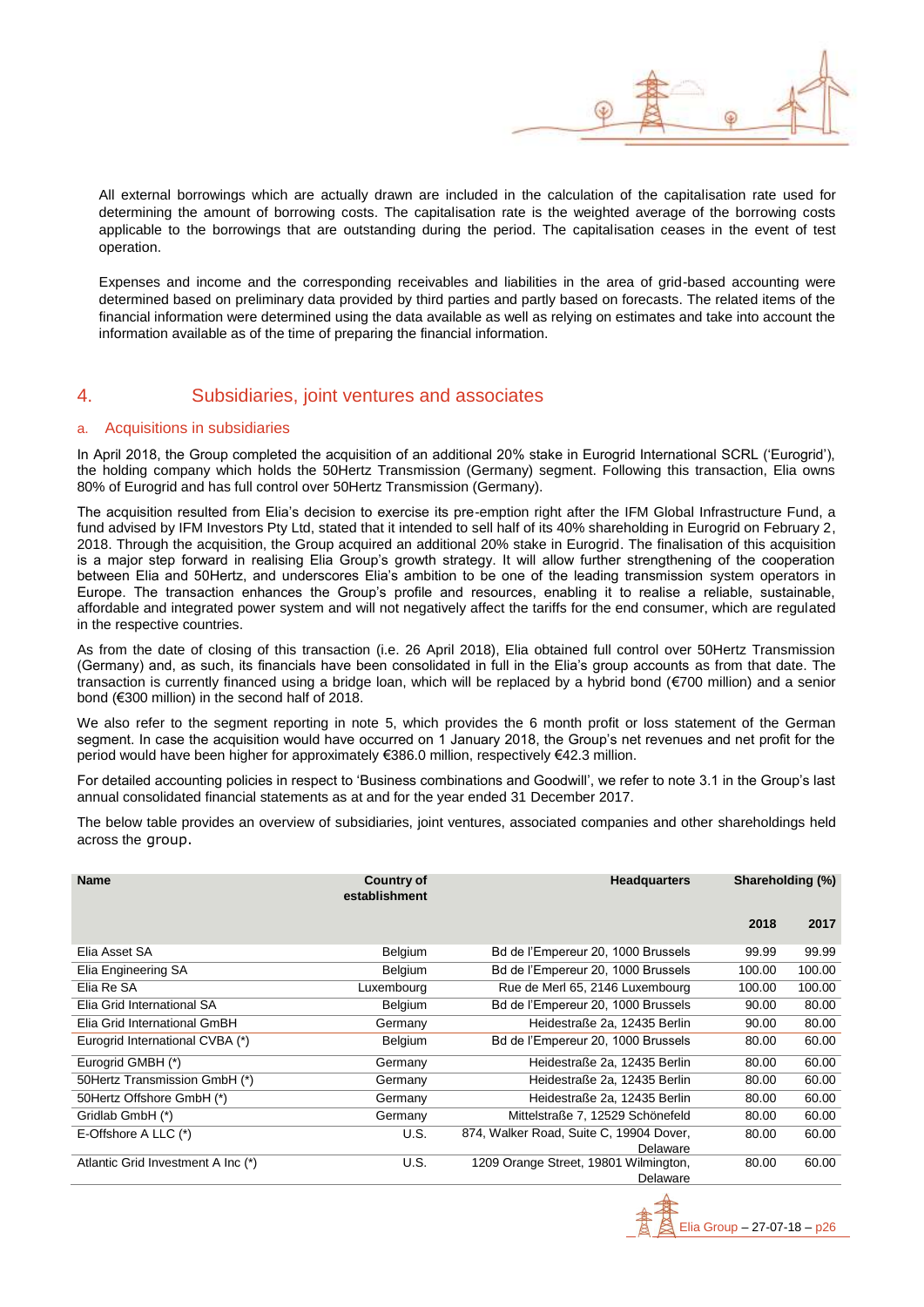

| <b>Joint ventures</b>                                         |                |                                                         |       |       |
|---------------------------------------------------------------|----------------|---------------------------------------------------------|-------|-------|
| Nemo Link Ltd                                                 | United Kingdom | Strand 1-3, London, WC2N 5EH - UK                       | 50.00 | 50.00 |
| Associated companies accounted for<br>using the equity method |                |                                                         |       |       |
| H.G.R.T S.A.S.                                                | France         | 1 Terrasse Bellini, 92919 La Défense Cedex              | 17.00 | 17.00 |
| Coreso NV/SA                                                  | <b>Belgium</b> | Avenue de Cortenbergh 71, 1000 Brussels                 | 22.16 | 20.58 |
| Ampacimon SA                                                  | Belgium        | Rue des Chasseurs Ardennais 3, 4031<br>Analeur          | 20.54 | 20.54 |
| Enervalis NV                                                  | Belgium        | Centrum-Zuid 1111, 3530 Houthalen-<br><b>Helchteren</b> | 12.47 | 12.47 |
| <b>Other shareholdings</b>                                    |                |                                                         |       |       |
| <b>JAO SA</b>                                                 | Luxembourg     | 2, Rue de Bitbourg, 1273 Luxembourg Hamm                | 9.00  | 8.00  |
| Atlantic Grid A LLC                                           | USA            | 4445, Willard Av, Suite 1050,                           | 7.82  | 5.86  |
| European Energy Exchange (EEX)                                | Germany        | Augustusplatz 9, 04109 Leipzig                          | 5.76  | 4.32  |
| <b>TSCNET Services GmbH</b>                                   | Germany        | Dingolfinger Strasse 3, 81673 Munich                    | 6.16  | 4.62  |

*(\*) During the four first months of financial year 2018, these shareholdings were consolidated using the equity method. As such, 60% of the profit attributable to the owners of the Company is included in the Share of profit of equity-accounted investees (net of tax) of the Group. During the last 2 months of the 6 month period ended 30 June 2018, these entities were considered subsidiaries (as control has been obtained as part of the acquisition) and results were consolidated in full.*

#### Consideration transferred for the additional 20% stake in 50Hertz Transmission (Germany)

The following table summarises the acquisition fair value of each major class of consideration transferred for the additional 20% stake in 50Hertz Transmission (Germany):

| (in $\epsilon$ million)                |       |
|----------------------------------------|-------|
| Cash - base consideration              | 956.5 |
| Interest – ticker fee                  | 12.2  |
| Dividend mechanism in favour of IFM    | 20.0  |
| <b>Total consideration transferred</b> | 988.7 |

The €12.2 million in interest is an integral element of the consideration transferred for the acquisition in 50Hertz Transmission (Germany). As part of the share purchase agreement, 4% interest is due on the base consideration as from 31 December 2017 up to the date of closing.

The dividend mechanism grants IFM rights to consideration as a way to compensate for the reduced dividend over financial year 2017 to be paid out in 2018, as the share transfer took place prior to annual dividend payment.

#### Acquisition related costs

The Group incurred acquisition related costs of €3.6 million, mainly relating to legal fees and advisory fees. These costs were included as follows: €2.6 million in 'Services and other goods', €0.5 million in 'Personnel expenses' and €0.5 million in 'Finance costs'.

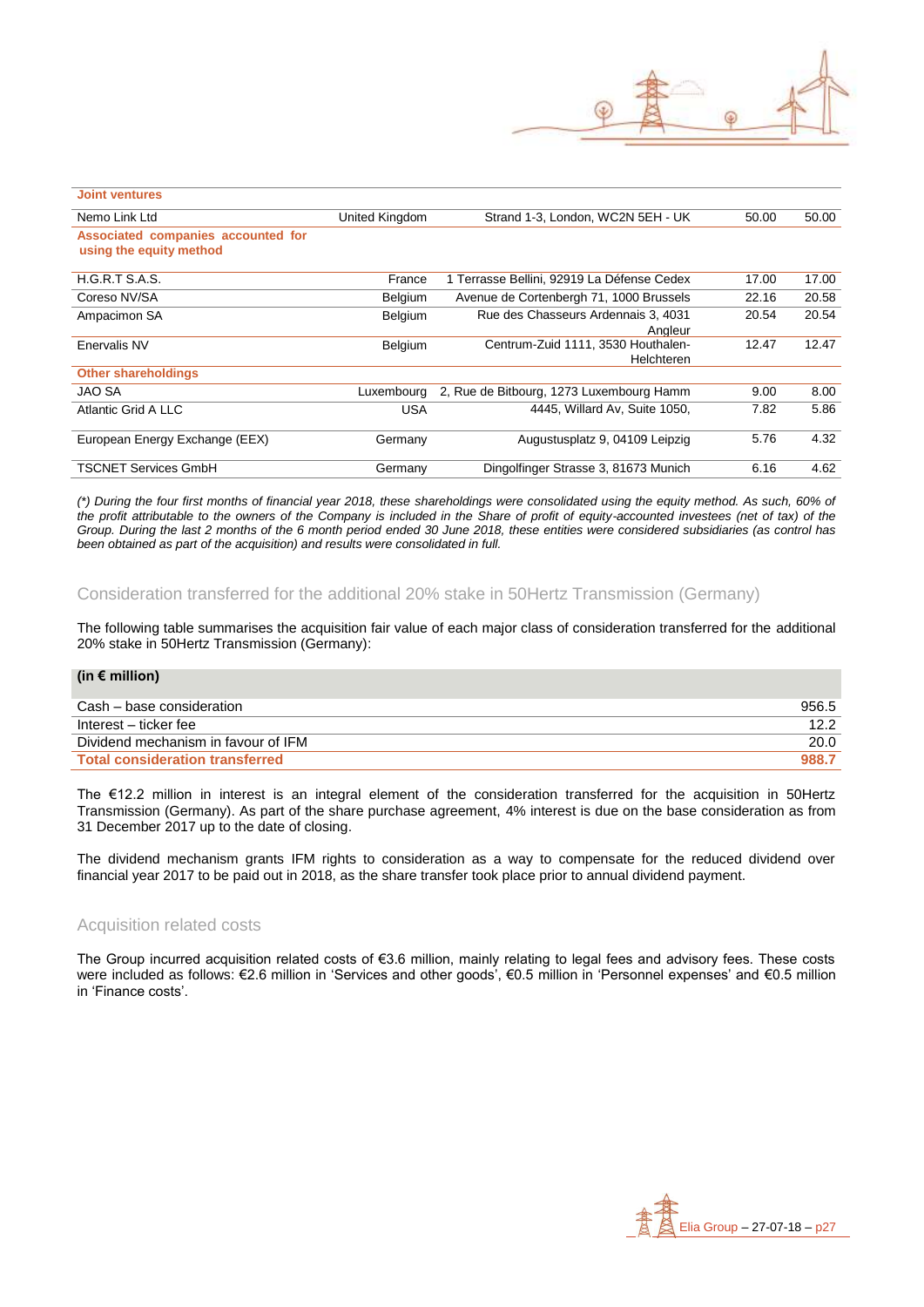

Identifiable assets acquired and liabilities assumed

The table below summarises the recognised amounts of assets and liabilities assumed at the date of acquisition.

| (in $\epsilon$ million)                |           |
|----------------------------------------|-----------|
| Intangible assets                      | 52.6      |
| Property, plant and equipment          | 4,493.4   |
| Other non-current assets               | 45.6      |
| Trade and other receivables (current)  | 220.5     |
| Cash and cash equivalents              | 1,902.9   |
| Other current assets                   | 22.4      |
| Long-term borrowings                   | (2,829.9) |
| Provisions for liabilities and charges | (43.6)    |
| Deferred tax liabilities               | (96.3)    |
| Other non-current liabilities          | (73.7)    |
| Trade and other payables               | (1,612.1) |
| Income tax payable                     | (105.0)   |
| Regulatory liability                   | (421.3)   |
| Other current liabilities              | (82.5)    |
| Total identifiable net assets acquired | 1,472.9   |

#### b. Measurement of fair values of assets acquired and liabilities assumed from 50Hertz Transmission (Germany)

The valuation methods used for measuring the fair value of material assets were as follows:

| <b>Assets acquired</b>        | <b>Valuation conclusion</b>                                                                                                                                                                                                                                                                                                                                                                                                                                                                                                                                                                                                                                                                                                                                                                                                                                                                                                                                                                                                                                                                                                                                                                                                                                                                                                                                                                                                                             |
|-------------------------------|---------------------------------------------------------------------------------------------------------------------------------------------------------------------------------------------------------------------------------------------------------------------------------------------------------------------------------------------------------------------------------------------------------------------------------------------------------------------------------------------------------------------------------------------------------------------------------------------------------------------------------------------------------------------------------------------------------------------------------------------------------------------------------------------------------------------------------------------------------------------------------------------------------------------------------------------------------------------------------------------------------------------------------------------------------------------------------------------------------------------------------------------------------------------------------------------------------------------------------------------------------------------------------------------------------------------------------------------------------------------------------------------------------------------------------------------------------|
| Property, plant and equipment | The vast majority of all property, plant and equipment are held by the entity<br>50Hertz Transmission -- the TSO for the region -- for an indefinite period. The fair<br>value of property, plant and equipment was considered to be very close to its<br>book value and this for the following reasons:                                                                                                                                                                                                                                                                                                                                                                                                                                                                                                                                                                                                                                                                                                                                                                                                                                                                                                                                                                                                                                                                                                                                                |
|                               | Due to the very specific nature of the assets, no market exists or is<br>available in which the assets could be traded. Hence, it is not possible to<br>reliably estimate the value for which knowledgeable parties would trade<br>these assets. The Group is therefore of the opinion that there is no<br>better estimate of the assets' fair value than its existing book value.<br>The value of the company is mainly driven by an 'expected increase' in<br>$\bullet$<br>the RAB value (Regulated Asset Base). These expected increases are<br>mainly driven by future cash outflows. It would therefore be inappropriate<br>to (already) assume uplifts in the value of assets, considering that this<br>value will only crystallise through a continued capital program to be<br>carried out in the future.<br>The useful lives of the fixed assets are chosen so as to obtain the best<br>$\bullet$<br>possible match with the actual depreciation of each asset. Depreciation<br>of property, plant and equipment is calculated based on the useful lives<br>recognised by the Federal Network Agency for regulatory purposes; it<br>believes that these values represent the best possible approximation of<br>actual events in terms of economic utilisation.<br>Considering this, the Group considers that the book value of 50 Hertz<br>Transmission (Germany)'s property, plant and equipment is the best estimation of<br>the fair value. |

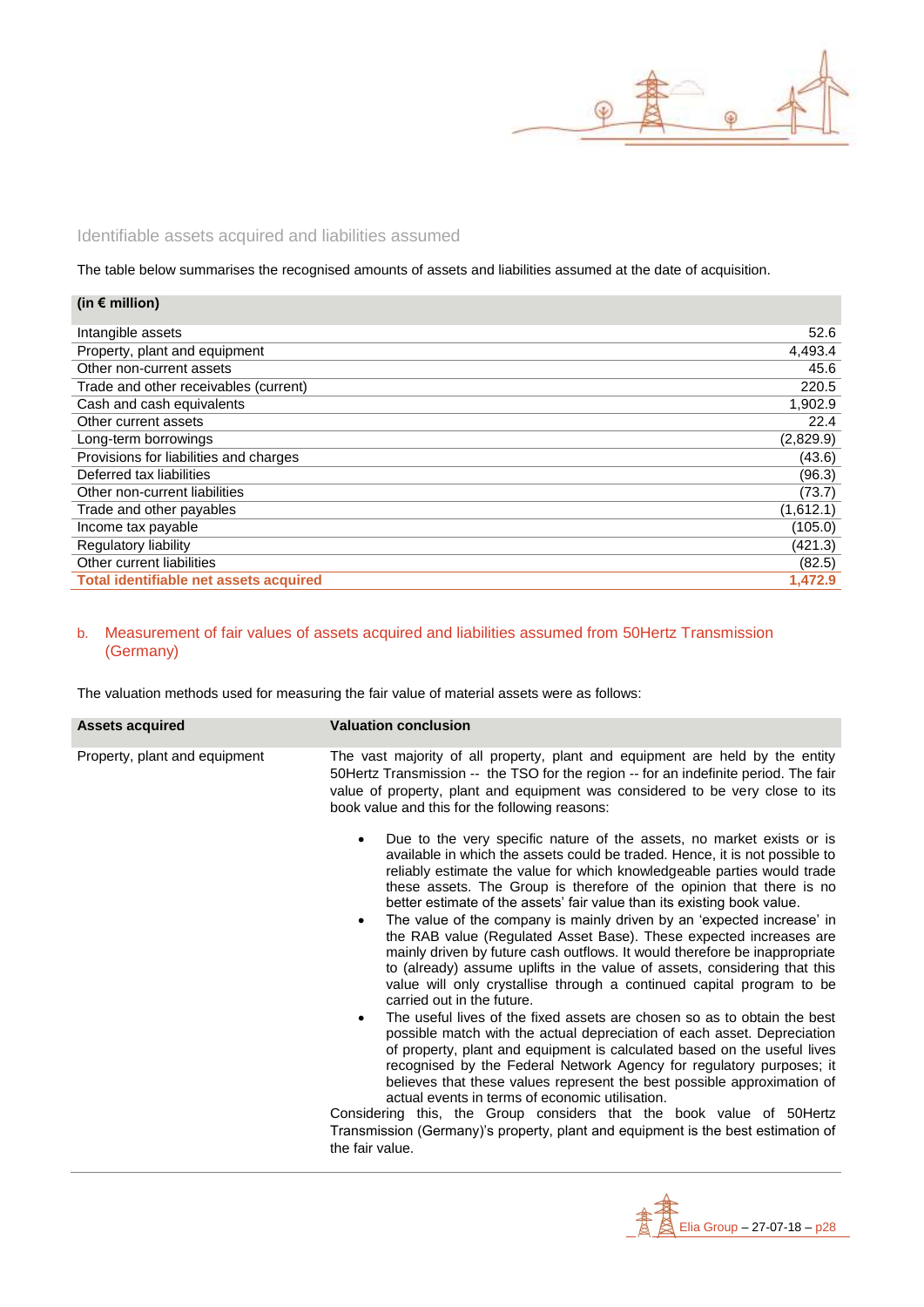

| Trade and other receivables | The fair value is determined by considering open outstanding receivables, minus<br>adjustments for non-collectability.                                  |
|-----------------------------|---------------------------------------------------------------------------------------------------------------------------------------------------------|
| Cash and cash equivalents   | The book value of cash and cash equivalents was considered equal to its fair<br>value, so that no adjustments to the book value were needed to be made. |
| Loans and borrowings        | Eurobonds are valued at amortised cost, which at the date of acquisition give a<br>very close approximation of its fair value.                          |
| Trade and other payables    | The fair value is determined by considering open outstanding payables.                                                                                  |

#### c. Fair values measured on a provisional basis

The above fair values were measured on a provisional basis. If new information is obtained within one year of the date of acquisition about facts and circumstances that existed at the date of acquisition and which identifies adjustments to the above amounts, or any additional provisions that existed at the date of acquisition, then the accounting for the acquisition will be revised.

#### Goodwill

Based on the preliminary fair value exercise mentioned here above, goodwill arising from this acquisition was recognised as follows:

#### **(in € million)**

| Fair value of the identified net assets acquired                                                            | 1.472.9 |
|-------------------------------------------------------------------------------------------------------------|---------|
| Consideration transferred                                                                                   | (988.7) |
| Non-controlling interest, based on their proportionate interest in the recognised amounts of the assets and | (294.6) |
| liabilities of 50Hertz Transmission (Germany)                                                               |         |
| Fair value of the pre-existing interests in 50Hertz Transmission (Germany)                                  | (892.9) |
| <b>Goodwill</b>                                                                                             | 703.4   |

The remeasurement to fair value of the Group's existing 60% interest in 50Hertz Transmission (Germany) resulted in a gain of €9.2 million (€892.9 million less €883.7 million carrying amount of the equity accounted investee at the date of the acquisition). This amount has been included in 'finance income'.

The provisional goodwill is mainly attributable to the skills and technical expertise of 50Hertz Transmission (Germany)'s work force and the synergies expected to be achieved from further integrating the German segment in to the Group's activities. None of the goodwill recognised is expected to be deductible for tax purposes.

#### d. Acquisitions in joint ventures and associates

In the first half-year, Elia provided further funding of €21.7 million to Nemo Link Limited, 40% via equity contribution (€8.7 million) and 60% via loans (€13.0 million).

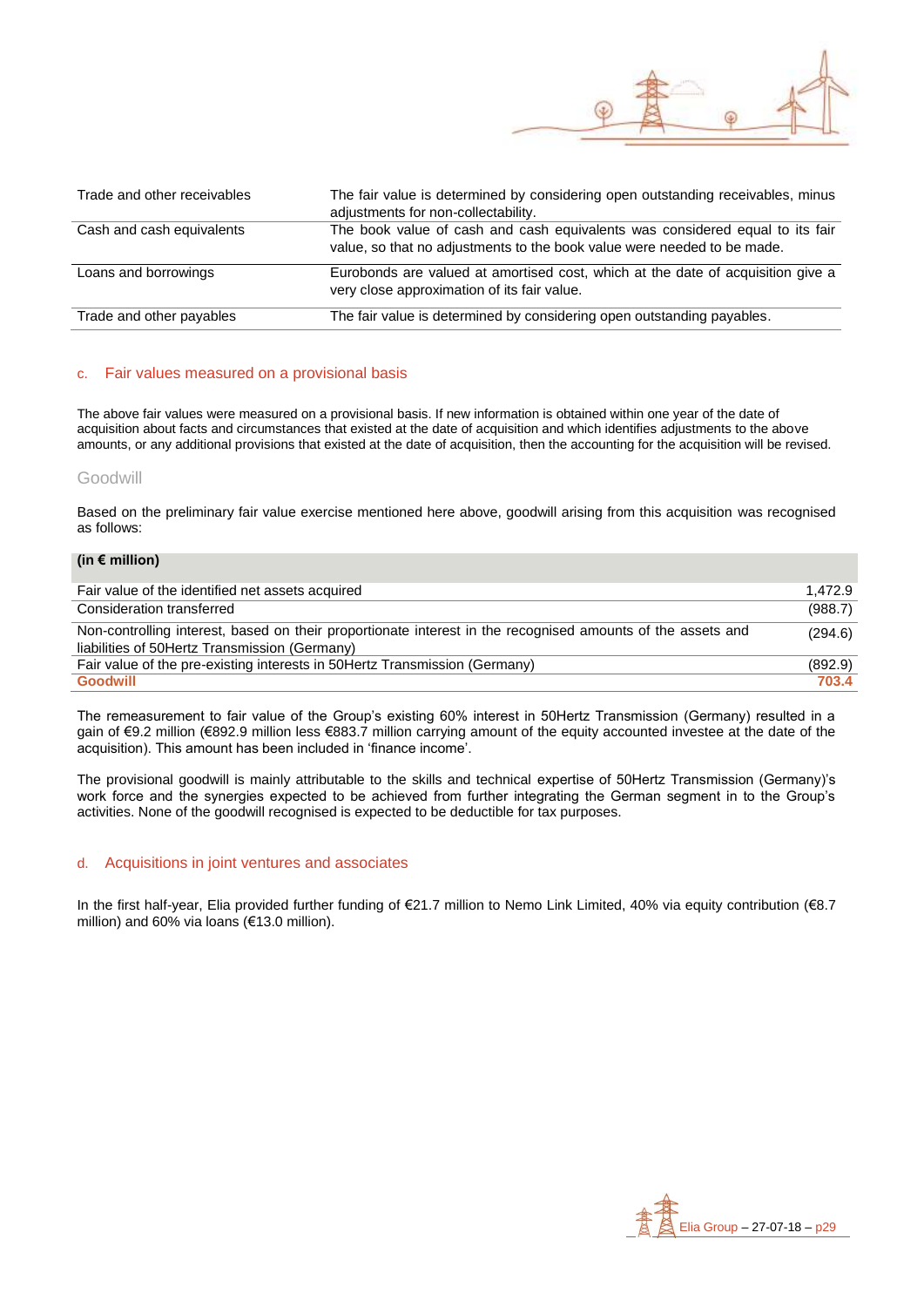

### 5. Segment reporting

### 5.1. Elia Transmission (Belgium)

| 2018         | 2017             | Difference (%) |
|--------------|------------------|----------------|
|              | $(resated^*)$    |                |
| 437.9        | 425.2            | 3.0%           |
| (70.0)       | (63.4)           | 10.4%          |
| 102.6        | 108.0            | $(5.0\%)$      |
| 1.2          | 1.6              | (25.0%)        |
| 103.8        | 109.6            | (5.3%)         |
| 173.8        | 173.0            | 0.5%           |
| 12.4         | 2.7              | 359.5%         |
| (41.2)       | (39.8)           | 3.3%           |
| (19.1)       | (21.1)           | (9.5%)         |
| 56.2         | 51.3             | 9.6%           |
| 30 June 2018 | 31 December 2017 | Difference (%) |
| 7,073.4      | 6,030.7          | 17.3%          |
| 222.1        | 388.1            | (42.8%)        |
| 3,771.7      | 2,689.1          | 40.3%          |
|              |                  |                |

*\* See note 13 for details regarding the restatement as a result of a change in accounting policy.*

EBIT = operating profit and share of profit of equity-accounted investees (net of income tax)

EBITDA = EBIT + depreciation/amortisation + changes in provisions

Net financial debt = non-current and current loans and borrowings less cash and cash equivalents

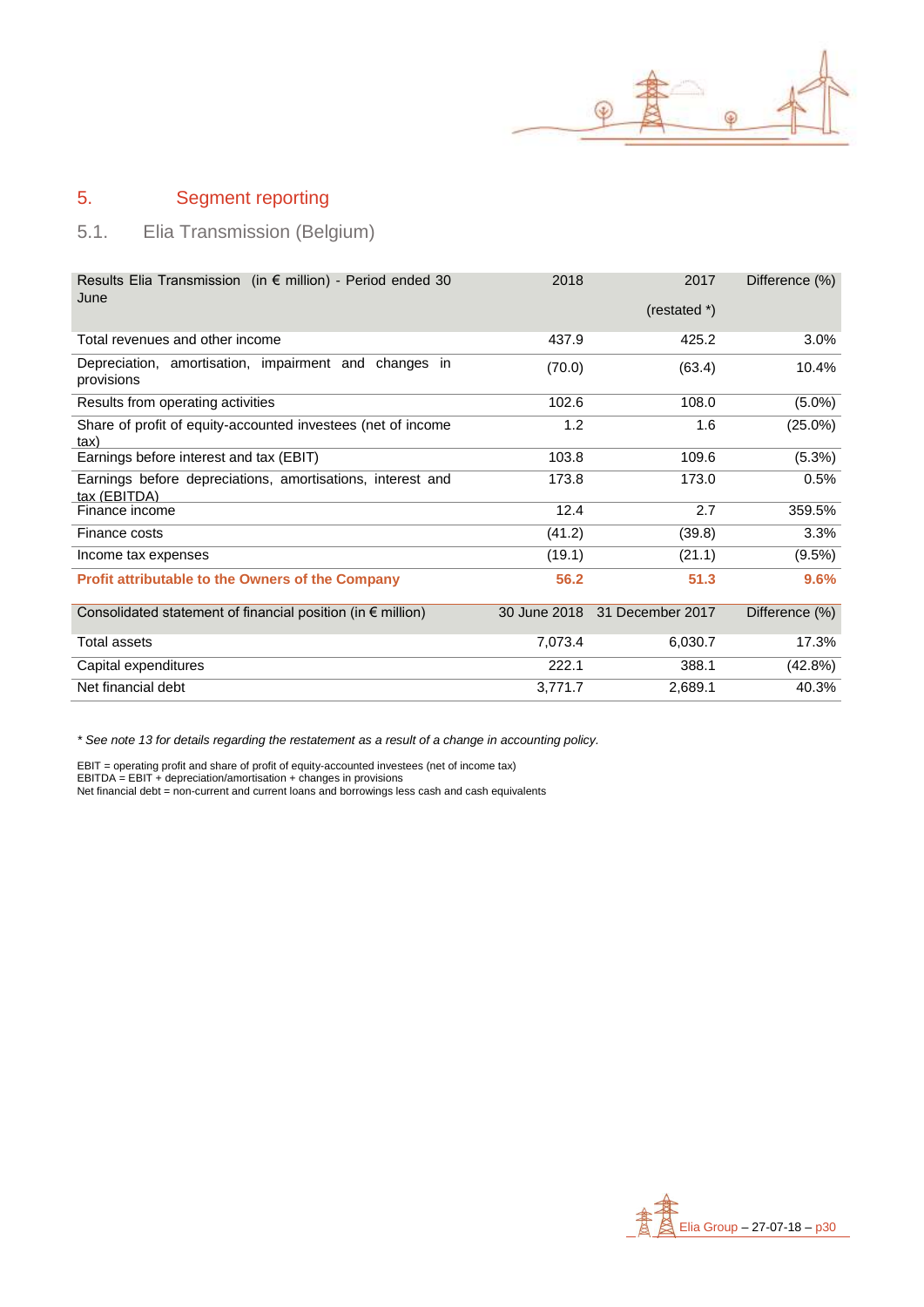

### 5.2. 50Hertz Transmission (Germany)

| Results 50Hertz Transmission (Germany) (in $\epsilon$ million)<br>100% - Period ended 30 June | 2018         | 2017             | Difference (%) |
|-----------------------------------------------------------------------------------------------|--------------|------------------|----------------|
|                                                                                               |              | $(rested*)$      |                |
| Total revenues and other income                                                               | 600.0        | 683.0            | (12.2%)        |
| Depreciation, amortisation, impairment and changes in                                         | (9.9)        | (73.1)           | (86.5%)        |
| Results from operating activities                                                             | 218.2        | 158.6            | 37.6%          |
| Share of profit of equity-accounted investees (net of income                                  | 0.0          | 0.0              | n.r.           |
| Earnings before interest and tax (EBIT)                                                       | 218.2        | 158.6            | 37.6%          |
| Earnings before depreciations, amortisations, interest and<br>tax (EBITDA)                    | 228.2        | 231.7            | $(1.5\%)$      |
| Finance income                                                                                | 0.4          | 1.2              | (66.7%)        |
| Finance costs                                                                                 | (23.8)       | (29.2)           | (18.5%)        |
| Income tax expenses                                                                           | (61.0)       | (45.2)           | 35.0%          |
| Profit attributable to the Owners of the Company **                                           | 127.5        | 85.3             | 49.5%          |
| Consolidated statement of financial position (in $\epsilon$ million)                          | 30 June 2018 | 31 December 2017 | Difference (%) |
| Total assets                                                                                  | 6,574.8      | 6,196.0          | 6.1%           |
| Capital expenditures                                                                          | 123.3        | 478.1            | (74.2%)        |
| Net financial debt                                                                            | 1,044.2      | 1,435.6          | (27.3%)        |

*\* See note 13 for details regarding the restatement as a result of a change in accounting policy.*

\*\* For the six-month period ended June 2017 and for the first four months of financial year 2018, 60% of the profit attributable to the owners of the Company is included in the Share of profit of equity-accounted investees (net of income tax) of the Group. For the last two months of the six-month period ended 30 June 2018, the results of 50Hertz Transmission (Germany) were consolidated in full in the Group's consolidated accounts, due to the additional 20% shareholding acquired in 2018. See note 13 for more details.

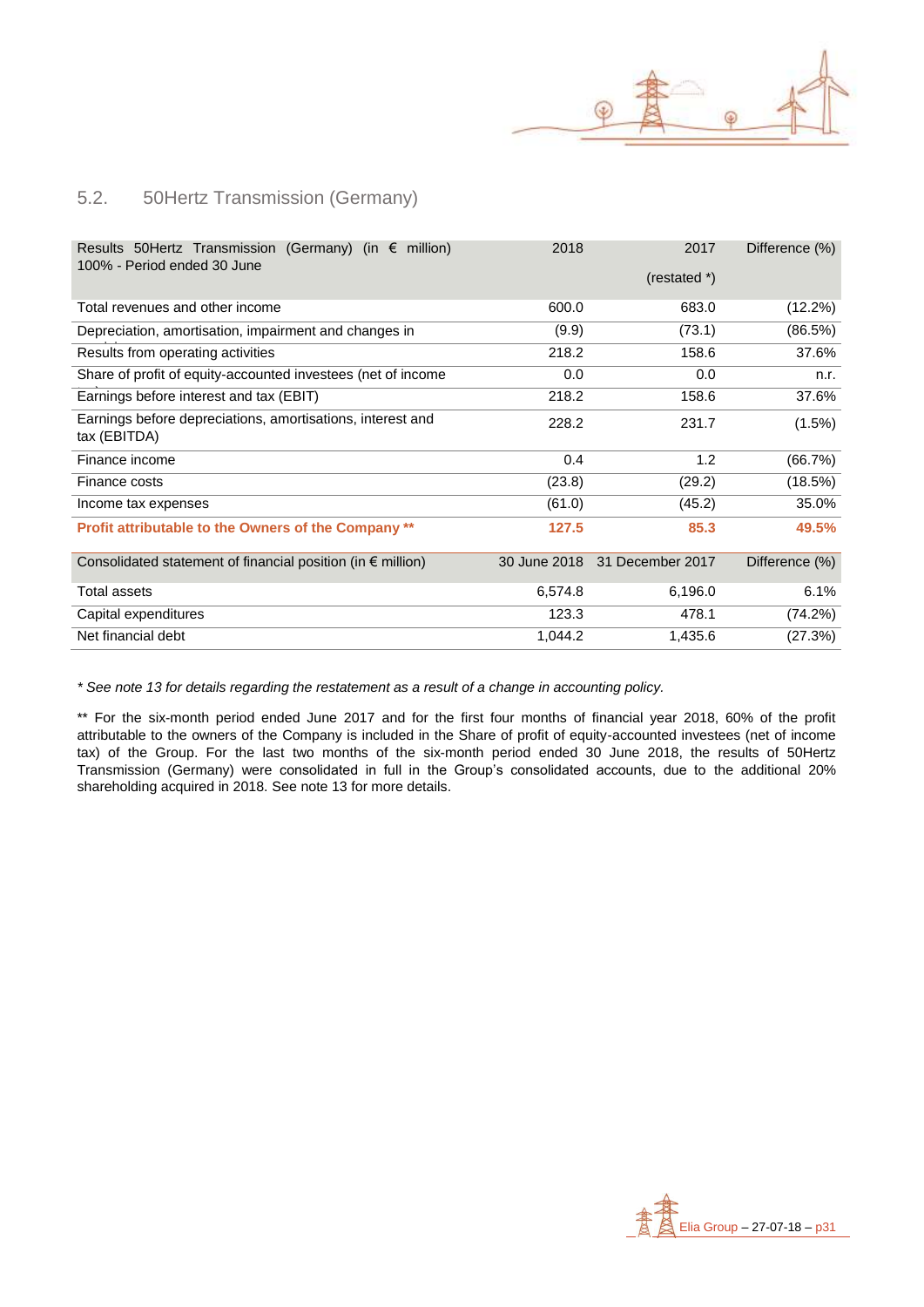

# 5.3. Segment reporting reconciliation

|                                                                                  | 2018                              | 2018                                 | 2018                                                       | 2018          |
|----------------------------------------------------------------------------------|-----------------------------------|--------------------------------------|------------------------------------------------------------|---------------|
| Consolidated results (in € million) - Period<br>ended 30 June                    | Elia<br>Transmission<br>(Belgium) | 50Hertz<br>Transmission<br>(Germany) | Consolidation<br>entries &<br>intersegment<br>transactions | Elia Group    |
|                                                                                  | (a)                               | (b)                                  | (c)                                                        | $(a)+(b)+(c)$ |
| Total revenues and other income                                                  | 437.9                             | 600.0                                | (405.8)                                                    | 632.1         |
| Depreciation, amortisation, impairment<br>and changes in provisions              | (70.0)                            | (9.9)                                | (17.2)                                                     | (97.1)        |
| Results from operating activities                                                | 102.6                             | 218.2                                | (166.3)                                                    | 154.5         |
| Share of profit of equity-accounted<br>investees, net of tax                     | 1.2                               | 0.0                                  | 63.5                                                       | 64.7          |
| Earnings before interest and tax (EBIT)                                          | 103.8                             | 218.2                                | (102.8)                                                    | 219.2         |
| Earnings before depreciations,<br>amortisations, interest and tax (EBITDA)       | 173.8                             | 228.2                                | (85.7)                                                     | 316.3         |
| Finance income                                                                   | 12.4                              | 0.4                                  | (0.3)                                                      | 12.5          |
| Finance costs                                                                    | (41.2)                            | (23.8)                               | 16.8                                                       | (48.2)        |
| Income tax expenses                                                              | (19.1)                            | (61.0)                               | 44.1                                                       | (36.0)        |
| Profit attributable to the Owners of the<br><b>Company</b>                       | 56.2                              | 127.5                                | (41.5)                                                     | 142.2         |
| Consolidated<br>financial<br>of<br>statement<br>position (in $\epsilon$ million) | 30.06.2018                        | 30.06.2018                           | 30.06.2018                                                 | 30.06.2018    |
| <b>Total assets</b>                                                              | 7,073.4                           | 6,574.8                              | (552.3)                                                    | 13,095.9      |
| Capital expenditures                                                             | 222.1                             | 123.3                                | (51.9)                                                     | 293.5         |
| Net financial debt                                                               | 3,771.7                           | 1,044.2                              | 0.0                                                        | 4,815.9       |

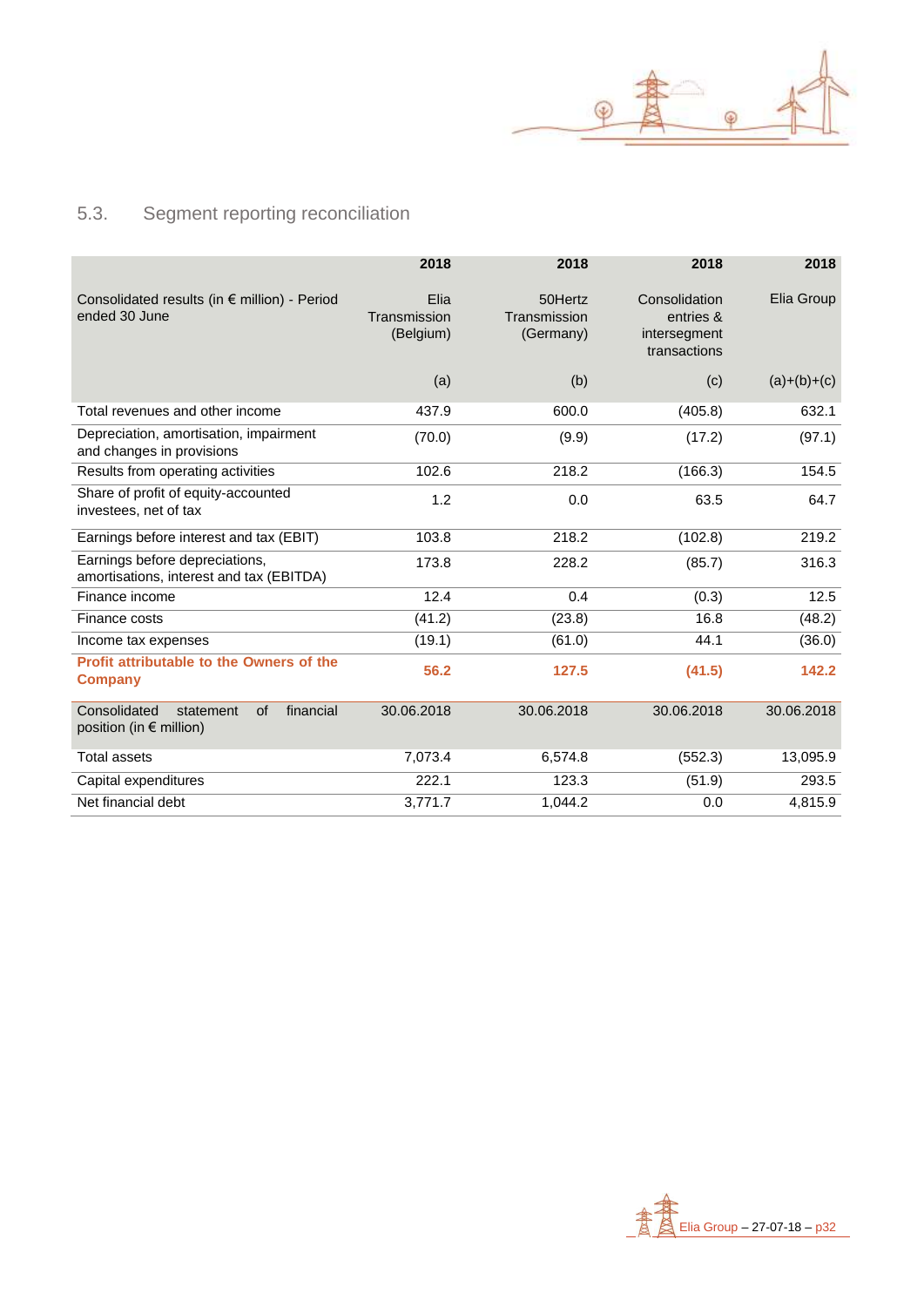

|                                                                                         | 2017                              | 2017                                 | 2017                                                       | 2017                |
|-----------------------------------------------------------------------------------------|-----------------------------------|--------------------------------------|------------------------------------------------------------|---------------------|
| Consolidated results (in € million) - Period<br>ended 30 June                           | Elia<br>Transmission<br>(Belgium) | 50Hertz<br>Transmission<br>(Germany) | Consolidation<br>entries &<br>intersegment<br>transactions | Elia Group          |
|                                                                                         | (restated *)                      | (restated *)                         | (restated *)                                               | (restated *)        |
|                                                                                         | (a)                               | (b)                                  | (c)                                                        | $(a)+(b)+(c)$       |
| Total revenues and other income                                                         | 425.2                             | 683.0                                | (683.0)                                                    | 425.2               |
| Depreciation, amortisation,<br>impairment<br>and changes in provisions                  | (63.4)                            | (73.1)                               | 73.1                                                       | (63.4)              |
| Results from operating activities                                                       | 108.0                             | 158.6                                | (158.6)                                                    | 108.0               |
| Share of profit of equity-accounted<br>investees, net of tax                            | 1.6                               | 0.0                                  | 51.2                                                       | 52.8                |
| Earnings before interest and tax (EBIT)                                                 | 109.6                             | 158.6                                | (107.4)                                                    | 160.8               |
| before<br>depreciations,<br>Earnings<br>amortisations, interest and tax (EBITDA)        | 173.0                             | 231.7                                | (180.5)                                                    | 224.2               |
| Finance income                                                                          | 2.7                               | 1.2                                  | (1.2)                                                      | 2.7                 |
| Finance costs                                                                           | (39.8)                            | (29.2)                               | 29.2                                                       | (39.8)              |
| Income tax expenses                                                                     | (21.1)                            | (45.2)                               | 45.2                                                       | (21.1)              |
| <b>Profit attributable to the Owners of the</b><br><b>Company</b>                       | 51.3                              | 85.3                                 | (34.0)                                                     | 102.6               |
| Consolidated<br>financial<br>statement<br><b>of</b><br>position (in $\epsilon$ million) | 31 December<br>2017               | 31 December 2017                     | 31 December<br>2017                                        | 31 December<br>2017 |
| <b>Total assets</b>                                                                     | 6,030.7                           | 6,196.0                              | (6, 196.0)                                                 | 6,030.7             |
| Capital expenditures                                                                    | 388.1                             | 478.1                                | (478.1)                                                    | 388.1               |
| Net financial debt                                                                      | 2,689.1                           | 1,435.6                              | (1,435.6)                                                  | 2,689.1             |

*\* See note 13 for details regarding the restatement as a result of a change in accounting policy.*

All revenues are earned from external customers except for the intersegment revenues disclosed in note 14.

### 6. Dividends

On 15 May 2018, the shareholders approved payment of a gross dividend of €1.62 per share (i.e. a net dividend of €1.134 per share), corresponding to a total gross dividend of €98.7 million.

### 7. Acquisitions and disposals of PPE

A net sum of €334.7 million (excluding intangibles) was invested in the entire Elia Group, of which €217.4 million in the Belgian segment and €117.2 million in the German segment in the first half of 2018. Of this €117.2 million of acquisitions, €49.4 million was invested in the first four months. See section 2a of part I of the press release for more details.

### 8. Loans and borrowings

In April 2018, a bridge loan of €968.1 million (net of issuance costs) was concluded to finance the acquisition of 20% of 50Hertz. Additionally, a dematerialised treasury note worth €50 million was issued in June to cover short term financing needs.

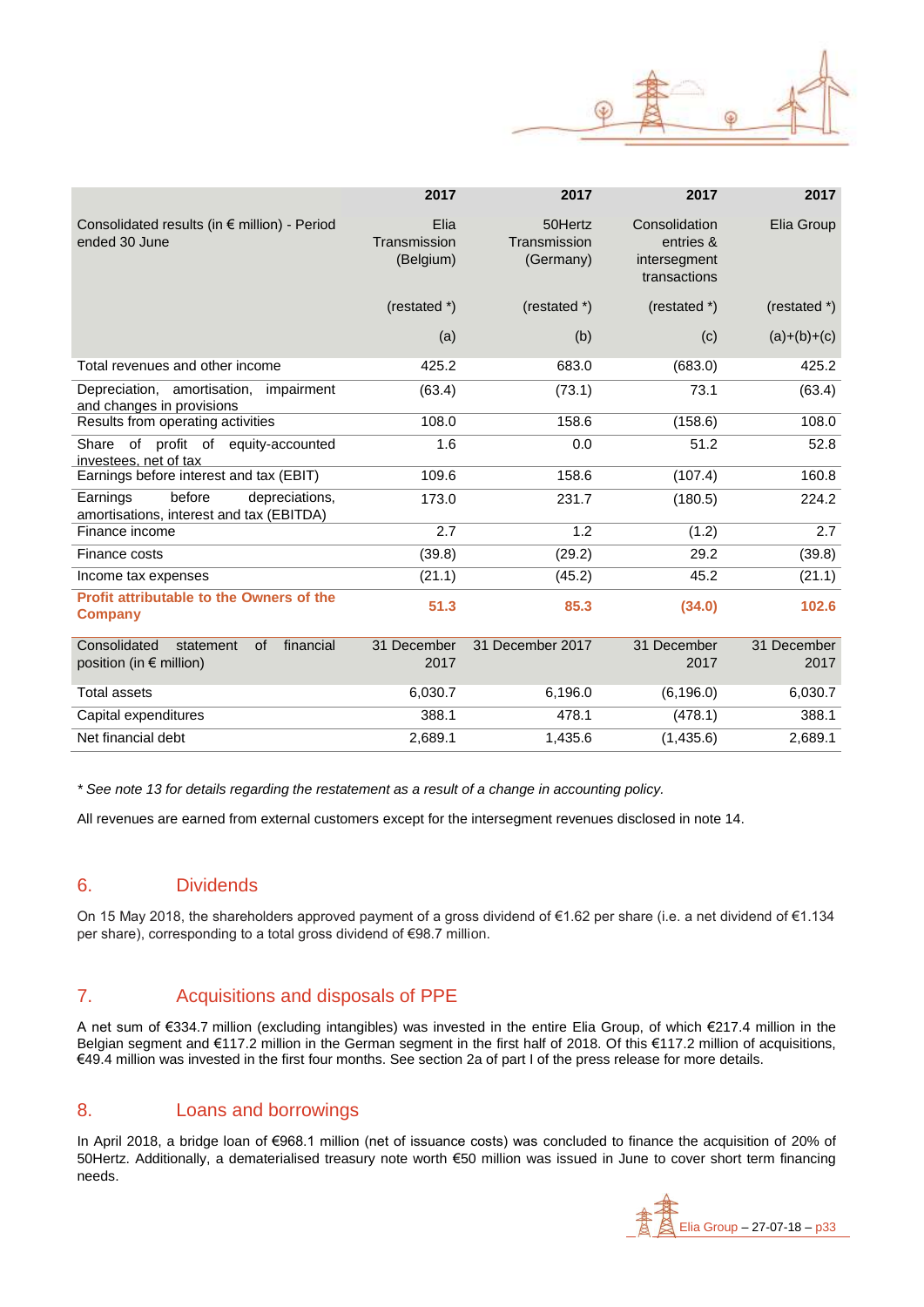

Loans and borrowings as at 30 June 2018 also include the German segment indenture, resulting in a significant increase in the Group's outstanding debt compared to 31 December 2017.

Loans and borrowings as at 30 June 2018 comprise the following:

| (in $\epsilon$ million)                          | <b>Maturity</b> | Amount  | <b>Interest</b><br>rate<br>before<br>hedging | <b>Interest</b><br>rate<br>after<br>hedging | <b>Current</b><br>proportion<br>- fixed | <b>Current</b><br>proportion<br>- variable |
|--------------------------------------------------|-----------------|---------|----------------------------------------------|---------------------------------------------|-----------------------------------------|--------------------------------------------|
| Shareholders Loan                                | 2022            | 495.8   | 0.88%                                        | 1.19%                                       | 60.51%                                  | 39.49%                                     |
| Eurobond issues 2004 / 15 years                  | 2019            | 499.9   | 5.25%                                        | 5.25%                                       | 100.00%                                 | 0.00%                                      |
| Eurobond issues 2013 / 15 years                  | 2028            | 547.5   | 3.25%                                        | 3.25%                                       | 100.00%                                 | 0.00%                                      |
| Eurobond issues 2013 / 20 years                  | 2033            | 199.4   | 3.50%                                        | 3.50%                                       | 100.00%                                 | 0.00%                                      |
| Eurobond issues 2014 / 15 years                  | 2029            | 346.7   | 3.00%                                        | 3.00%                                       | 100.00%                                 | 0.00%                                      |
| Eurobond issues 2015 / 8.5 years                 | 2024            | 498.6   | 1.38%                                        | 1.38%                                       | 100.00%                                 | 0.00%                                      |
| Eurobond issues 2017 / 10 years                  | 2027            | 247.6   | 1.38%                                        | 1.38%                                       | 100.00%                                 | 0.00%                                      |
| Eurobond issues (DE) 2010 / 10 years             | 2020            | 498.9   | 3.88%                                        | 3.88%                                       | 100.00%                                 | $0.00\%$                                   |
| Eurobond issues (DE) 2015 / 10 years             | 2025            | 497.3   | 1.88%                                        | 1.88%                                       | 100.00%                                 | 0.00%                                      |
| Eurobond issues (DE) 2015 / 8 years              | 2023            | 748.3   | 1.63%                                        | 1.63%                                       | 100.00%                                 | 0.00%                                      |
| Eurobond issues (DE) 2015 / 15 years             | 2030            | 139.1   | 2.63%                                        | 2.63%                                       | 100.00%                                 | 0.00%                                      |
| Eurobond issues (DE) 2016 / 12 years             | 2028            | 746.5   | 1.50%                                        | 1.50%                                       | 100.00%                                 | 0.00%                                      |
| Registered bond (DE) 2014 / 30 years             | 2044            | 50.0    | 3.00%                                        | 3.00%                                       | 100.00%                                 | 0.00%                                      |
| Bridge Loan                                      | 2018            | 968.1   | 0.25%                                        | 0.25%                                       | 100.00%                                 | 0.00%                                      |
| Dematerialised treasury notes                    | 2018            | 50.0    | (0.23%)                                      | (0.23%)                                     | 100.00%                                 | $0.00\%$                                   |
| Confirmed line of credit / drawn (DE)            | 2026            | 150.0   | 0.900%                                       | 0.900%                                      | 100.00%                                 | 0.00%                                      |
| Accrued interest and other short term borrowings | 2018            | 41.1    |                                              |                                             |                                         |                                            |
| <b>Total</b>                                     |                 | 6,724.7 |                                              |                                             | 97.09%                                  | 2.91%                                      |

| (in € million) – as at 31 December 2017 | <b>Maturity</b> | Amount  | <b>Interest</b><br>rate<br>before<br>hedging | <b>Interest</b><br>rate<br>after<br>hedging | <b>Current</b><br>proportion<br>- fixed | <b>Current</b><br>proportion<br>- variable |
|-----------------------------------------|-----------------|---------|----------------------------------------------|---------------------------------------------|-----------------------------------------|--------------------------------------------|
| Shareholders Loan                       | 2022            | 495.8   | 0.89%                                        | 0.89%                                       | $0.00\%$                                | 100.00%                                    |
| Eurobond issues 2004 / 15 years         | 2019            | 499.8   | 5.25%                                        | 5.25%                                       | 100.00%                                 | $0.00\%$                                   |
| Eurobond issues 2013 / 15 years         | 2028            | 547.4   | 3.25%                                        | 3.25%                                       | 100.00%                                 | $0.00\%$                                   |
| Eurobond issues 2013 / 20 years         | 2033            | 199.4   | 3.50%                                        | 3.50%                                       | 100.00%                                 | $0.00\%$                                   |
| Eurobond issues 2014 / 15 years         | 2029            | 346.5   | 3.00%                                        | 3.00%                                       | 100.00%                                 | $0.00\%$                                   |
| Eurobond issues 2015 / 8.5 years        | 2024            | 498.4   | 1.38%                                        | 1.38%                                       | 100.00%                                 | $0.00\%$                                   |
| Eurobond issues 2017 / 10 years         | 2027            | 247.4   | 1.38%                                        | 1.38%                                       | 100.00%                                 | $0.00\%$                                   |
| <b>Total</b>                            |                 | 2,834.7 |                                              |                                             | 82.51%                                  | 17.49%                                     |

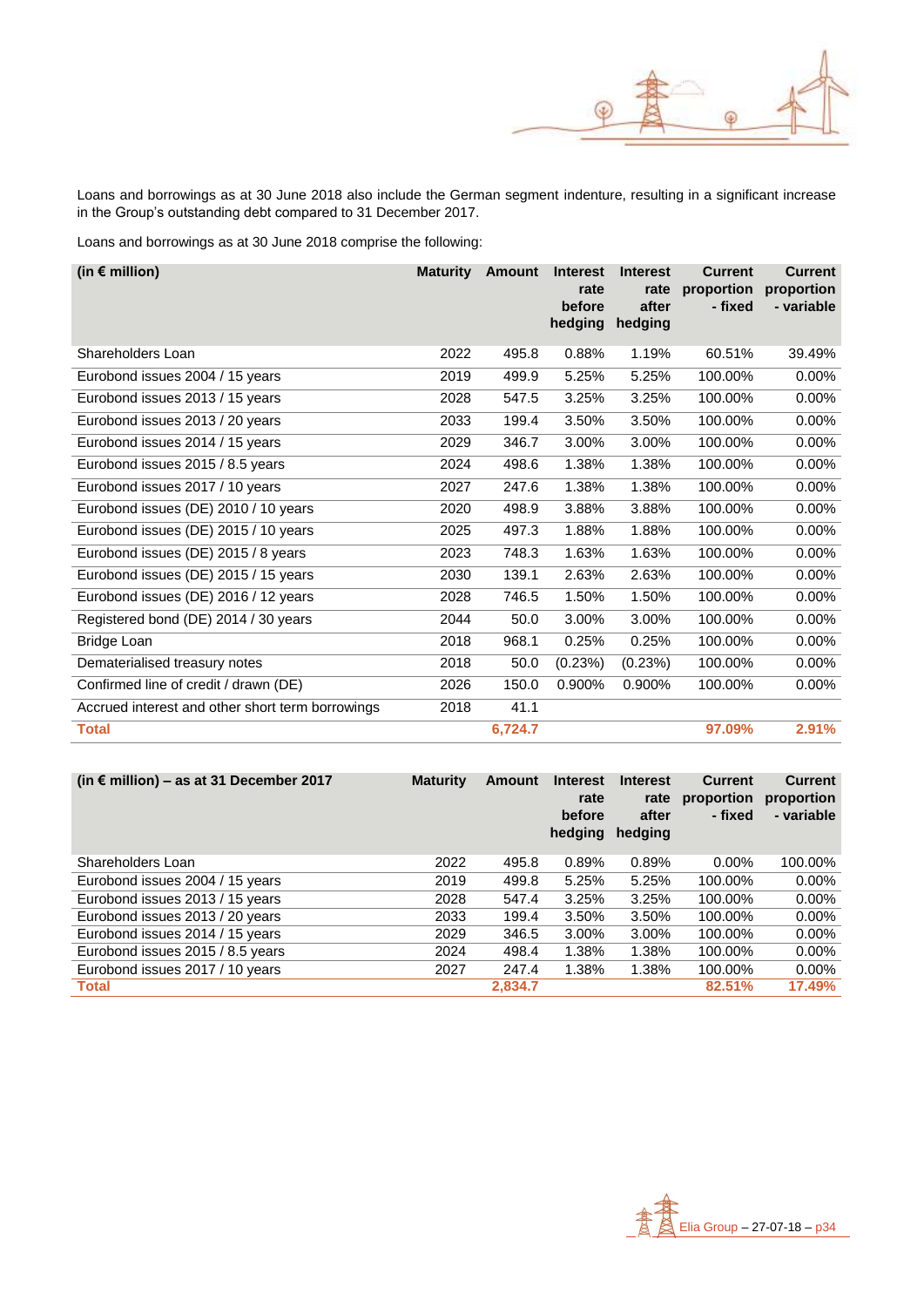

### 9. Financial instruments

The table below shows a comparison of the carrying amount and fair value of financial instruments as at 30 June 2018 and the fair value hierarchy:

|                                                         | <b>Carrying amount</b>   |                                     |                   |                       |                             |            |                    | <b>Fair value</b> |         |            |
|---------------------------------------------------------|--------------------------|-------------------------------------|-------------------|-----------------------|-----------------------------|------------|--------------------|-------------------|---------|------------|
| (in $\epsilon$ million)                                 | Designated at fair value | Fair value - hedging<br>instruments | FVOCI investments | Loans and receivables | Other financial liabilities | Total      | Level <sub>1</sub> | Level 2           | Level 3 | Total      |
| 31 December 2017                                        |                          |                                     |                   |                       |                             |            |                    |                   |         |            |
| Other financial assets                                  | $\overline{7.3}$         |                                     |                   |                       |                             | 7.3        | 7.1                |                   | 0.2     | 7.3        |
| Trade and other receivables                             |                          |                                     |                   | 428.9                 | 0.0                         | 428.9      |                    |                   |         | 0.0        |
| Cash and cash equivalents                               |                          |                                     |                   | 195.2                 | 0.0                         | 195.2      |                    |                   |         | 0.0        |
| Unsecured financial<br>bank<br>loans and other loans    |                          |                                     |                   |                       | (545.3)                     | (545.3)    |                    | (545.3)           |         | (545.3)    |
| Unsecured bond issues                                   |                          |                                     |                   |                       | (2,338.9)                   | (2, 338.9) |                    | (2,621.2)         |         | (2,621.2)  |
| Trade and other payables                                |                          |                                     |                   |                       | (378.5)                     | (378.5)    |                    |                   |         | 0.0        |
| <b>Total</b>                                            | $\overline{7.3}$         | 0.0                                 | 0.0               | 624.1                 | (3, 262.7)                  | (2,631.3)  | 7.1                | (3, 166.5)        | 0.2     | (3, 159.3) |
| 30 June 2018                                            |                          |                                     |                   |                       |                             |            |                    |                   |         |            |
| Other financial assets                                  | 7,1                      |                                     | 25,0              |                       |                             | 32.1       | 7.0                | 25.0              |         | 32.0       |
| Trade and other receivables                             |                          |                                     |                   | 542.8                 |                             | 542.8      |                    |                   |         | 0.0        |
| Cash and cash equivalents                               |                          |                                     |                   | 1,908.8               |                             | 1,908.8    |                    |                   |         | 0.0        |
| Interest rate swaps used for<br>hedging                 |                          | (10.4)                              |                   |                       |                             | (10.4)     |                    | (10.4)            |         | (10.4)     |
| Unsecured<br>financial<br>bank<br>loans and other loans |                          |                                     |                   |                       | (1,677.5)                   | (1,677.5)  |                    |                   |         | 0.0        |
| Unsecured bond issues                                   |                          |                                     |                   |                       | (5,047.2)                   | (5,047.2)  |                    | (5,355.1)         |         | (5,355.1)  |
| Trade and other payables                                |                          |                                     |                   |                       | (1,842.8)                   | (1,842.8)  |                    |                   |         | 0.0        |
| <b>Total</b>                                            | 7,1                      | (10.4)                              | 25,0              | 2,451.6               | (8, 567.5)                  | (6,094.2)  | 7.0                | (5,340.5)         | 0.0     | (5, 333.5) |

The above table does not include fair value information for financial assets and financial liabilities not measured at fair value, if the carrying amount is a reasonable approximation of the fair value.

The outstanding amount of unsecured financial bank loans increased significantly with the inclusion of a bridge loan of €968.1 million (net of issuance costs) to finance the acquisition of an additional 20% in 50Hertz.

The unsecured bond loans increased significantly due to the inclusion of the bonds issued by the Germany segment.

#### *Fair value hierarchy*

The above fair value of *SICAVS* falls under level 1, i.e. valuation is based on the (unadjusted) listed market price on an active market for identical instruments.

Level 2 implies that valuation is based on input, other than the stated prices in active markets. This category includes instruments valued on the basis of listed market prices on active markets; listed prices for identical or similar instruments

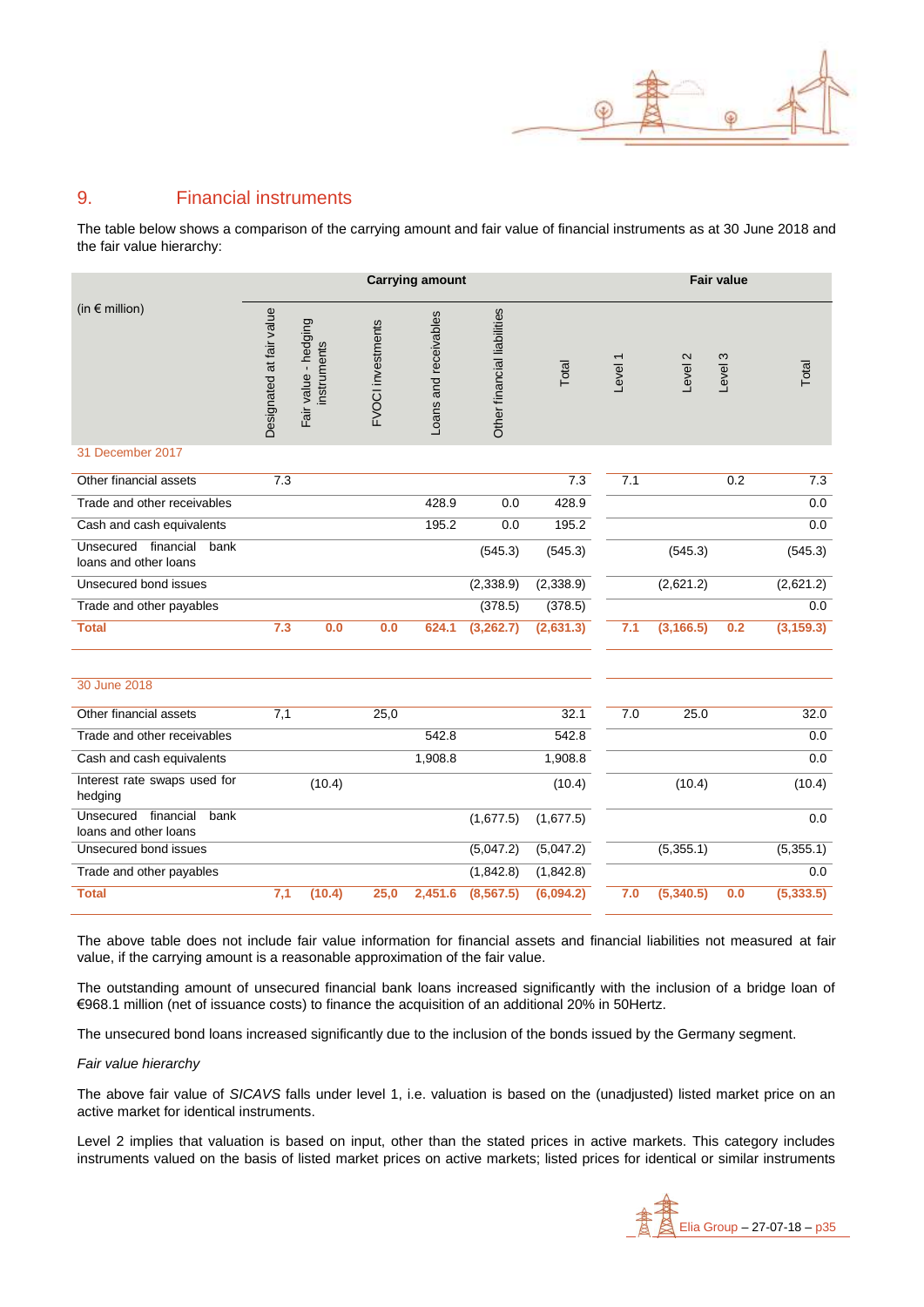

on markets that are deemed insufficiently active; and other valuation techniques arising directly or indirectly from observable market.

*Estimate of fair value*

Brokers' statements are used for interest-rate swaps. The statements are checked using valuation models or techniques based on discounted cash flows.

### 10. Deferred tax liabilities

Deferred tax liabilities increased from €18.5 million to €113.4 million, following the inclusion of deferred tax liabilities accounted for in the 50Hertz Transmission segment.

The opening balance was restated at €21.4 million due to the adoption of IFRS 15 (see note 13 b. for further explanation).

Deferred tax liabilities on the Elia Transmission segment decreased from €18.5 million to €18.3 million.

| (in $\epsilon$ million)                                               | Opening<br>balance | Recognised<br>in profit or<br>loss | Recognised<br>in OCI | <b>Total Elia</b><br><b>Transmission</b> | 50Hertz<br><b>Transmission</b> | <b>Total</b> |
|-----------------------------------------------------------------------|--------------------|------------------------------------|----------------------|------------------------------------------|--------------------------------|--------------|
|                                                                       |                    |                                    |                      | (Belgium)                                | (Germany)                      |              |
| 2018                                                                  |                    |                                    |                      |                                          |                                |              |
| Property, plant and equipment                                         | (8.8)              | (0.7)                              | 0.0                  | (9.6)                                    | (156.9)                        | (166.5)      |
| Intangible assets                                                     | (8.4)              | 0.3                                | 0.0                  | (8.1)                                    | 0.0                            | (8.1)        |
| Interest-bearing loans and other non-current<br>financial liabilities | (1.2)              | 0.9                                | 1.6                  | 1.4                                      | (3.0)                          | (1.6)        |
| Employee benefits                                                     | 7.5                | (2.2)                              | (2.4)                | 2.9                                      | 4.5                            | 7.4          |
| Provisions                                                            | 0.0                | 2.1                                | 0.0                  | 2.2                                      | 19.4                           | 21.6         |
| Accrued charges and deferred income                                   | 0.0                | 0.0                                | 0.0                  | 0.0                                      | 26.1                           | 26.1         |
| Deferred tax on investment grants                                     | (1.2)              | 0.0                                | 0.0                  | (1.1)                                    | 0.0                            | (1.1)        |
| Other items                                                           | (6.5)              | 0.5                                | 0.0                  | (6.0)                                    | 14.9                           | 8.9          |
| <b>Total</b>                                                          | (18.5)             | 0.9                                | (0.8)                | (18.3)                                   | (95.0)                         | (113.4)      |

### 11. Income tax expense

Excluding the share of profit of equity-accounted investees, the effective income tax rate was 30.3% for the six months to June 2018 compared to 29.9% for the six months to June 2017.

This calculation includes the activities of the 50Hertz Transmission segment for the period as of the acquisition date, for which the effective income tax rate is 31.3%. The rate on the Elia Transmission (Belgium) segment decreased from 30.5% for the six months to June 2017 to 25.8% for the six months to June 2018. The decrease in effective tax rate is mostly due to the lower percentage of corporate income tax rate in Belgium (29.58% compared to 33.99% in 2017) and the remeasurement gain of €9.2 million on the 50Hertz Transmission (Germany) shareholding which had no statutory tax effects (note 4). Both effects were partly offset by the lower notional interest deduction.

### 12. Settlement mechanism (regulatory framework)

In Belgium, the settlement arising from the tariff regulation mechanism for the year ended 31 December 2017 was accounted for in the period ended 30 June 2018 and decreased the net profit for the period by €0.4 million.

In Germany, there are no changes in the regulatory uncertainties due to the final settlements arising from the tariff regulation mechanisms to be approved by the relevant authorities.

We refer to notes 9.1 and 9.2 accompanying the annual consolidated financial statements as of and for the year ended 31 December 2017 for more details.

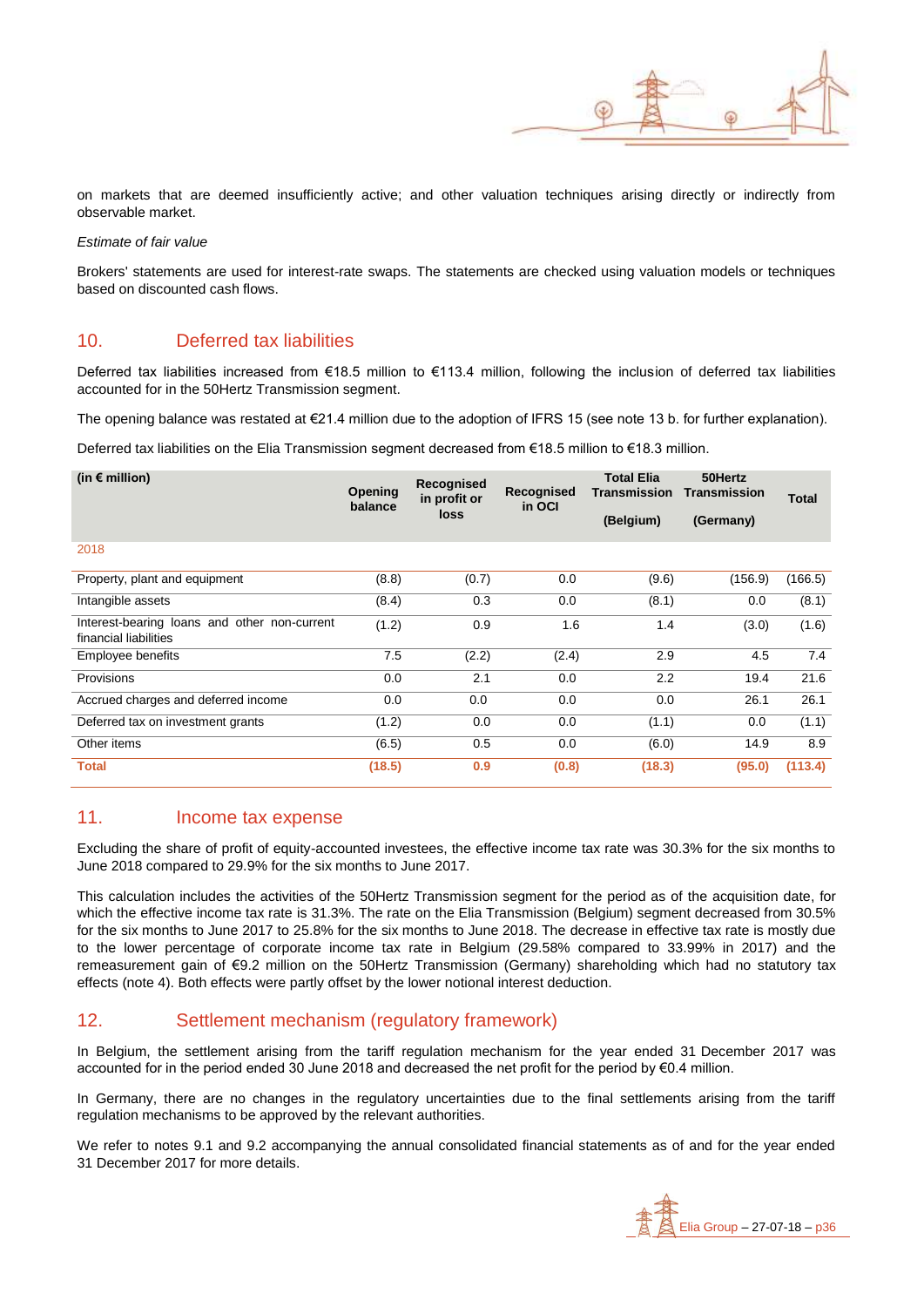### 13. Changes in accounting policies

This note explains the impact of the adoption of IFRS 9 'Financial Instruments' and IFRS 15 'Revenue from Contracts with Customers' on the Group's interim financial statements and also discloses the new accounting policies that have been applied as from 1 January 2018. This section should be read in conjunction with section 2 'Basis for preparation and changes to the Group's accounting policies'.

Under 13 (c), the restated statement of financial position, as well as, the restated statement of profit or loss can be found.

#### *a. IFRS 9 Financial Instruments – impact of adoption*

IFRS 9: Financial Instruments (effective as of 1 January 2018) reflects all phases of the financial instruments project and replaces IAS 39: Financial Instruments: Recognition and Measurement and all previous versions of IFRS 9. The standard introduces new requirements for classification and measurement, impairment and hedge accounting.

The group elected to apply the exemption in IFRS 9 relating to transition for classification, measurement and impairment, and, accordingly has not restated comparative periods in the year of initial application. In addition to this, the Group has elected to, in accordance with IFRS 9, to recognise changes in fair value of an equity investment that is not held for trading in OCI (aside from dividend income).

The Group also reviewed in detail the impact of all three aspects of IFRS 9.

#### Classification and measurement

Trade receivables are held to collect contractual cash flows and are expected to give rise to cash flows representing solely payments of principal and interest. The Group analysed the contractual cash flow characteristics of those instruments and concluded that they meet the criteria for amortised cost measurement under IFRS 9.

Equity shares in non-listed companies are intended to be held for the foreseeable future. No impairment losses were recognised in profit or loss during prior periods for these investments. The Group decided to apply the option to present fair-value changes in OCI.

The impact of the change on the Group in equity shares in non-listed companies is detailed below:

| (in $\epsilon$ million) – Equity shares in non-listed companies | Available for<br>sale<br>assets | <b>FVOCI</b>     |
|-----------------------------------------------------------------|---------------------------------|------------------|
| Closing balance 31 December 2017 - IAS 39                       | 0.2                             |                  |
| Reclassify non-traded equities from available-for-sale to FVOCI | (0.2)                           | 0.2 <sub>0</sub> |
| Opening balance 1 January 2018 – IFRS 9                         |                                 | 0.2              |

The impact of this change on the Group's equity is as follows:

| <b>Effect on the Group's retained earnings</b>                                                      | 3.2                         |
|-----------------------------------------------------------------------------------------------------|-----------------------------|
| Remeasurement of non-traded equities from available-for-sale to FVOCI - 50Hertz Transmission (*)    | 3.2 <sub>2</sub>            |
| Remeasurement of non-traded equities from available-for-sale to FVOCI - Elia Transmission (Belgium) |                             |
| (in $\epsilon$ million) – Equity shares in non-listed companies                                     | Effect on<br>Group's equity |

*\* Non-traded equities held within 50Hertz Transmission (Germany) were subject to a remeasurement of €5.4 million (at 100%) as at 1 January 2018.* 

There is no impact on the Group's accounting for financial liabilities, as the new requirements only affect the accounting for financial liabilities that are designated at fair value through profit or loss, and the Group does not have any such liabilities. IFRS 9 does not have an impact on the accounting policies for derecognition of financial assets and liabilities.

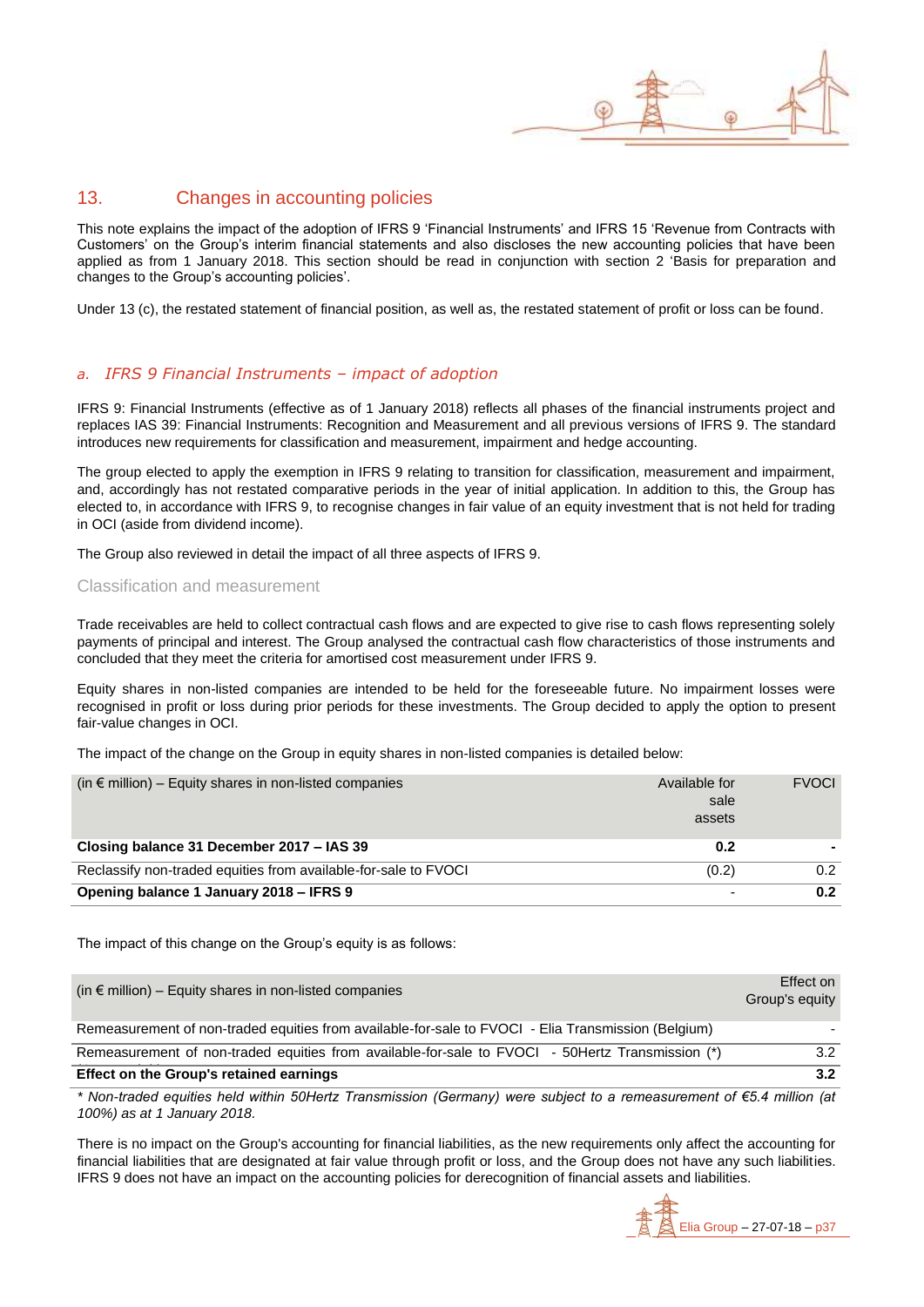

#### Impairment

IFRS 9 requires the Group to record expected credit losses on all of its debt securities, loans and trade receivables, either on a 12 month or on a lifetime basis.

The assessment for the Belgian segment indicated that, due to the application of the Expected Credit Losses method (ECL) at 1 January 2018, the bad debt allowance for trade receivables needs to increase by €0.3 million at that date compared with the allowance for trade receivables recognised under IAS 39. Deferred tax assets would increase by €0.1 million and net profit for the period would decrease by €0.2 million.

A similar assessment for the German segment indicates that due to the application of the Expected Credit Losses (ECL) method at 1 January 2018 that the bad debt allowance for trade receivables needs to increase by €0.2 million at that date compared with the allowance for trade receivables recognised under IAS 39. Deferred tax assets would increase by less than €0.1 million, and net profit for the period would decrease by €0.2 million.

#### Hedge accounting

Under the amended hedging requirements, more hedge relationships could be eligible for hedge accounting, as the new standard introduces a more principles-based approach. However, at 1 January 2018, there were no new hedge relationships to be designated.

#### Accounting policies

The above implies changes to the accounting policies as at 1 January 2018, with an effect on the following items:

- Investments in equity instruments are measured at FV through OCI without recycling of fair value changes to profit and loss. Those assets are classified as non-trade equities measured at FVOCI.
- Loans and receivables, including short-term trade receivables: The Group aligned with to the new impairment approach for loans and receivables as incorporated in IFRS 9, including trade receivables. The 'expected loss' model has been applied that focuses on the risk that a loan will default rather than whether a loss has been incurred.

#### b. IFRS 15 Revenue from contracts with Customers – impact of adoption

IFRS 15 establishes a new comprehensive framework for determining whether, how much and when revenue is recognised. It replaces existing revenue recognition guidance, including IAS 18: Revenue, IAS 11: Construction Contracts, IFRIC 18: Transfers of Assets from Customers, and IFRIC 13: Customer Loyalty Programmes.

The Group completed its assessment of the impact of the adoption of IFRS 15 on its consolidated financial statements and only identified an impact as a result of the application of IFRIC 18.

The Group opted for the full retrospective application of IFRS 15, which implied that comparatives were restated for the effect of IFRS 15.

The Group also used the practical expedients for completed contracts, meaning that completed contracts that began and ended in the same comparative period, as well as those that are completed at the beginning of the earliest period presented, were not restated.

Under IFRS 15, recognised revenue should reflect the consideration received by an entity in exchange for the transfer of control of promised goods or services to customers. The Group used a five-step approach to assess whether a contract falls within the scope of IFRS 15 and how revenue should be recognised.

- 1. Identify the contract(s) with a customer
- 2. Identify the performance obligations in the contract(s)
- 3. Determine the transaction price
- 4. Allocate the transaction price to the performance obligations
- 5. Recognise revenue when performance obligations are satisfied, or when control of goods or services is transferred to the customer

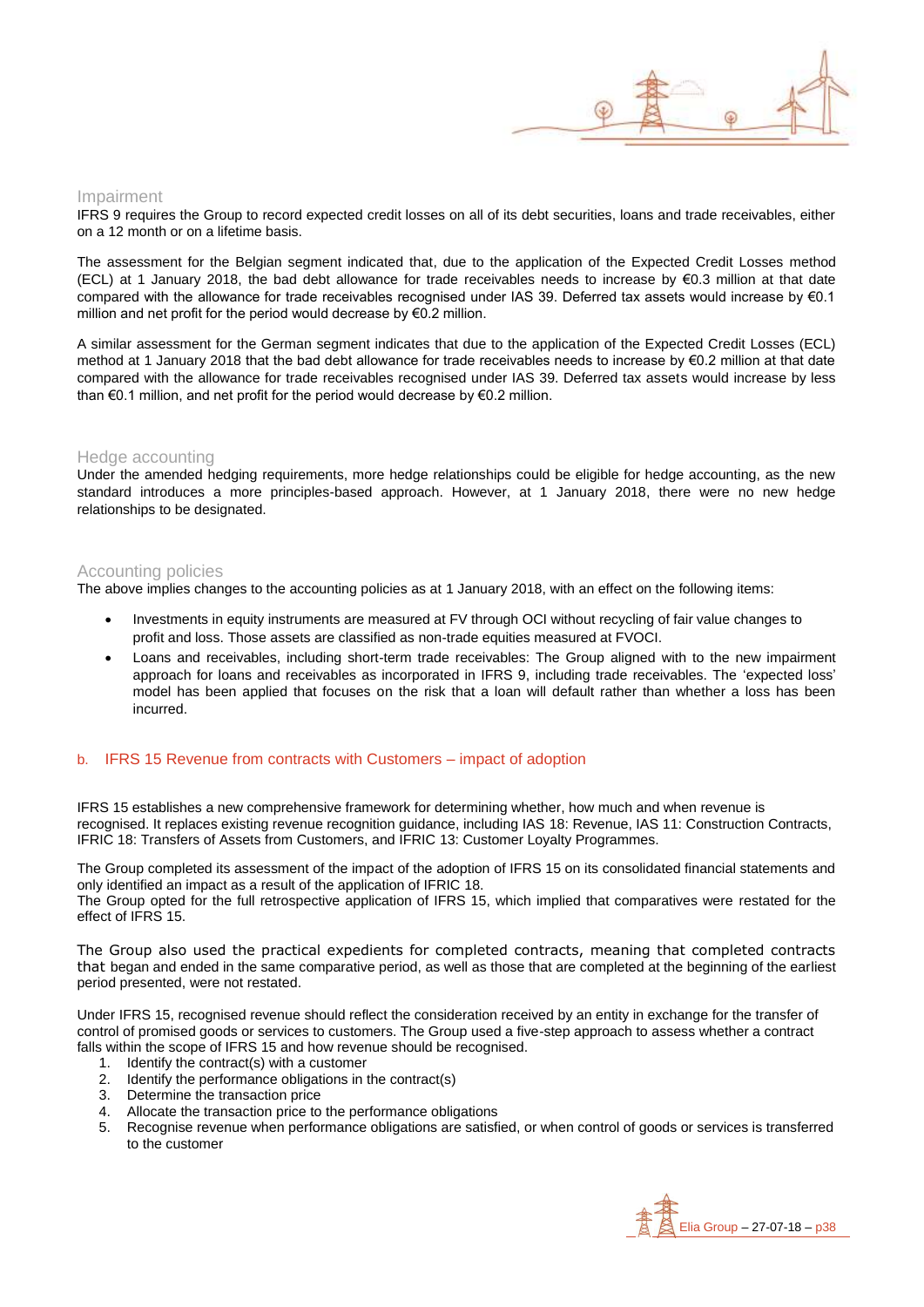

The Group has a number of standard contracts for its customers, covering most of its revenue. These contracts are specific to each segment. As a consequence, the impact of IFRS 15 is analysed by reviewing those standard contracts. In the table below gives an overview of the different revenue buckets, with reference to the relevant contracts and the result of the impact under IFRS 15.

| bucket<br><b>Revenue</b><br>(per<br>segment)            | <b>Revenue bucket (Group)</b>                     | <b>Contracts</b>              | Status analysis | 15<br>Within the scope of IFRS | Change in accounting policy | amount of revenue<br>Change in | Change in timing of revenue | Impact on opening equity on<br>1 January 2018 (net of tax) (*) |
|---------------------------------------------------------|---------------------------------------------------|-------------------------------|-----------------|--------------------------------|-----------------------------|--------------------------------|-----------------------------|----------------------------------------------------------------|
| <b>Elia Transmission (Belgium) revenues</b>             |                                                   |                               |                 |                                |                             |                                |                             |                                                                |
| Grid connection                                         | Revenue                                           | Connection contract           | complete        | yes                            | no                          | no                             | no                          | 0.0                                                            |
| Management and<br>development of grid<br>infrastructure | Revenue                                           | Access contract               | complete        | yes                            | no                          | no                             | no                          | 0.0                                                            |
| Management of the<br>electrical system                  | Revenue                                           | Access contract               | complete        | yes                            | no                          | no                             | no                          | 0.0                                                            |
| Compensation for<br>imbalances                          | Revenue                                           | <b>ARP</b> contract           | complete        | yes                            | no                          | no                             | no                          | 0.0                                                            |
| Market integration                                      | Revenue                                           | ARP contract                  | complete        | yes                            | no                          | no                             | no                          | 0.0                                                            |
| International revenues                                  | Revenue                                           | Congestion revenues           | complete        | yes                            | no                          | no                             | no                          | 0.0                                                            |
| Other income                                            | Transfers of assets from customers                | <b>Customer contributions</b> | complete        | yes                            | yes                         | no                             | yes                         | (63.3)                                                         |
| Other income                                            | Revenue                                           | <b>EGI</b> contracts          | complete        | yes                            | no                          | no                             | no                          | 0.0                                                            |
| Other income                                            | Optimal use of assets                             | <b>Telecom contracts</b>      | complete        | yes                            | no                          | no                             | no                          | 0.0                                                            |
|                                                         | 50Hertz Transmission (Germany) revenues (at 100%) |                               |                 |                                |                             |                                |                             |                                                                |
| Vertical grid revenues                                  | n/a                                               | Grid use contract             | complete        | yes                            | no                          | no                             | no                          | 0.0                                                            |
| Ancillary-services revenues                             | n/a                                               | Contract for balancing groups | complete        | yes                            | no                          | no                             | no                          | 0.0                                                            |
| Other income                                            | n/a                                               | <b>Customer contributions</b> | complete        | yes                            | yes                         | no                             | ves                         | (23.5)                                                         |

*(\*) 50Hertz Transmission (Germany)'s equity adjustments are stated at 100%. Those adjustments have a 60% impact on the Group's consolidated equity. As such, the total impact on the Group's equity is €77.4 million.* 

Received client contributions (IFRIC 18) were previously directly recognised in full as revenue, whereas under IFRS 15 the cash considerations should be presented as deferred revenue and will be recognised in revenue over the lifetime of the underlying asset.

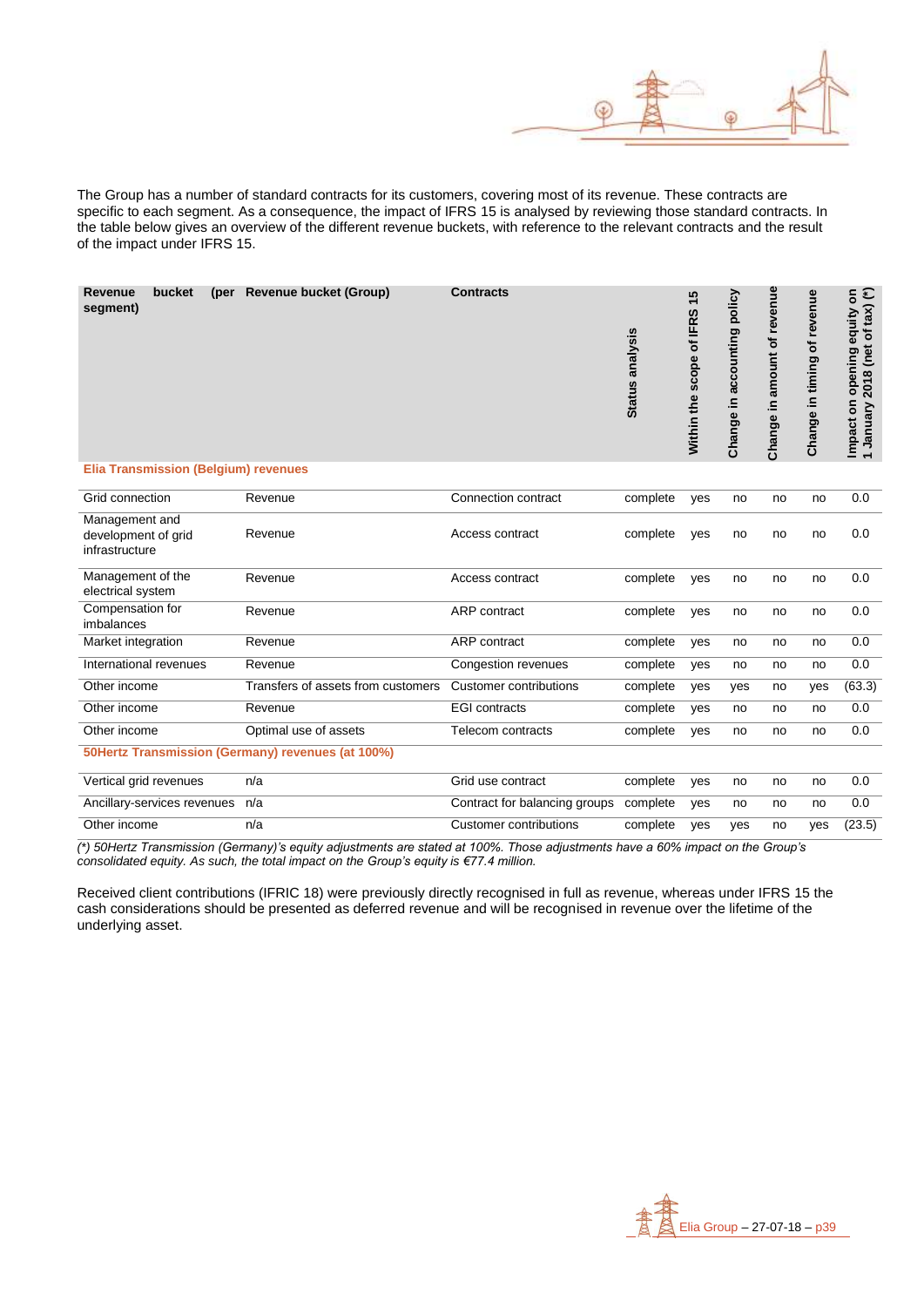

The impact of the transition to IFRS 15 on the revenue of the segments Elia Transmission Belgium and 50Hertz Transmission Germany as at 30 June 2017 is shown below:

| Elia Transmission (Belgium) revenues - Period ended   | 30 June                  | 30 June    | 30 June    |
|-------------------------------------------------------|--------------------------|------------|------------|
|                                                       | 2017                     | 2017       | 2017       |
|                                                       | (as originally reported) | (restated) | difference |
| Grid connection                                       | 21.2                     | 21.2       | 0.0        |
| Management and development of grid infrastructure     | 240.8                    | 240.8      | 0.0        |
| Management of the electrical system                   | 60.0                     | 60.0       | 0.0        |
| Compensation for imbalances                           | 81.4                     | 81.4       | 0.0        |
| Market integration                                    | 12.3                     | 12.3       | 0.0        |
| International revenue                                 | 20.8                     | 20.8       | 0.0        |
| Other income                                          | 48.8                     | 35.7       | (13.1)     |
| Subtotal revenues and other income                    | 485.3                    | 472.2      | (13.1)     |
| Settlement mechanism: deviations from approved budget | (47.0)                   | (47.0)     | 0.0        |
| <b>Total revenues and other income</b>                | 438.3                    | 425.2      | (13.1)     |

| 50Hertz Transmission (Germany) revenues - Period ended | 30 June                  | 30 June    | 30 June           |
|--------------------------------------------------------|--------------------------|------------|-------------------|
|                                                        | 2017                     | 2017       | 2017              |
|                                                        | (as originally reported) | (restated) | <b>Difference</b> |
| Vertical grid revenues                                 | 631.2                    | 631.2      | 0.0               |
| Horizontal grid revenues                               | 103.2                    | 103.2      | 0.0               |
| Ancillary services revenues                            | 61.5                     | 61.5       | 0.0               |
| Other income                                           | 30.0                     | 30.5       | 0.5               |
| <b>Subtotal revenue and other income</b>               | 825.9                    | 826.4      | 0.5               |
| Settlement mechanism: deviations from approved budget  | (143.4)                  | (143.4)    | 0.0               |
| <b>Total revenues and other income</b>                 | 682.5                    | 683.0      | 0.5               |

The companies which are included in the 50Hertz Transmission Germany segment are accounted for using the equity method (at 60%) as at 30 June 2017, therefore the impact of IFRS 15 on their revenue recognition is given in the entry 'Share of profit of equity-accounted investees (net of income tax)' in the Group's results.

The summarised impact on the Group's revenue is detailed below:

|                                    | 30 June                  | 30 June    | 30 June    |  |
|------------------------------------|--------------------------|------------|------------|--|
| Revenues - Period ended            | 2017                     | 2017       | 2017       |  |
|                                    | (as originally reported) | (restated) | difference |  |
| Revenue                            | 392.9                    | 392.9      | 0.0        |  |
| Transfers of assets from customers | 13.9                     | 0.8        | (13.1)     |  |
| <b>Total revenue</b>               | 406.8                    | 393.7      | (13.1)     |  |



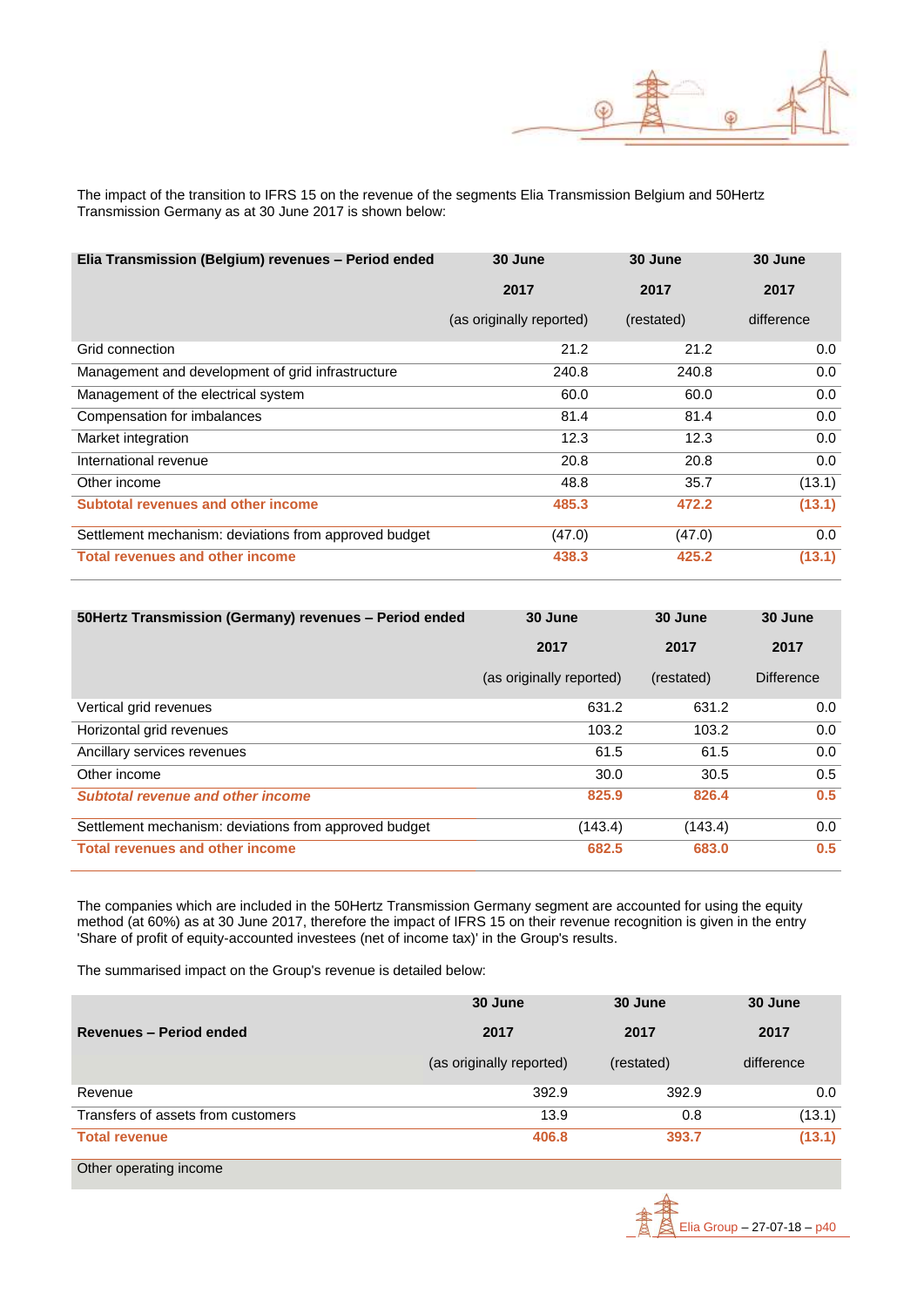

| Services and technical expertise    | 2.1  | 2.1  | $0.0\,$ |
|-------------------------------------|------|------|---------|
| Own production                      | 10.4 | 10.4 | $0.0\,$ |
| Optimal use of assets               | 7.4  | 7.4  | $0.0\,$ |
| Other                               | 11.4 | 11.4 | $0.0\,$ |
| Gain on sale PPE                    | 0.2  | 0.2  | $0.0\,$ |
| <b>Total other operating income</b> | 31.5 | 31.5 | 0.0     |

The impact on the results of the Group can be found in the table below for the period ended 30 June 2017, as well as, for the impact on the opening equity at 31 December 2017.

| Key figures - Period ended                            | 30 June                     | 30 June    | 30 June    |
|-------------------------------------------------------|-----------------------------|------------|------------|
|                                                       | 2017                        | 2017       | 2017       |
|                                                       | (as originally<br>reported) | (restated) | difference |
| Total revenues                                        | 438.3                       | 425.2      | (13.1)     |
| Share of profit of equity-accounted investees (net of | 52.6                        | 52.8       | 0.2        |
| Income tax expenses                                   | (25.6)                      | (21.2)     | 4.4        |
| <b>Net profit</b>                                     | 111.0                       | 102.5      | (8.5)      |
| Total assets (*)                                      | 6.596.5                     | 6.582.3    | (14.2)     |
| Total equity (*)                                      | 2.640.7                     | 2.563.3    | (77.4)     |
| Key figures per share                                 |                             |            |            |
| Basic earnings per share (EUR) (*)                    | 2.33                        | 1.68       | (0.65)     |
| Equity per share $(EUR)$ $(*)$                        | 43.36                       | 42.09      | (1.27)     |

*(\*) Total assets, total equity, basic earnings per share and equity per share are stated per 31 December 2017, instead of 30 June 2017.* 

#### Accounting policies

The above implies changes to the accounting policies as at 31 December 2017. Under IFRS 15, received client contributions are presented under 'Other liabilities' and recognised in revenues over the lifetime of the underlying asset.

#### c. Impact on the interim financial statements

As a result of the changes in the entity's accounting policies, prior year financial statements had to be restated. As explained in note 13(a) here above, IFRS 9 was generally adopted without restating comparative information. The reclassifications and the adjustments arising from the new impairment rules are therefore not reflected in the restated balance sheet as at 31 December 2017, but are recognised in the opening balance sheet on 1 January 2018.

The following tables show the adjustments recognised for each individual line item.

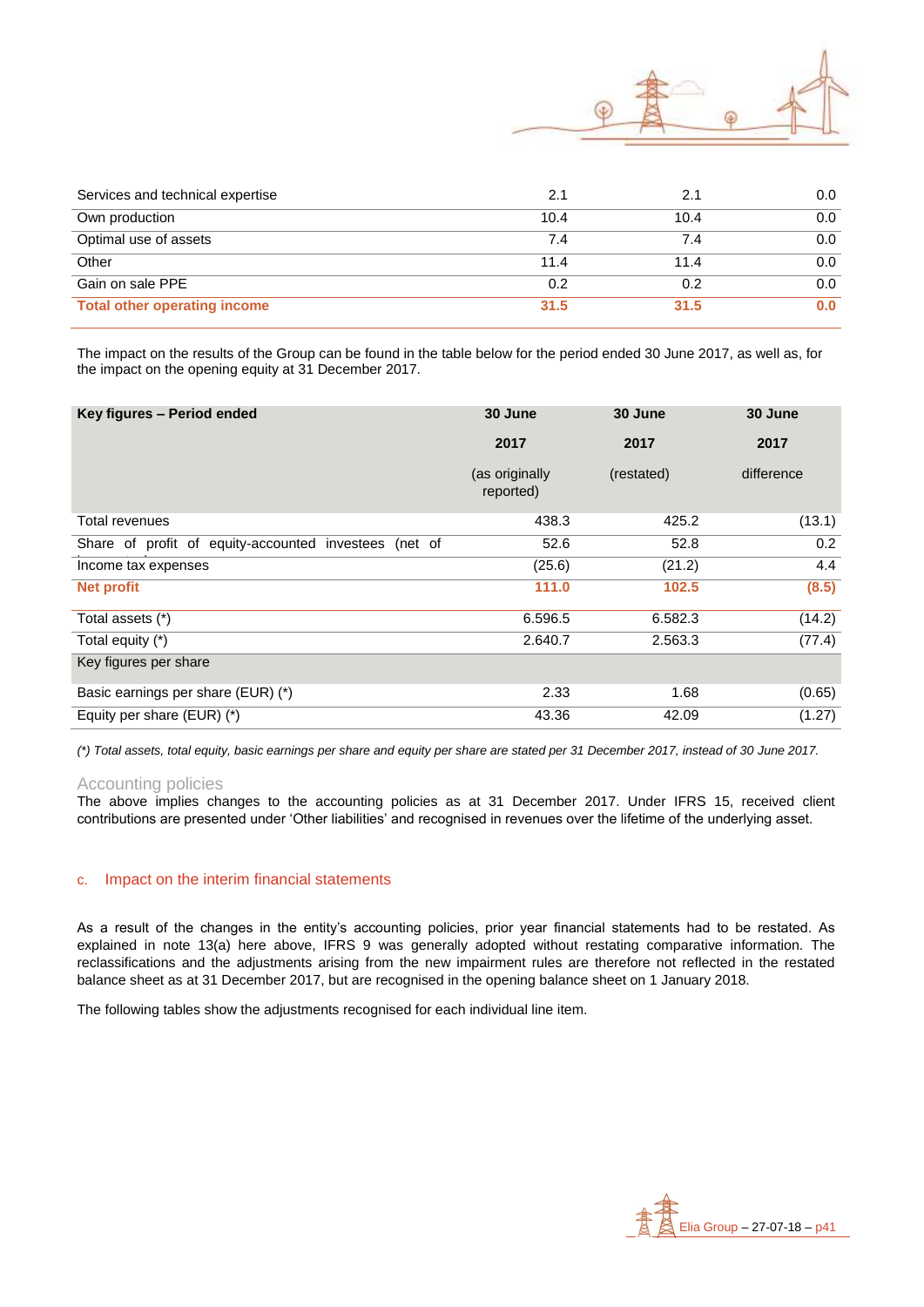

Condensed consolidated statement of financial position

| (in $\epsilon$ million)                        | 31 December<br>2017 (as<br>originally<br>reported) | <b>IFRS 15</b> | 31 December<br>2017<br>(restated) | <b>IFRS 9</b> | 1 January<br>2018<br>(restated) |
|------------------------------------------------|----------------------------------------------------|----------------|-----------------------------------|---------------|---------------------------------|
| <b>ASSETS</b>                                  |                                                    |                |                                   |               |                                 |
| <b>NON CURRENT ASSETS</b>                      | 6,093.2                                            | (14.1)         | 6.079,1                           | 3.2           | 6,082.3                         |
| Property, plant and equipment                  | 3,202.4                                            | 0.0            | 3.202,4                           | 0.0           | 3,202.4                         |
| Intangible assets and goodwill                 | 1,738.6                                            | 0.0            | 1.738,6                           | 0.0           | 1,738.6                         |
| Trade and other receivables                    | 147.8                                              | 0.0            | 147,8                             | 0.0           | 147.8                           |
| Equity-accounted investees                     | 942.7                                              | (14.1)         | 928,6                             | 3.1           | 931.7                           |
| Other financial assets (including derivatives) | 60.9                                               | 0.0            | 60,9                              | 0.0           | 60.9                            |
| Deferred tax assets                            | 1.0                                                | 0.0            | 1,0                               | 0.1           | 1.0                             |
| <b>CURRENT ASSETS</b>                          | 503.2                                              | 0.0            | 503,2                             | (0.3)         | 502.9                           |
| Inventories                                    | 13.6                                               | 0.0            | 13,6                              | 0.0           | 13.6                            |
| Trade and other receivables                    | 281.1                                              | 0.0            | 281,1                             | (0.3)         | 280.8                           |
| Current tax assets                             | 3.8                                                | 0.0            | 3,8                               | 0.0           | 3.8                             |
| Cash and cash equivalents                      | 195.2                                              | 0.0            | 195,2                             | 0.0           | 195.2                           |
| Deferred charges and accrued revenues          | 9.6                                                | 0.0            | 9,6                               | 0.0           | 9.6                             |
| <b>Total assets</b>                            | 6,596.5                                            | (14.1)         | 6.582,3                           | 2.9           | 6,585.2                         |
| <b>EQUITY AND LIABILITIES</b>                  |                                                    |                |                                   |               |                                 |
| <b>EQUITY</b>                                  | 2,641.8                                            | (77.4)         | 2,564.4                           | 2.9           | 2,567.3                         |
| Equity attributable to owners of the Company   | 2,640.7                                            | (77.4)         | 2,563.3                           | 2.9           | 2,566.2                         |
| Share capital                                  | 1,517.6                                            | 0.0            | 1,517.6                           | 0.0           | 1,517.6                         |
| Share premium                                  | 11.9                                               | 0.0            | 11.9                              | 0.0           | 11.9                            |
| <b>Reserves</b>                                | 173.0                                              | 0.0            | 173.0                             | 0.0           | 173.0                           |
| Retained earnings                              | 938.2                                              | (77.4)         | 860.8                             | 2.9           | 863.7                           |
| Non-controlling interest                       | 1.1                                                | 0.0            | 1.1                               | 0.0           | 1.1                             |
| <b>NON CURRENT LIABILITIES</b>                 | 2,984.6                                            | 63.3           | 3,047.9                           | 0.0           | 3,047.9                         |
| Loans and borrowings                           | 2,834.7                                            | 0.0            | 2,834.7                           | 0.0           | 2,834.7                         |
| <b>Employee benefits</b>                       | 84.3                                               | 0.0            | 84.3                              | 0.0           | 84.3                            |
| Provisions                                     | 20.8                                               | 0.0            | 20.8                              | 0.0           | 20.8                            |
| Deferred tax liabilities                       | 40.9                                               | (21.4)         | 19.5                              | 0.0           | 19.5                            |
| <b>Other liabilities</b>                       | 3.8                                                | 84.6           | 88.5                              | 0.0           | 88.5                            |
| <b>CURRENT LIABILITIES</b>                     | 970.0                                              | 0.0            | 970.0                             | 0.0           | 970.0                           |
| Loans and borrowings                           | 49.5                                               | 0.0            | 49.5                              | 0.0           | 49.5                            |
| Provisions                                     | 4.5                                                | 0.0            | 4.5                               | 0.0           | 4.5                             |
| Trade and other payables                       | 378.5                                              | 0.0            | 378.5                             | 0.0           | 378.5                           |
| <b>Current tax liabilities</b>                 | 2.9                                                | 0.0            | 2.9                               | 0.0           | 2.9                             |
| Accruals and deferred income                   | 534.6                                              | 0.0            | 534.6                             | 0.0           | 534.6                           |
| <b>Total equity and liabilities</b>            | 6,596.5                                            | (14.1)         | 6,582.3                           | 2.9           | 6,585.2                         |

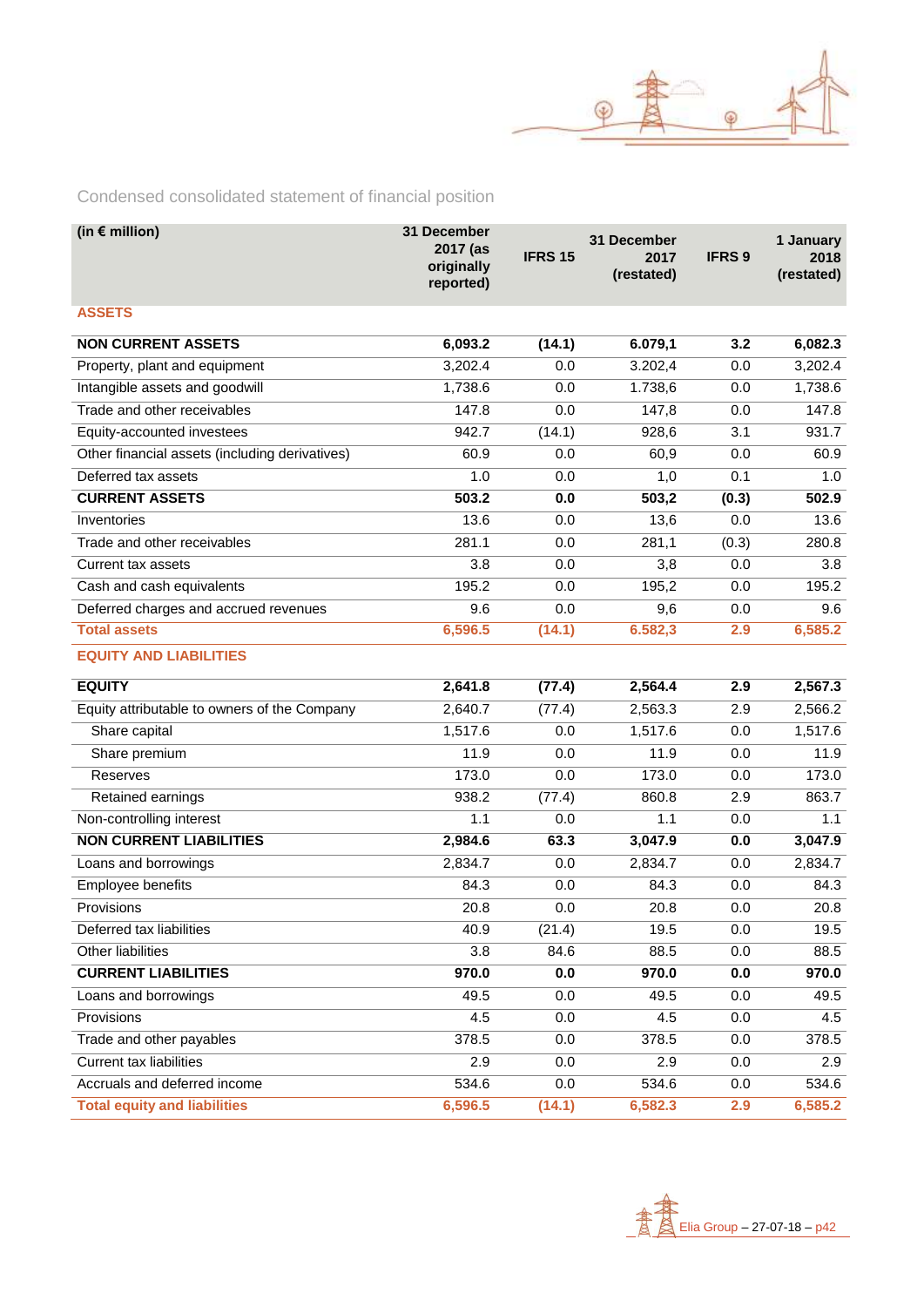

Condensed consolidated statement of profit or loss

| (in € million) - 6 month period ended 30 June         | 2017 (as<br>originally<br>reported) | <b>IFRS 15</b> | 2017 (restated) |
|-------------------------------------------------------|-------------------------------------|----------------|-----------------|
| <b>Continuing operations</b>                          |                                     |                |                 |
| Revenue                                               | 406.8                               | (13.1)         | 393.8           |
| Raw materials, consumables and goods for resale       | (5.6)                               | 0.0            | (5.6)           |
| Other income                                          | 31.4                                | 0.0            | 31.4            |
| Services and other goods                              | (157.7)                             | 0.0            | (157.7)         |
| Personnel expenses                                    | (72.5)                              | 0.0            | (72.5)          |
| Depreciation, amortisation and impairment             | (63.8)                              | 0.0            | (63.8)          |
| Changes in provisions                                 | 0.4                                 | 0.0            | 0.4             |
| Other expenses                                        | (18.0)                              | 0.0            | (18.0)          |
| <b>Results from operating activities</b>              | 121.0                               | (13.1)         | 108.0           |
| Share of profit of equity-accounted investees (net of | 52.6                                | 0.2            | 52.8            |
| tax)                                                  |                                     |                |                 |
| EBIT <sup>*</sup>                                     | 173.7                               | (12.9)         | 160.8           |
| <b>Net finance costs</b>                              | (37.1)                              | 0.0            | (37.2)          |
| Finance income                                        | 2.7                                 | 0.0            | 2.7             |
| Finance costs                                         | (39.8)                              | 0.0            | (39.8)          |
| Profit before income tax                              | 136.6                               | (12.9)         | 123.7           |
| Income tax expense                                    | (25.6)                              | 4.4            | (21.1)          |
| Profit from continuing operations                     | 111.0                               | (8.4)          | 102.5           |
| <b>Profit for the period</b>                          | 111.0                               | (8.4)          | 102.5           |
| Profit attributable to:                               |                                     |                |                 |
| Owners of the Company                                 | 111.0                               | (8.4)          | 102.6           |
| Non-controlling interest                              | (0.1)                               | 0.0            | (0.1)           |
| Profit for the period                                 | 110.9                               | (8.4)          | 102.5           |

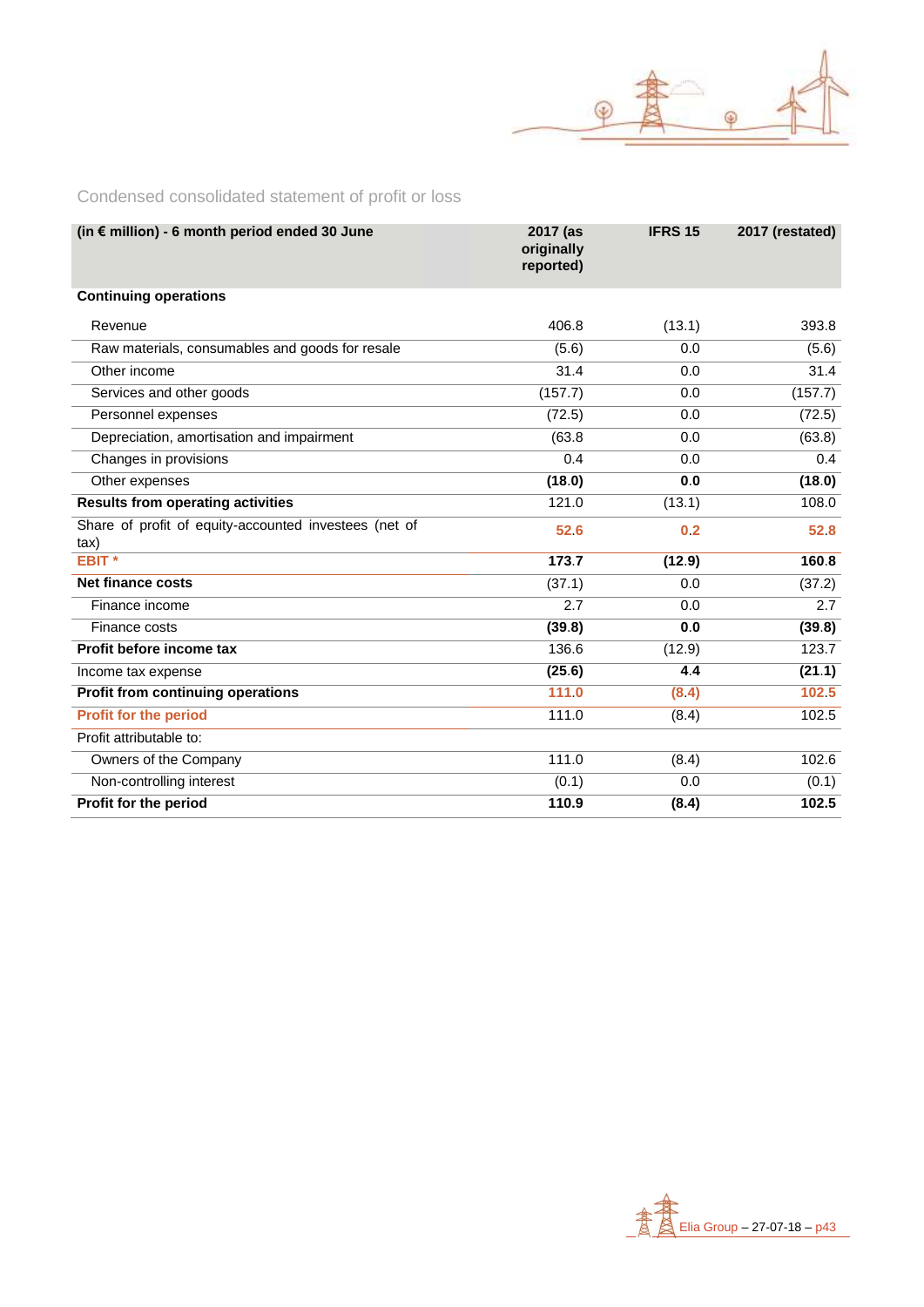

Condensed consolidated statement of profit or loss and other comprehensive income

| (in $\epsilon$ million) – 6 month period ended 30 June            | 2017<br>(as originally<br>reported) | <b>IFRS 15</b> | 2017<br>(restated) |
|-------------------------------------------------------------------|-------------------------------------|----------------|--------------------|
| <b>Profit for the period</b>                                      | 110.9                               | (8.4)          | 102.5              |
| Other comprehensive income (OCI)                                  |                                     |                |                    |
| Items that may be reclassified subsequently to profit or loss:    |                                     |                |                    |
| Effective portion of changes in fair value of cash flow<br>hedges | 4.7                                 | 0.0            | 4.7                |
| Related tax                                                       | (1.6)                               | 0.0            | (1.6)              |
| Items that will not be reclassified to profit or loss:            |                                     |                |                    |
| Remeasurements of post-employment benefit obligations             | 7.6                                 | 0.0            | 7.6                |
| Related tax                                                       | (2.6)                               | 0.0            | (2.6)              |
| Other comprehensive income for the period, net of tax             | 8.1                                 | 0.0            | 8.1                |
| Total comprehensive income for the period                         | 119.0                               | (8.4)          | 110.6              |
| Total comprehensive income attributable to:                       |                                     |                |                    |
| Owners of the Company                                             | 119.1                               | (8.4)          | 110.7              |
| Non-controlling interest                                          | (0.1)                               | 0,0            | (0.1)              |
| Total comprehensive income for the period                         | 119.0                               | (8.4)          | 110.6              |

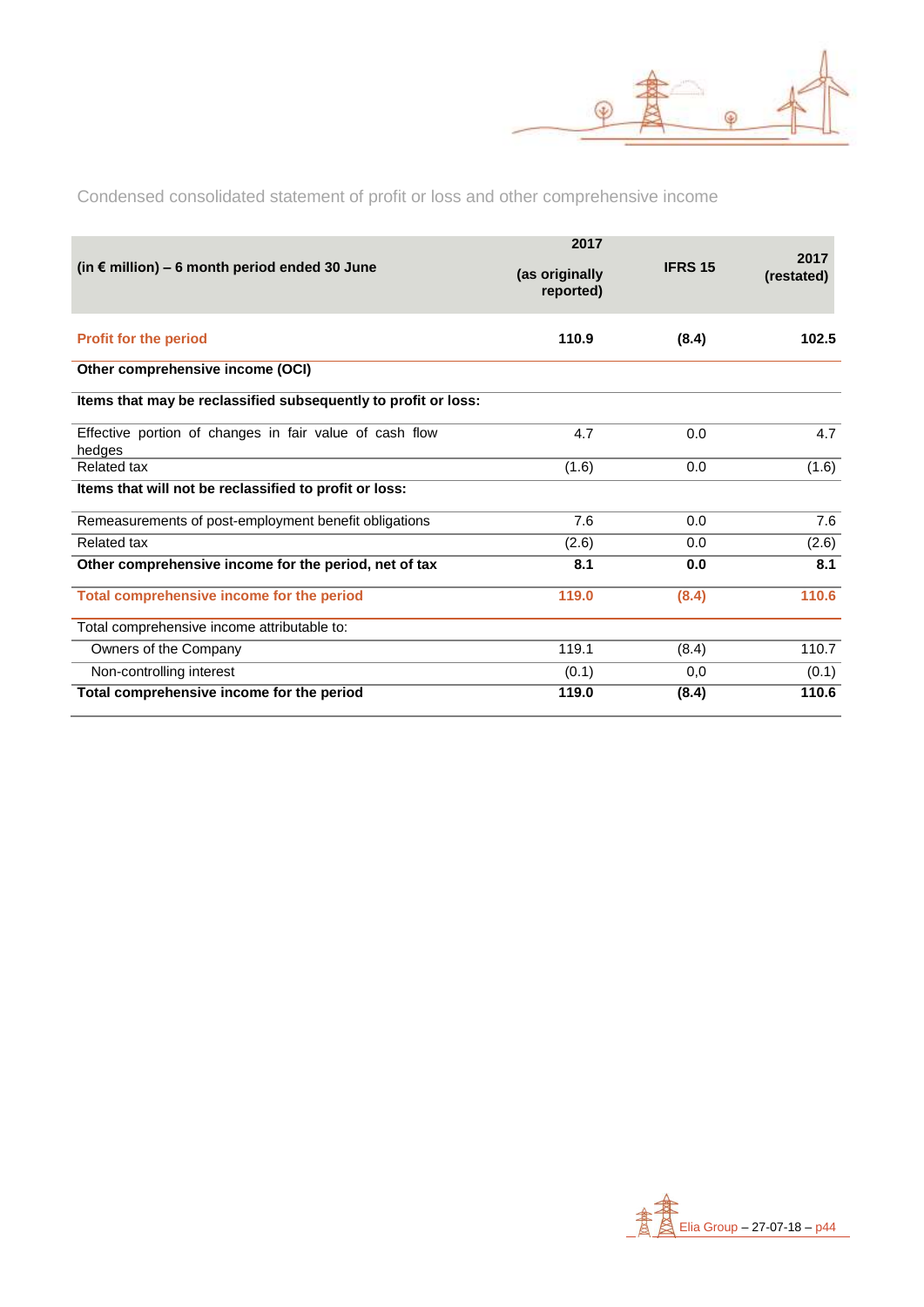### 14. Related parties

#### Controlling entities

The core shareholder of Elia System Operator is still Publi-T. Other than the yearly dividend payment, no transactions occurred with the core shareholder in the six months ended 30 June 2018.

#### Transactions with key management personnel

The key management includes Elia's Board of Directors and Elia's Management Committee. Both Elia's Board of Directors and Elia's Management Committee have a significant influence across the entire Elia Group.

At 50Hertz Transmission (Germany), key management personnel include Eurogrid International CVBA's Board of Directors, who are responsible for monitoring the activities of 50Hertz Transmission (Germany). Key management personnel also include the Board of Management of 50Hertz Transmission and the Supervisory Board, which was established in the German segment.

Key management personnel did not receive stock options, special loans or other advances from the Group during the year.

There were no significant transactions with entities in which Elia's Management Committee members, the members of Eurogrid International CVBA's Board of Directors, the Board of Management of 50Hertz Transmission or the Supervisory Board exercise a significant influence (e.g. holding positions such as CEO, CFO or members of the Management Committee) in the first half of 2018.

However, there were various significant transactions with entities (mainly distribution system operators) in which Elia's Board of director's members exercise a significant influence in the first half of 2018. Sales and expenses with these entities amounted to €27.5 million and €3.3 million respectively for the six months ended 30 June 2018. As at 30 June 2018, there were outstanding trade receivables of €9.3 million and outstanding trade debts of €0.2 million towards those entities.

#### Transactions with joint ventures and associated companies

Details of transactions with joint ventures and associated companies are shown below.

| (in $\epsilon$ million) – Period ended 30 June                    | 2018  | 2017                      |
|-------------------------------------------------------------------|-------|---------------------------|
| Transactions with joint ventures and associated companies         | 2.7   | 1.6                       |
| Sales of goods                                                    | 1.4   | 3.5                       |
| Purchases of goods                                                | (1.7) | (3.0)                     |
| Interest and similar revenue                                      | 3.0   | 1.2                       |
| (in $\epsilon$ million)                                           |       | 30 June 2018 30 June 2017 |
| Outstanding balances with joint ventures and associated companies | 169.8 | 68.3                      |
| Non-current trade and other receivables                           | 160.7 | 93.8                      |
| Current trade and other receivables                               | 1.0   | 2.1                       |
| Current trade and other payables                                  | (0.4) | (27.3)                    |
| Deferred charges and accrued revenues                             | 8.2   | 0.0                       |
| Accruals and deferred income                                      | 0.2   | (0.3)                     |

Following the additional 20% acquisition in 50Hertz Transmission (Germany) (see note 4a.), any transactions with the companies in the German segment are no longer presented in this table. This explains the overall decrease in volume of transactions compared with 2017. However, transactions with associated companies in the German segment are still included in this note.

The long-term debtors pertains to the shareholder's funding provided by Elia System Operator for its Nemo Link Limited joint venture. The amounts mentioned under 'Deferred charges and accrued revenues' are also related to this funding. The increase in these items compared to last year is due to the additional funding arranged during the year.

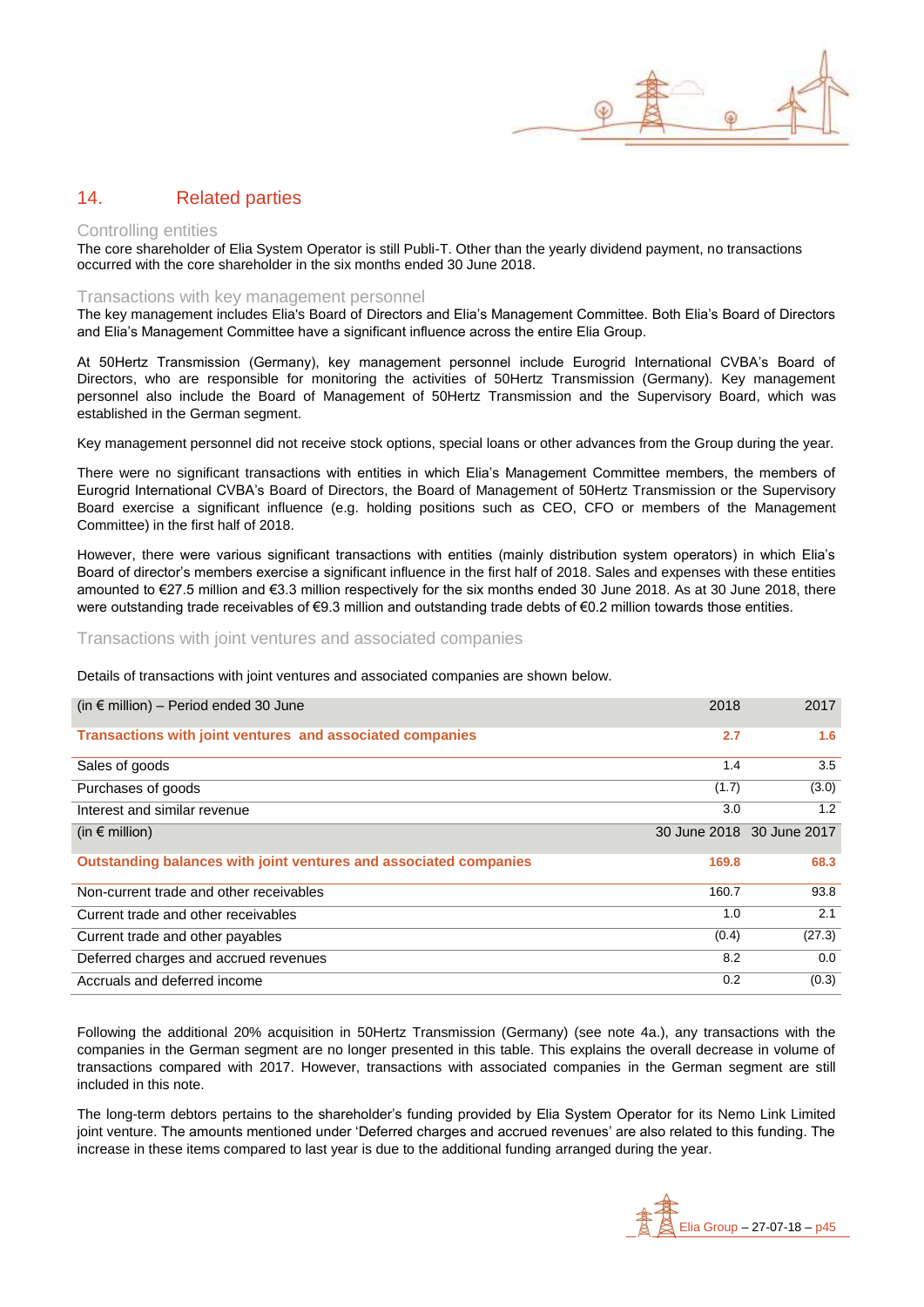

### 15. Seasonal fluctuations

The Group's profit profile follows a seasonal pattern, primarily due to the higher volumes of electricity consumed during the winter that have to be transmitted by the grid operator from power generators to distributors and large industrial customers, and also due to the impact of renewable energies, which are highly sensitive to weather conditions and hence have a considerable effect on revenue inflows.

### 16. Events after the reporting date

There are no important events to report since 30 June 2018, which would affect the condensed consolidated interim financial statements.

### 17. Regulatory framework

#### Belgian regulatory framework

In 2018, there were no significant changes to the regulatory framework applicable for the regulatory period 2016-2019 in Belgium (as described in note 9.1 to the annual consolidated financial statements as of and for the year ended 31 December 2017)

#### German regulatory framework

In 2018, there were no significant changes to the regulatory framework in Germany applicable until 31 December 2018 (as described in note 9.2 to the annual consolidated financial statements as of and for the year ended 31 December 2017).